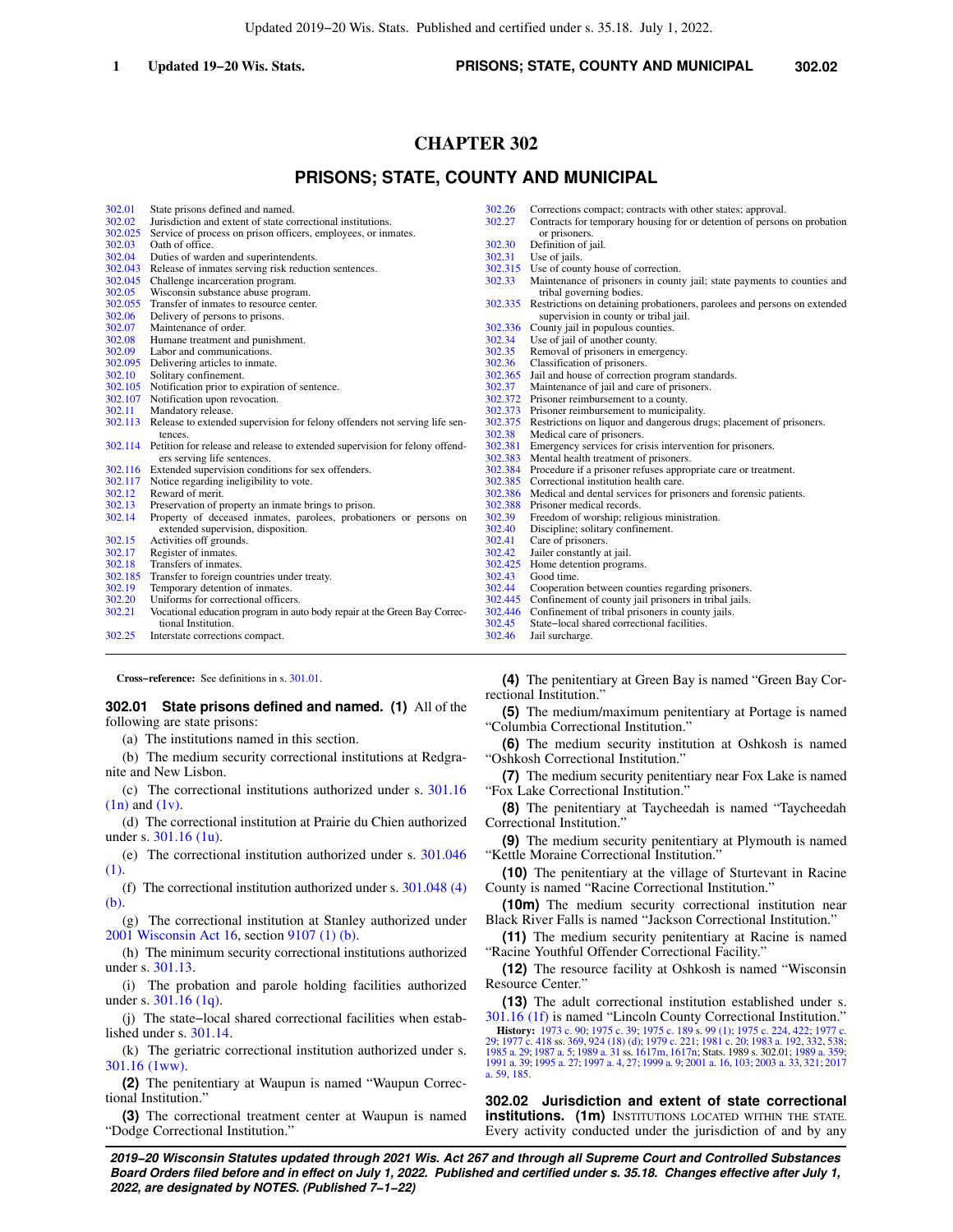### **302.02 PRISONS; STATE, COUNTY AND MUNICIPAL Updated 19−20 Wis. Stats. 2**

institution or facility listed under this section, wherever located, is a precinct of the prison, and each precinct is part of the institution. For all purposes of discipline and judicial proceedings all of the following apply:

(a) *Waupun Correctional Institution.* The Waupun Correctional Institution and its precincts are considered to be in Dodge County, and the Dodge County circuit court has jurisdiction of all crimes committed within the county.

(b) *Green Bay Correctional Institution.* The Green Bay Correctional Institution and its precincts are considered to be in Brown County, and the Brown County circuit court has jurisdiction of all crimes committed within the county.

(c) *Taycheedah Correctional Institution.* The Taycheedah Correctional Institution and its precincts are considered to be in Fond du Lac County, and the Fond du Lac County circuit court has jurisdiction of all crimes committed within the county.

(d) *Correctional institutions under s. 301.16.* The correctional institutions authorized under s. [301.16](https://docs.legis.wisconsin.gov/document/statutes/301.16) and their precincts are considered to be in the county in which the institution is physically located, and that county's circuit court has jurisdiction of all crimes committed within the county.

(e) *Fox Lake Correctional Institution.* The Fox Lake Correctional Institution and its precincts are considered to be in Dodge County, and the Dodge County circuit court has jurisdiction of all crimes committed within the county.

(f) *Minimum security correctional institutions.* The minimum security correctional institutions and their precincts, as to each inmate, are considered to be in the county in which the institution to which the inmate is assigned is located, and that county's circuit court has jurisdiction of all crimes committed within the county.

(g) *Kettle Moraine Correctional Institution.* The Kettle Moraine Correctional Institution and its precincts are considered to be in Sheboygan County, and the Sheboygan County circuit court has jurisdiction of all crimes committed within the county.

(h) *Dodge Correctional Institution.* The Dodge Correctional Institution and its precincts are considered to be in Dodge County, and the Dodge County circuit court has jurisdiction of all crimes committed within the county.

(i) *State−local shared correctional facilities.* The state−local shared correctional facilities and their precincts are considered, as to each inmate, to be in the county in which the facility to which the inmate is assigned is located, and that county's circuit court has jurisdiction over all crimes committed within the facility.

(j) *Correctional institution; community residential confinement.* The correctional institution under s. [301.046 \(1\)](https://docs.legis.wisconsin.gov/document/statutes/301.046(1)) and its precincts are considered, as to each inmate, to be in the county in which the inmate is confined, and the courts of that county shall have jurisdiction of all crimes committed within the county.

(k) *Correctional institution; intensive sanctions program.* The correctional institution under s. [301.048 \(4\) \(b\)](https://docs.legis.wisconsin.gov/document/statutes/301.048(4)(b)) and its precincts are considered, as to each inmate, to be in the county in which the inmate is assigned, and that county's circuit court has jurisdiction of all crimes committed within the county.

**(3t)** INSTITUTIONS LOCATED IN OTHER STATES. For all purposes of discipline and for judicial proceedings, each institution that is located in another state and authorized for use under s. [301.21](https://docs.legis.wisconsin.gov/document/statutes/301.21) and its precincts are considered to be in the county in which the institution is physically located, and the courts of that county have jurisdiction of any activity, wherever located, conducted by the institution.

**History:** [1973 c. 90](https://docs.legis.wisconsin.gov/document/acts/1973/90); [1975 c. 39,](https://docs.legis.wisconsin.gov/document/acts/1975/39) [189](https://docs.legis.wisconsin.gov/document/acts/1975/189), [224](https://docs.legis.wisconsin.gov/document/acts/1975/224); [1977 c. 29](https://docs.legis.wisconsin.gov/document/acts/1977/29); [1977 c. 418](https://docs.legis.wisconsin.gov/document/acts/1977/418) ss. [370](https://docs.legis.wisconsin.gov/document/acts/1977/418,%20s.%20370) to [372](https://docs.legis.wisconsin.gov/document/acts/1977/418,%20s.%20372), [924 \(18\) \(d\);](https://docs.legis.wisconsin.gov/document/acts/1977/418,%20s.%20924) [1979 c. 221](https://docs.legis.wisconsin.gov/document/acts/1979/221); [1981 c. 20;](https://docs.legis.wisconsin.gov/document/acts/1981/20) [1983 a. 27](https://docs.legis.wisconsin.gov/document/acts/1983/27), [332;](https://docs.legis.wisconsin.gov/document/acts/1983/332) [1985 a. 29](https://docs.legis.wisconsin.gov/document/acts/1985/29); [1989 a. 31](https://docs.legis.wisconsin.gov/document/acts/1989/31) ss. [1618](https://docs.legis.wisconsin.gov/document/acts/1989/31,%20s.%201618), [1618m](https://docs.legis.wisconsin.gov/document/acts/1989/31,%20s.%201618m); Stats. 1989 s. 302.02; [1991 a. 39,](https://docs.legis.wisconsin.gov/document/acts/1991/39) [316](https://docs.legis.wisconsin.gov/document/acts/1991/316); 1 [2003 a. 321](https://docs.legis.wisconsin.gov/document/acts/2003/321) s. [111;](https://docs.legis.wisconsin.gov/document/acts/2003/321,%20s.%20111) [2017 a. 365](https://docs.legis.wisconsin.gov/document/acts/2017/365) s. [111](https://docs.legis.wisconsin.gov/document/acts/2017/365,%20s.%20111).

Under s. 801.50 (3), a prisoner's civil action against a superintendent was properly venued in Dane County. Irby v. Young, [139 Wis. 2d 279,](https://docs.legis.wisconsin.gov/document/courts/139%20Wis.%202d%20279) [407 N.W.2d 314](https://docs.legis.wisconsin.gov/document/courts/407%20N.W.2d%20314) (Ct. App. 1987).

Although review of disciplinary proceedings conducted by a private, out−of−state, contract prison may proceed in the state where the prison is located, when disciplined inmates were returned to Wisconsin and Tennessee courts refused to review the cases, because no statute allowed judicial review of prison disciplinary decisions applied to the inmates, Wisconsin courts could review the disciplinary decisions by certiorari. State ex rel. Curtis v. Litscher, [2002 WI App 172,](https://docs.legis.wisconsin.gov/document/courts/2002%20WI%20App%20172) [256 Wis. 2d 787,](https://docs.legis.wisconsin.gov/document/courts/256%20Wis.%202d%20787) [650 N.W.2d 43](https://docs.legis.wisconsin.gov/document/courts/650%20N.W.2d%2043), [01−1804.](https://docs.legis.wisconsin.gov/document/wicourtofappeals/01-1804)

Sub. (3t) deprives Wisconsin courts of competency to entertain certiorari actions seeking review of out−of−state prison disciplinary decisions unless a petitioner can show a denial of judicial review on jurisdictional or competency grounds in the state where the disciplinary action occurred. Allowing the courts of other states to resolve disputes over prison disciplinary actions within their borders is entirely rational and not a violation of equal protection. Myers v. Swenson, [2004 WI App 224](https://docs.legis.wisconsin.gov/document/courts/2004%20WI%20App%20224), [277 Wis.](https://docs.legis.wisconsin.gov/document/courts/277%20Wis.%202d%20749) [2d 749](https://docs.legis.wisconsin.gov/document/courts/277%20Wis.%202d%20749), [691 N.W.2d 749,](https://docs.legis.wisconsin.gov/document/courts/691%20N.W.2d%20749) [03−2406.](https://docs.legis.wisconsin.gov/document/wicourtofappeals/03-2406) See also Ponchik v. Bradley, [2004 WI App 226](https://docs.legis.wisconsin.gov/document/courts/2004%20WI%20App%20226), [277 Wis. 2d 768](https://docs.legis.wisconsin.gov/document/courts/277%20Wis.%202d%20768), [690 N.W.2d 860,](https://docs.legis.wisconsin.gov/document/courts/690%20N.W.2d%20860) [03−2958.](https://docs.legis.wisconsin.gov/document/wicourtofappeals/03-2958)

**302.025 Service of process on prison officers, employees, or inmates. (1)** Service of process may be made on the warden or superintendent of any prison named in s. [302.01](https://docs.legis.wisconsin.gov/document/statutes/302.01) as upon any other resident of this state.

**(2)** Except as provided in sub. [\(1\)](https://docs.legis.wisconsin.gov/document/statutes/302.025(1)), service of process within any prison under s. [302.01](https://docs.legis.wisconsin.gov/document/statutes/302.01) on any officer, employee, or inmate of the prison shall be made by the warden or superintendent or some person appointed by the warden or superintendent to serve process.

**History:** [2001 a. 103](https://docs.legis.wisconsin.gov/document/acts/2001/103) s. [262](https://docs.legis.wisconsin.gov/document/acts/2001/103,%20s.%20262).

**302.03 Oath of office.** The wardens and the superintendents of the state correctional institutions, as defined in s. [301.01 \(4\),](https://docs.legis.wisconsin.gov/document/statutes/301.01(4)) shall each take the official oath required by s. [19.01](https://docs.legis.wisconsin.gov/document/statutes/19.01).

**History:** [1989 a. 31](https://docs.legis.wisconsin.gov/document/acts/1989/31) s. [1619](https://docs.legis.wisconsin.gov/document/acts/1989/31,%20s.%201619); Stats. 1989 s. 302.03; [2021 a. 247.](https://docs.legis.wisconsin.gov/document/acts/2021/247)

**302.04 Duties of warden and superintendents.** Except as provided in ss. [13.48 \(14\) \(am\)](https://docs.legis.wisconsin.gov/document/statutes/13.48(14)(am)) and [16.848 \(1\),](https://docs.legis.wisconsin.gov/document/statutes/16.848(1)) the warden or the superintendent of each state prison shall have charge and custody of the prison and all lands, belongings, furniture, implements, stock and provisions and every other species of property within the same or pertaining thereto. The warden or superintendent shall enforce the rules of the department for the administration of the prison and for the government of its officers and the discipline of its inmates.

**History:** [1989 a. 31](https://docs.legis.wisconsin.gov/document/acts/1989/31) s. [1620](https://docs.legis.wisconsin.gov/document/acts/1989/31,%20s.%201620); Stats. 1989 s. 302.04; [1991 a. 316](https://docs.legis.wisconsin.gov/document/acts/1991/316); [2005 a. 25;](https://docs.legis.wisconsin.gov/document/acts/2005/25) [2013](https://docs.legis.wisconsin.gov/document/acts/2013/20) [a. 20.](https://docs.legis.wisconsin.gov/document/acts/2013/20)

**Cross−reference:** See also ch. [DOC 303](https://docs.legis.wisconsin.gov/document/administrativecode/ch.%20DOC%20303), Wis. adm. code.

**302.043 Release of inmates serving risk reduction sentences. (1)** When an inmate who is serving a risk reduction sentence imposed under s. [973.031](https://docs.legis.wisconsin.gov/document/statutes/2009/973.031), 2009 stats., has served not less than 75 percent of the term of confinement portion of his or her sentence under s. [973.01](https://docs.legis.wisconsin.gov/document/statutes/973.01) and the department determines that he or she has completed the programming or treatment under his or her plan and that the inmate maintained a good conduct record during his or her term of confinement, the department shall notify the sentencing court that the inmate has successfully completed the requirements of his or her risk reduction sentence.

**(2)** Upon receipt of notice under sub. [\(1\)](https://docs.legis.wisconsin.gov/document/statutes/302.043(1)), the court shall release the inmate to extended supervision.

**(3)** Upon receiving a court order releasing the inmate under sub. [\(2\)](https://docs.legis.wisconsin.gov/document/statutes/302.043(2)), the department shall release the inmate within 6 working days, as defined in s. [227.01 \(14\)](https://docs.legis.wisconsin.gov/document/statutes/227.01(14)) and as computed in s. [990.001](https://docs.legis.wisconsin.gov/document/statutes/990.001(4)) [\(4\).](https://docs.legis.wisconsin.gov/document/statutes/990.001(4))

**(4)** A person released under this section, his or her residence, and any property under his or her control may be searched by a law enforcement officer at any time during his or her period of supervision if the officer reasonably suspects that the person is committing, is about to commit, or has committed a crime or a violation of a condition of release to extended supervision. Any search conducted pursuant to this subsection shall be conducted in a reasonable manner and may not be arbitrary, capricious, or harassing. A law enforcement officer who conducts a search pursuant to this subsection shall, as soon as practicable after the search, notify the department.

**History:** [2011 a. 38;](https://docs.legis.wisconsin.gov/document/acts/2011/38) [2013 a. 79.](https://docs.legis.wisconsin.gov/document/acts/2013/79)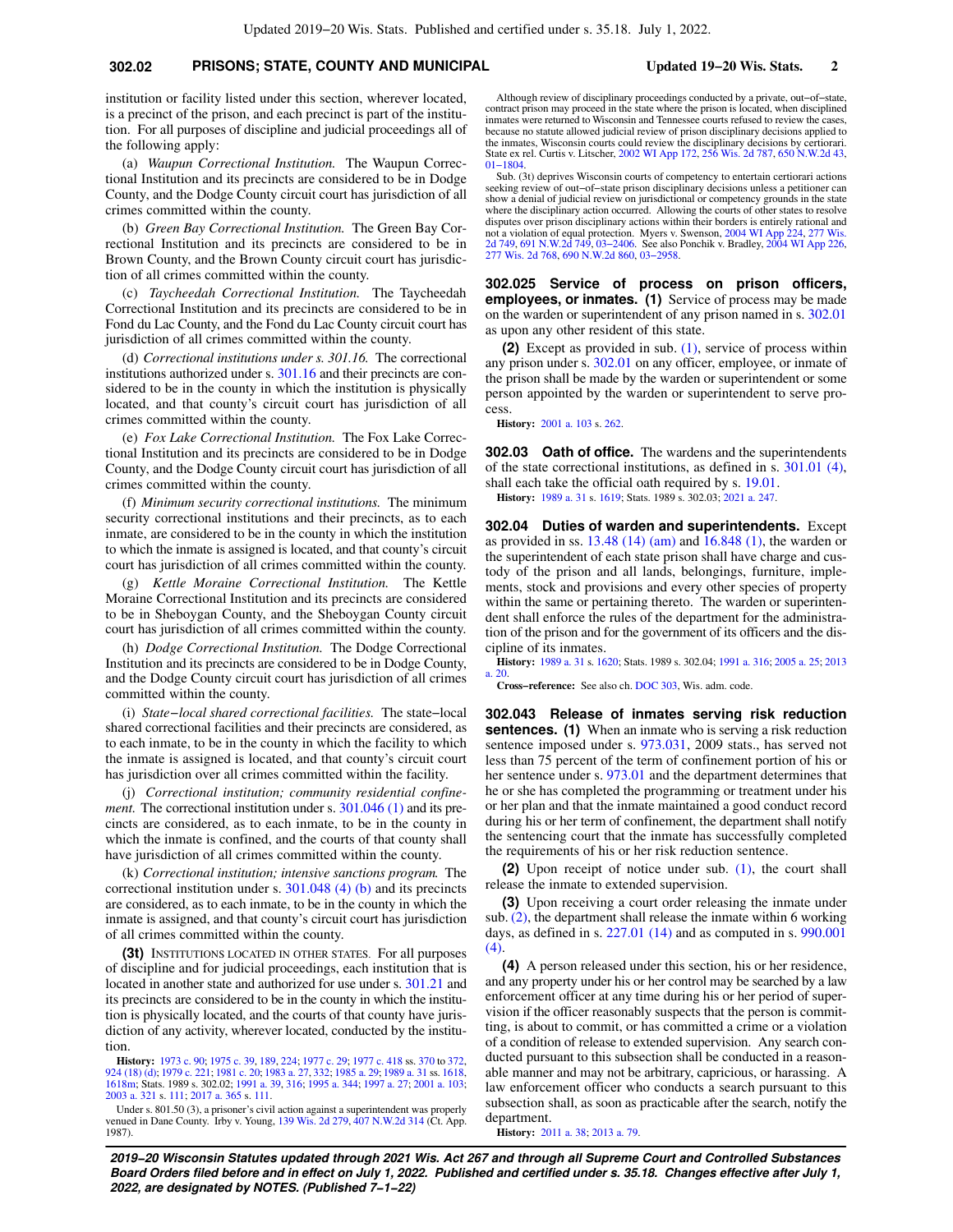**302.045 Challenge incarceration program. (1)** PRO-GRAM. The department shall provide a challenge incarceration program for inmates selected to participate under sub. [\(2\)](https://docs.legis.wisconsin.gov/document/statutes/302.045(2)). The program shall provide participants with manual labor, personal development counseling, substance abuse treatment and education, military drill and ceremony, counseling, and strenuous physical exercise, for participants who have not attained the age of 30 as of the date on which they begin participating in the program, or age−appropriate strenuous physical exercise, for all other participants, in preparation for release on parole or extended supervision. The department shall design the program to include not fewer than 50 participants at a time and so that a participant may complete the program in not more than 180 days. The department may restrict participant privileges as necessary to maintain discipline.

**(2)** PROGRAM ELIGIBILITY. Except as provided in sub. [\(4\),](https://docs.legis.wisconsin.gov/document/statutes/302.045(4)) the department may place any inmate in the challenge incarceration program if the inmate meets all of the following criteria:

(a) The inmate volunteers to participate in the program.

(b) The inmate has not attained the age of 40 as of the date the inmate will begin participating in the program.

(c) The inmate is incarcerated regarding a violation other than a crime specified in ch.  $940$  or s.  $941.29$  (1g) (a); a crime specified in s. [941.29 \(1g\) \(b\),](https://docs.legis.wisconsin.gov/document/statutes/941.29(1g)(b)) not including s. [951.02,](https://docs.legis.wisconsin.gov/document/statutes/951.02) [951.08](https://docs.legis.wisconsin.gov/document/statutes/951.08), [951.09,](https://docs.legis.wisconsin.gov/document/statutes/951.09) or [951.095](https://docs.legis.wisconsin.gov/document/statutes/951.095); or a crime under s. [948.02 \(3\),](https://docs.legis.wisconsin.gov/document/statutes/948.02(3)) [948.055,](https://docs.legis.wisconsin.gov/document/statutes/948.055) [948.075,](https://docs.legis.wisconsin.gov/document/statutes/948.075) or [948.095](https://docs.legis.wisconsin.gov/document/statutes/948.095).

(cm) If the inmate is serving a bifurcated sentence imposed under s. [973.01,](https://docs.legis.wisconsin.gov/document/statutes/973.01) the sentencing court decided under s. [973.01 \(3m\)](https://docs.legis.wisconsin.gov/document/statutes/973.01(3m)) that the inmate is eligible for the challenge incarceration program.

(d) The department determines, during assessment and evaluation, that the inmate has a substance abuse problem.

(e) The department determines that the inmate has no psychological, physical or medical limitations that would preclude participation in the program.

**(3)** PAROLE ELIGIBILITY. Except as provided in sub. [\(4\),](https://docs.legis.wisconsin.gov/document/statutes/302.045(4)) if the department determines that an inmate serving a sentence other than one imposed under s. [973.01](https://docs.legis.wisconsin.gov/document/statutes/973.01) has successfully completed the challenge incarceration program, the parole commission shall parole the inmate for that sentence under s. [304.06](https://docs.legis.wisconsin.gov/document/statutes/304.06), regardless of the time the inmate has served. When the parole commission grants parole under this subsection, it must require the parolee to participate in an intensive supervision program for drug abusers as a condition of parole.

**(3m)** RELEASE TO EXTENDED SUPERVISION. (a) Except as provided in sub. [\(4\),](https://docs.legis.wisconsin.gov/document/statutes/302.045(4)) if the department determines that an inmate serving the term of confinement in prison portion of a bifurcated sentence imposed under s. [973.01](https://docs.legis.wisconsin.gov/document/statutes/973.01) has successfully completed the challenge incarceration program, the department shall inform the court that sentenced the inmate.

(b) Upon being informed by the department under par. [\(a\)](https://docs.legis.wisconsin.gov/document/statutes/302.045(3m)(a)) that an inmate whom the court sentenced under s. [973.01](https://docs.legis.wisconsin.gov/document/statutes/973.01) has successfully completed the challenge incarceration program, the court shall modify the inmate's bifurcated sentence as follows:

1. The court shall reduce the term of confinement in prison portion of the inmate's bifurcated sentence in a manner that provides for the release of the inmate to extended supervision within 30 days of the date on which the court receives the information from the department under par. [\(a\)](https://docs.legis.wisconsin.gov/document/statutes/302.045(3m)(a)).

2. The court shall lengthen the term of extended supervision imposed so that the total length of the bifurcated sentence originally imposed does not change.

(c) The court may not increase the total length of the bifurcated sentence when modifying a bifurcated sentence under par. [\(b\).](https://docs.legis.wisconsin.gov/document/statutes/302.045(3m)(b))

(d) Upon receiving a court order modifying an inmate's bifurcated sentence, the department shall release the inmate within 6 working days, as defined in s. [227.01 \(14\)](https://docs.legis.wisconsin.gov/document/statutes/227.01(14)) and as computed in s. [990.001 \(4\)](https://docs.legis.wisconsin.gov/document/statutes/990.001(4)).

(e) A person released under this subsection, his or her residence, and any property under his or her control may be searched by a law enforcement officer at any time during his or her period of supervision if the officer reasonably suspects that the person is committing, is about to commit, or has committed a crime or a violation of a condition of release to extended supervision. Any search conducted pursuant to this paragraph shall be conducted in a reasonable manner and may not be arbitrary, capricious, or harassing. A law enforcement officer who conducts a search pursuant to this paragraph shall, as soon as practicable after the search, notify the department.

**(4)** INTENSIVE SANCTIONS PROGRAM PARTICIPANTS. The department may place any intensive sanctions program participant in the challenge incarceration program. The participant is not subject to subs.  $(2)$ ,  $(3)$  and  $(3m)$ .

**History:** [1989 a. 122;](https://docs.legis.wisconsin.gov/document/acts/1989/122) [1991 a. 39](https://docs.legis.wisconsin.gov/document/acts/1991/39); [1993 a. 218](https://docs.legis.wisconsin.gov/document/acts/1993/218), [227,](https://docs.legis.wisconsin.gov/document/acts/1993/227) [491](https://docs.legis.wisconsin.gov/document/acts/1993/491); [1995 a. 456](https://docs.legis.wisconsin.gov/document/acts/1995/456); [1997 a. 283](https://docs.legis.wisconsin.gov/document/acts/1997/283); [2001 a. 109](https://docs.legis.wisconsin.gov/document/acts/2001/109); [2003 a. 33](https://docs.legis.wisconsin.gov/document/acts/2003/33); [2005 a. 277;](https://docs.legis.wisconsin.gov/document/acts/2005/277) [2007 a. 116;](https://docs.legis.wisconsin.gov/document/acts/2007/116) [2009 a. 28;](https://docs.legis.wisconsin.gov/document/acts/2009/28) [2011 a. 38](https://docs.legis.wisconsin.gov/document/acts/2011/38); [2013 a. 79](https://docs.legis.wisconsin.gov/document/acts/2013/79); [2021 a. 227.](https://docs.legis.wisconsin.gov/document/acts/2021/227)

While an offender must meet the eligibility requirements of sub. (2) to participate in the challenge incarceration program, the trial court must, pursuant to s. 973.01 (3m), also determine if the offender is eligible for the program, in the exercise of its sentencing discretion. State v. Steele, [2001 WI App 160,](https://docs.legis.wisconsin.gov/document/courts/2001%20WI%20App%20160) [246 Wis. 2d 744,](https://docs.legis.wisconsin.gov/document/courts/246%20Wis.%202d%20744) [632](https://docs.legis.wisconsin.gov/document/courts/632%20N.W.2d%20112) [N.W.2d 112,](https://docs.legis.wisconsin.gov/document/courts/632%20N.W.2d%20112) [00−2864.](https://docs.legis.wisconsin.gov/document/wicourtofappeals/00-2864)

Once the trial court has made an eligibility determination, the final placement determination is made by the department. This section provides that if an inmate meets all of the program eligibility criteria, the department "may" place that inmate in the program. It is not the sentencing court's function to classify an inmate to a par-ticular institution or program. State v. Schladweiler, [2009 WI App 177,](https://docs.legis.wisconsin.gov/document/courts/2009%20WI%20App%20177) [322 Wis. 2d](https://docs.legis.wisconsin.gov/document/courts/322%20Wis.%202d%20642) [642,](https://docs.legis.wisconsin.gov/document/courts/322%20Wis.%202d%20642) [777 N.W.2d 114,](https://docs.legis.wisconsin.gov/document/courts/777%20N.W.2d%20114) [08−3119.](https://docs.legis.wisconsin.gov/document/wicourtofappeals/08-3119)

**302.05 Wisconsin substance abuse program. (1)** (am) The department of corrections and the department of health services may designate a section of a mental health institute as a correctional treatment facility for the treatment of substance abuse of inmates transferred from Wisconsin state prisons. This section shall be administered by the department of corrections and shall be known as the Wisconsin substance abuse program. The department of corrections and the department of health services shall ensure that the residents at the institution and the residents in the substance abuse program:

1. Have access to all facilities that are available at the institution and are necessary for the treatment programs designed by the departments.

2. Are housed on separate wards.

(b) The department of corrections and the department of health services shall, at any correctional facility the departments determine is appropriate, provide a substance abuse treatment program for inmates for the purposes of the program described in sub. [\(3\).](https://docs.legis.wisconsin.gov/document/statutes/302.05(3))

**(2)** Transfer to a correctional treatment facility for the treatment of substance abuse shall be considered a transfer under s. [302.18.](https://docs.legis.wisconsin.gov/document/statutes/302.18)

**(3)** (a) In this subsection, "eligible inmate" means an inmate to whom all of the following apply:

1. The inmate is incarcerated regarding a violation other than a crime specified in ch. [940](https://docs.legis.wisconsin.gov/document/statutes/ch.%20940) or s. [948.02](https://docs.legis.wisconsin.gov/document/statutes/948.02), [948.025](https://docs.legis.wisconsin.gov/document/statutes/948.025), [948.03](https://docs.legis.wisconsin.gov/document/statutes/948.03), [948.05,](https://docs.legis.wisconsin.gov/document/statutes/948.05) [948.051](https://docs.legis.wisconsin.gov/document/statutes/948.051), [948.055,](https://docs.legis.wisconsin.gov/document/statutes/948.055) [948.06](https://docs.legis.wisconsin.gov/document/statutes/948.06), [948.07,](https://docs.legis.wisconsin.gov/document/statutes/948.07) [948.075,](https://docs.legis.wisconsin.gov/document/statutes/948.075) [948.08](https://docs.legis.wisconsin.gov/document/statutes/948.08), [948.085](https://docs.legis.wisconsin.gov/document/statutes/948.085), or [948.095](https://docs.legis.wisconsin.gov/document/statutes/948.095).

2. If the inmate is serving a bifurcated sentence imposed under s. [973.01,](https://docs.legis.wisconsin.gov/document/statutes/973.01) the sentencing court decided under par. [\(e\)](https://docs.legis.wisconsin.gov/document/statutes/302.05(3)(e)) or s.  $973.01$   $(3g)$  that the inmate is eligible to participate in the earned release program described in this subsection.

(b) Except as provided in par.  $(d)$ , if the department determines that an eligible inmate serving a sentence other than one imposed under s. [973.01](https://docs.legis.wisconsin.gov/document/statutes/973.01) has successfully completed a treatment program described in sub. [\(1\),](https://docs.legis.wisconsin.gov/document/statutes/302.05(1)) the parole commission shall parole the inmate for that sentence under s. [304.06](https://docs.legis.wisconsin.gov/document/statutes/304.06), regardless of the time the inmate has served. If the parole commission grants parole under this paragraph, it shall require the parolee to participate in an intensive supervision program for drug abusers as a condition of parole.

(c) 1. Except as provided in par.  $(d)$ , if the department determines that an eligible inmate serving the term of confinement in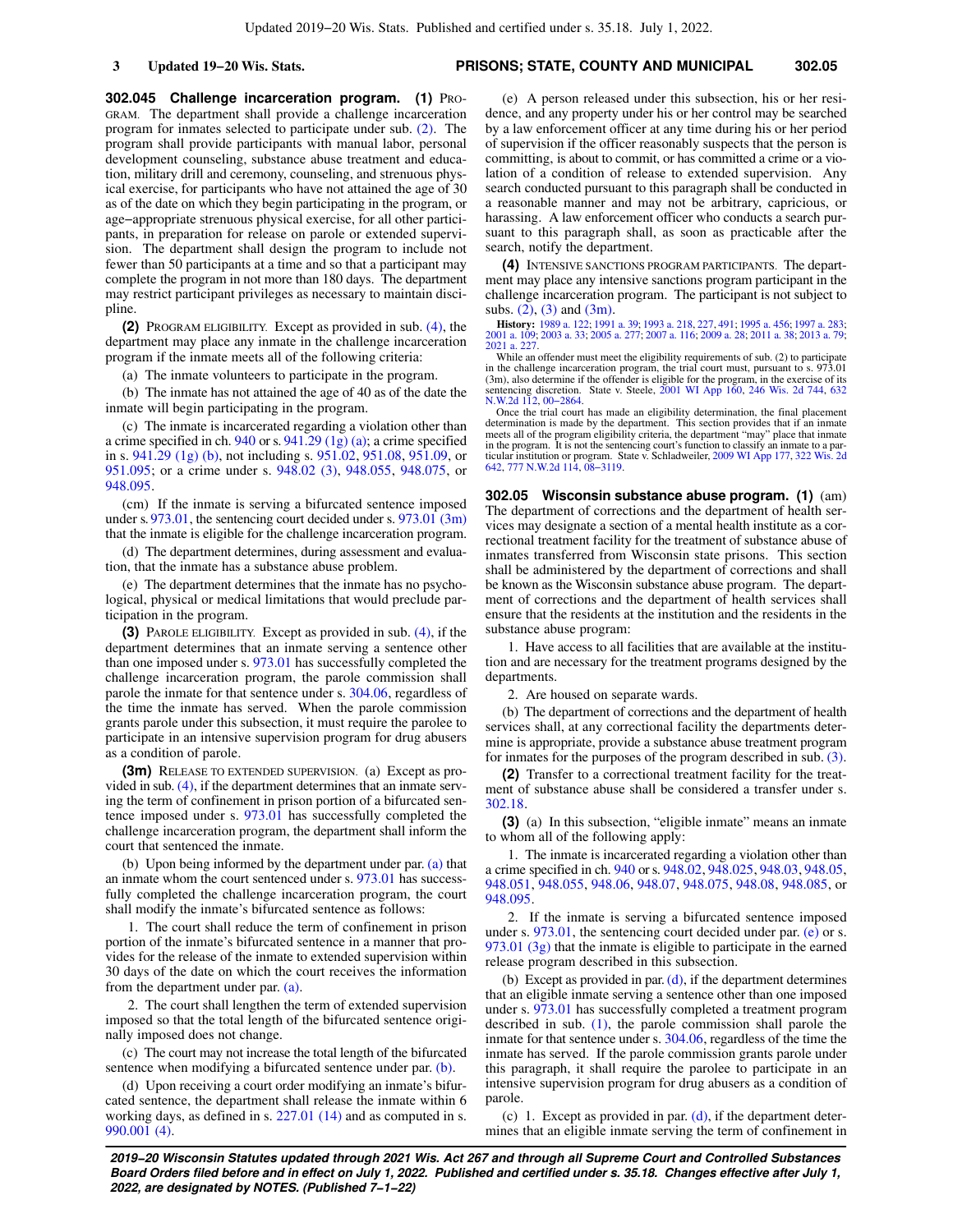### **302.05 PRISONS; STATE, COUNTY AND MUNICIPAL Updated 19−20 Wis. Stats. 4**

prison portion of a bifurcated sentence imposed under s. [973.01](https://docs.legis.wisconsin.gov/document/statutes/973.01) has successfully completed a treatment program described in sub. [\(1\)](https://docs.legis.wisconsin.gov/document/statutes/302.05(1)), the department shall inform the court that sentenced the inmate.

2. Upon being informed by the department under subd. [1.](https://docs.legis.wisconsin.gov/document/statutes/302.05(3)(c)1.) that an inmate whom the court sentenced under s. [973.01](https://docs.legis.wisconsin.gov/document/statutes/973.01) has success-fully completed a treatment program described in sub. [\(1\),](https://docs.legis.wisconsin.gov/document/statutes/302.05(1)) the court shall modify the inmate's bifurcated sentence as follows:

a. The court shall reduce the term of confinement in prison portion of the inmate's bifurcated sentence in a manner that provides for the release of the inmate to extended supervision within 30 days of the date on which the court receives the information from the department under subd. [1.](https://docs.legis.wisconsin.gov/document/statutes/302.05(3)(c)1.)

b. The court shall lengthen the term of extended supervision imposed so that the total length of the bifurcated sentence originally imposed does not change.

3. Upon receiving a court order modifying an inmate's bifurcated sentence, the department shall release the inmate within 6 working days, as defined in s. [227.01 \(14\)](https://docs.legis.wisconsin.gov/document/statutes/227.01(14)) and as computed in s. [990.001 \(4\)](https://docs.legis.wisconsin.gov/document/statutes/990.001(4)).

4. A person released under this paragraph, his or her residence, and any property under his or her control may be searched by a law enforcement officer at any time during his or her period of supervision if the officer reasonably suspects that the person is committing, is about to commit, or has committed a crime or a violation of a condition of release to extended supervision. Any search conducted pursuant to this subdivision shall be conducted in a reasonable manner and may not be arbitrary, capricious, or harassing. A law enforcement officer who conducts a search pursuant to this subdivision shall, as soon as practicable after the search, notify the department.

(d) The department may place intensive sanctions program participants in a treatment program described in sub. [\(1\),](https://docs.legis.wisconsin.gov/document/statutes/302.05(1)) but pars. [\(b\)](https://docs.legis.wisconsin.gov/document/statutes/302.05(3)(b)) and [\(c\)](https://docs.legis.wisconsin.gov/document/statutes/302.05(3)(c)) do not apply to those participants.

(e) If an inmate is serving the term of confinement portion of a bifurcated sentence imposed under s. [973.01,](https://docs.legis.wisconsin.gov/document/statutes/973.01) the sentence was imposed before July 26, 2003, and the inmate satisfies the criteria under par. [\(a\) 1.](https://docs.legis.wisconsin.gov/document/statutes/302.05(3)(a)1.), the inmate may, with the department's approval, petition the sentencing court to determine whether he or she is eligible or ineligible to participate in the earned release program under this subsection during the term of confinement. The inmate shall serve a copy of the petition on the district attorney who prosecuted him or her, and the district attorney may file a written response. The court shall exercise its discretion in granting or denying the inmate's petition but must do so no later than 90 days after the inmate files the petition. If the court determines under this paragraph that the inmate is eligible to participate in the earned release program, the court shall inform the inmate of the provisions of par. [\(c\)](https://docs.legis.wisconsin.gov/document/statutes/302.05(3)(c)).

**History:** [1989 a. 31;](https://docs.legis.wisconsin.gov/document/acts/1989/31) [1995 a. 27](https://docs.legis.wisconsin.gov/document/acts/1995/27) s. [9126 \(19\);](https://docs.legis.wisconsin.gov/document/acts/1995/27,%20s.%209126) [2003 a. 33;](https://docs.legis.wisconsin.gov/document/acts/2003/33) [2005 a. 25](https://docs.legis.wisconsin.gov/document/acts/2005/25), [277](https://docs.legis.wisconsin.gov/document/acts/2005/277); [2007](https://docs.legis.wisconsin.gov/document/acts/2007/20) [a. 20](https://docs.legis.wisconsin.gov/document/acts/2007/20) ss. [3168](https://docs.legis.wisconsin.gov/document/acts/2007/20,%20s.%203168), [9121 \(6\) \(a\)](https://docs.legis.wisconsin.gov/document/acts/2007/20,%20s.%209121); [2007 a. 116;](https://docs.legis.wisconsin.gov/document/acts/2007/116) [2009 a. 28;](https://docs.legis.wisconsin.gov/document/acts/2009/28) [2011 a. 38;](https://docs.legis.wisconsin.gov/document/acts/2011/38) [2013 a. 79.](https://docs.legis.wisconsin.gov/document/acts/2013/79)

Excluding persons whose conduct has caused death or great bodily harm in viola-tion of ch. 940 from the opportunity to reduce their period of confinement by participation in the earned release program is rationally related to the legitimate government purpose of punishing more serious crimes more severely. Sub. (3) (a) does not violate the right to equal protection by precluding participation in the program by violators of ch. 940. State v. Lynch, [2006 WI App 231,](https://docs.legis.wisconsin.gov/document/courts/2006%20WI%20App%20231) [297 Wis. 2d 51](https://docs.legis.wisconsin.gov/document/courts/297%20Wis.%202d%2051), [724 N.W.2d 656](https://docs.legis.wisconsin.gov/document/courts/724%20N.W.2d%20656), [05−2128](https://docs.legis.wisconsin.gov/document/wicourtofappeals/05-2128).

The Department of Corrections approval required by sub. (3) (e) is merely a determination that the petitioner is not statutorily excluded from eligibility for the earned release program. The exercise of discretion as to whether the inmate should be included in program eligibility is a matter for the trial court. State v. Johnson, [2007](https://docs.legis.wisconsin.gov/document/courts/2007%20WI%20App%2041) [WI App 41](https://docs.legis.wisconsin.gov/document/courts/2007%20WI%20App%2041), [299 Wis. 2d 785,](https://docs.legis.wisconsin.gov/document/courts/299%20Wis.%202d%20785) [730 N.W.2d 661,](https://docs.legis.wisconsin.gov/document/courts/730%20N.W.2d%20661) [06−0870.](https://docs.legis.wisconsin.gov/document/wicourtofappeals/06-0870)

**302.055 Transfer of inmates to resource center.** The department may transfer an inmate from a prison, jail or other criminal detention facility to the Wisconsin resource center if there is reason to believe that the inmate is in need of individualized care. The inmate is entitled to a transfer hearing by the department on the transfer to the Wisconsin resource center. **History:** [1981 c. 20;](https://docs.legis.wisconsin.gov/document/acts/1981/20) [1989 a. 31](https://docs.legis.wisconsin.gov/document/acts/1989/31) s. [1622](https://docs.legis.wisconsin.gov/document/acts/1989/31,%20s.%201622); Stats. 1989 s. 302.055.

Discussing rights and responsibilities of counties in prisoner transfers to Wisconsin resource center. [71 Atty. Gen. 170](https://docs.legis.wisconsin.gov/document/oag/vol71-170).

**302.06 Delivery of persons to prisons.** The sheriff shall deliver to the reception center designated by the department every person convicted in the county and sentenced to the Wisconsin state prisons or to the intensive sanctions program as soon as may be after sentence, together with a copy of the judgment of conviction. The warden or superintendent shall deliver to the sheriff a receipt acknowledging receipt of the person, naming the person, which receipt the sheriff shall file in the office of the clerk who issued the copy of the judgment of conviction. When transporting or delivering the person to any of the Wisconsin state prisons the sheriff shall be accompanied by an adult of the same sex as the person. If the sheriff and the person are of the same sex, this requirement is satisfied and a 3rd person is not required.

**History:** [1975 c. 94;](https://docs.legis.wisconsin.gov/document/acts/1975/94) [1975 c. 189](https://docs.legis.wisconsin.gov/document/acts/1975/189) s. [99 \(1\)](https://docs.legis.wisconsin.gov/document/acts/1975/189,%20s.%2099); [1975 c. 224](https://docs.legis.wisconsin.gov/document/acts/1975/224) s. [146m](https://docs.legis.wisconsin.gov/document/acts/1975/224,%20s.%20146m); [1989 a. 31](https://docs.legis.wisconsin.gov/document/acts/1989/31) s. [1623](https://docs.legis.wisconsin.gov/document/acts/1989/31,%20s.%201623); Stats. 1989 s. 302.06; [1991 a. 39.](https://docs.legis.wisconsin.gov/document/acts/1991/39)

**302.07 Maintenance of order.** The warden or superintendent shall maintain order, enforce obedience, suppress riots and prevent escapes. For such purposes the warden or superintendent may command the aid of the officers of the institution and of persons outside of the prison; and any person who fails to obey such command shall be punished by imprisonment in the county jail not more than one year or by a fine not exceeding \$500. The warden or superintendent may adopt proper means to capture escaped inmates.

**History:** [1989 a. 31](https://docs.legis.wisconsin.gov/document/acts/1989/31) s. [1624](https://docs.legis.wisconsin.gov/document/acts/1989/31,%20s.%201624); Stats. 1989 s. 302.07; [1991 a. 316.](https://docs.legis.wisconsin.gov/document/acts/1991/316)

**Cross−reference:** See also chs. [DOC 303,](https://docs.legis.wisconsin.gov/document/administrativecode/ch.%20DOC%20303) [306](https://docs.legis.wisconsin.gov/document/administrativecode/ch.%20DOC%20306), [308](https://docs.legis.wisconsin.gov/document/administrativecode/ch.%20DOC%20308), [309,](https://docs.legis.wisconsin.gov/document/administrativecode/ch.%20DOC%20309) and [311,](https://docs.legis.wisconsin.gov/document/administrativecode/ch.%20DOC%20311) Wis. adm. code. Because administrative segregation is the type of confinement inmates should reasonably anticipate, they have no liberty interest protected by the due process clause<br>in not being placed in administrative segregation. The same applies to adjustment or<br>program segregation. Kirsch v. Endicott, 201 Wis. 2 1996), [94−0359](https://docs.legis.wisconsin.gov/document/wicourtofappeals/94-0359).

State traffic patrol officers may act as peace officers during a prison riot or other disturbance even when this occurs during a strike of prison guards; they may not, however, perform other duties of guards. 68 Atty. Gen.

Correctional staff have the authority of peace officers in pursuing and capturing escaped inmates. 68 Atty. Gen. 352.

**302.08 Humane treatment and punishment.** The wardens and the superintendents and all prison officials shall uniformly treat the inmates with kindness. There shall be no corporal or other painful and unusual punishment inflicted upon inmates.

**History:** [1989 a. 31](https://docs.legis.wisconsin.gov/document/acts/1989/31) s. [1625](https://docs.legis.wisconsin.gov/document/acts/1989/31,%20s.%201625); Stats. 1989 s. 302.08.

**Cross−reference:** See also chs. [DOC 303](https://docs.legis.wisconsin.gov/document/administrativecode/ch.%20DOC%20303), [308](https://docs.legis.wisconsin.gov/document/administrativecode/ch.%20DOC%20308), [309](https://docs.legis.wisconsin.gov/document/administrativecode/ch.%20DOC%20309), and [311,](https://docs.legis.wisconsin.gov/document/administrativecode/ch.%20DOC%20311) Wis. adm. code. Lawfully incarcerated persons retain only a narrow range of protected liberty inter-ests. Hewitt v. Helms, [459 U.S. 460,](https://docs.legis.wisconsin.gov/document/courts/459%20U.S.%20460) [103 S. Ct. 864,](https://docs.legis.wisconsin.gov/document/courts/103%20S.%20Ct.%20864) [74 L. Ed. 2d 675](https://docs.legis.wisconsin.gov/document/courts/74%20L.%20Ed.%202d%20675) (1983).

**302.09 Labor and communications.** Inmates shall be employed as provided in ch. [303.](https://docs.legis.wisconsin.gov/document/statutes/ch.%20303) Communication shall not be allowed between inmates and any person outside the prison except as prescribed by the prison regulations.

**History:** [1989 a. 31](https://docs.legis.wisconsin.gov/document/acts/1989/31) s. [1626](https://docs.legis.wisconsin.gov/document/acts/1989/31,%20s.%201626); Stats. s. 302.09. **Cross−reference:** See also s. [DOC 313.02](https://docs.legis.wisconsin.gov/document/administrativecode/DOC%20313.02), Wis. adm. code.

The department may be required to justify a refusal to allow a prisoner to write the Veterans Administration concerning the adequacy of his medical treatment. State ex rel. Thomas v. State, [55 Wis. 2d 343,](https://docs.legis.wisconsin.gov/document/courts/55%20Wis.%202d%20343) [198 N.W.2d 675](https://docs.legis.wisconsin.gov/document/courts/198%20N.W.2d%20675) (1972).

**302.095 Delivering articles to inmate. (1)** In this section, "jail" means any of the following:

(a) A jail, as defined in s. [302.30.](https://docs.legis.wisconsin.gov/document/statutes/302.30)

- (b) A house of correction.
- (c) A Huber facility under s. [303.09.](https://docs.legis.wisconsin.gov/document/statutes/303.09)
- (d) A lockup facility, as defined in s. [302.30.](https://docs.legis.wisconsin.gov/document/statutes/302.30)

**(2)** (a) Any officer or other person who does any of the following contrary to the rules or regulations and without the knowledge or permission of the sheriff or other keeper of the jail, in the case of a jail, or the warden or superintendent of the prison, in the case of a prison, is guilty of a Class I felony:

1. Delivers, procures to be delivered, or has in his or her possession with intent to deliver to any inmate confined in a jail or state prison, any article or thing whatever, with intent that any inmate confined in the jail or prison shall obtain or receive the same.

2. Deposits or conceals in or about a jail or prison, or the precincts of a jail or prison, or in any vehicle going into the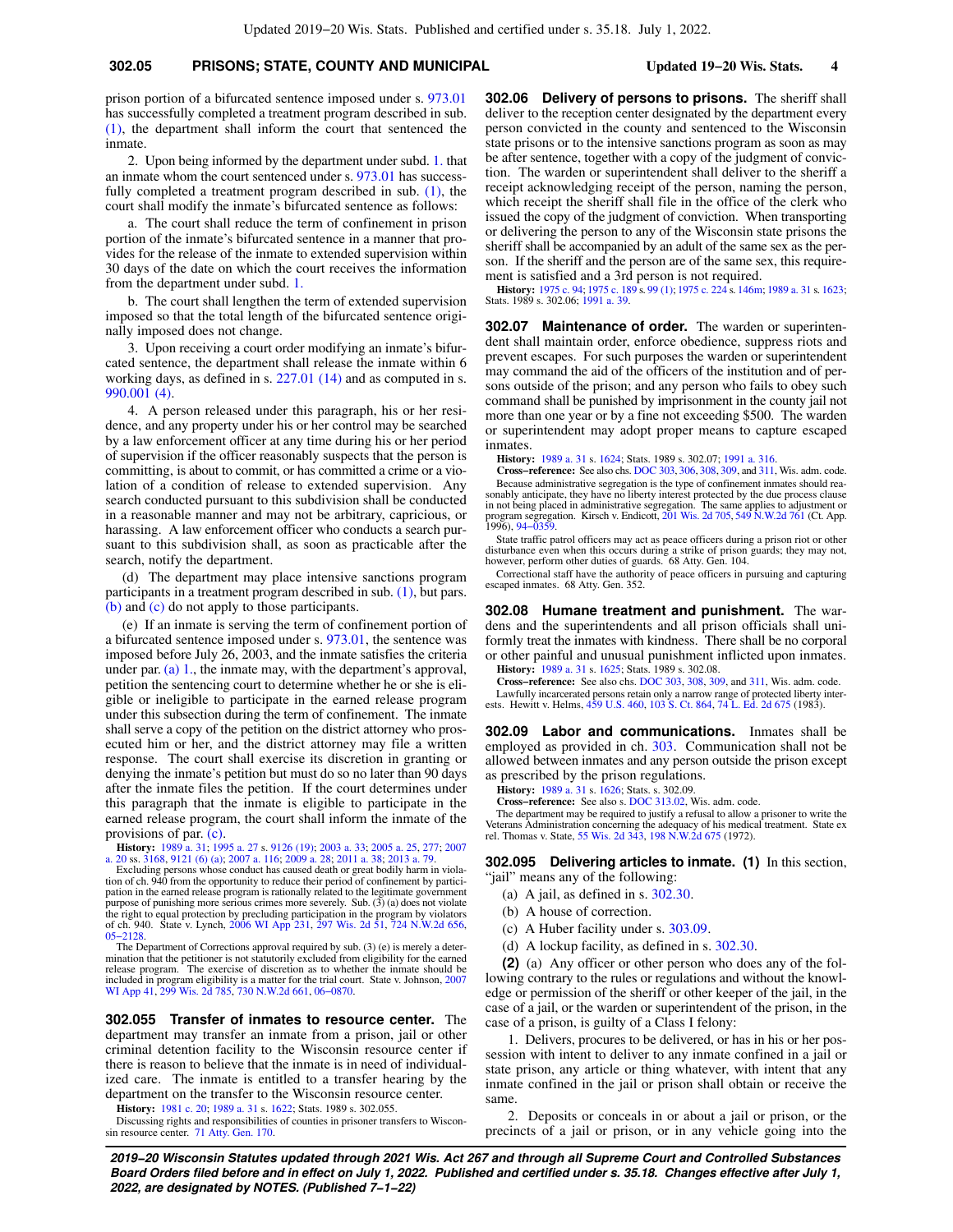premises belonging to a jail or prison, any article or thing whatever, with intent that any inmate confined in the jail or prison shall obtain or receive the same.

3. Receives from any inmate any article or thing whatever with intent to convey the same out of a jail or prison.

(b) Any person who, contrary to the rules or regulations and without the knowledge or permission of the sheriff or other keeper of the jail, in the case of a jail, or the warden or superintendent of the prison, in the case of a prison, has in his or her possession with intent to retain for himself or herself any article or thing whatever, is guilty of a Class I felony.

**History:** [1989 a. 31](https://docs.legis.wisconsin.gov/document/acts/1989/31) s. [1627;](https://docs.legis.wisconsin.gov/document/acts/1989/31,%20s.%201627) Stats. 1989 s. 302.095; [1991 a. 316](https://docs.legis.wisconsin.gov/document/acts/1991/316); [1993 a. 490](https://docs.legis.wisconsin.gov/document/acts/1993/490); [1995](https://docs.legis.wisconsin.gov/document/acts/1995/437) [a. 437;](https://docs.legis.wisconsin.gov/document/acts/1995/437) [1997 a. 283;](https://docs.legis.wisconsin.gov/document/acts/1997/283) [2001 a. 109](https://docs.legis.wisconsin.gov/document/acts/2001/109); [2019 a. 111](https://docs.legis.wisconsin.gov/document/acts/2019/111).

**302.10 Solitary confinement.** For violation of the rules of the prison an inmate may be confined to a solitary cell, under the care and advice of the physician.

**History:** [1989 a. 31](https://docs.legis.wisconsin.gov/document/acts/1989/31) s. [1628;](https://docs.legis.wisconsin.gov/document/acts/1989/31,%20s.%201628) Stats. s. 302.10.

**302.105 Notification prior to expiration of sentence. (1)** In this section:

(a) "Member of the family" means spouse, domestic partner under ch. [770](https://docs.legis.wisconsin.gov/document/statutes/ch.%20770), child, sibling, parent or legal guardian.

(b) "Victim" means a person against whom a crime has been committed.

**(2)** Before an inmate who is in a prison serving a sentence for a violation of s. [940.01,](https://docs.legis.wisconsin.gov/document/statutes/940.01) [940.03,](https://docs.legis.wisconsin.gov/document/statutes/940.03) [940.05](https://docs.legis.wisconsin.gov/document/statutes/940.05), [940.225 \(1\)](https://docs.legis.wisconsin.gov/document/statutes/940.225(1)) or [\(2\)](https://docs.legis.wisconsin.gov/document/statutes/940.225(2)), [948.02](https://docs.legis.wisconsin.gov/document/statutes/948.02(1)) [\(1\)](https://docs.legis.wisconsin.gov/document/statutes/948.02(1)) or [\(2\)](https://docs.legis.wisconsin.gov/document/statutes/948.02(2)), [948.025,](https://docs.legis.wisconsin.gov/document/statutes/948.025) [948.06](https://docs.legis.wisconsin.gov/document/statutes/948.06), [948.07](https://docs.legis.wisconsin.gov/document/statutes/948.07), or [948.085](https://docs.legis.wisconsin.gov/document/statutes/948.085) is released from imprisonment because he or she has reached the expiration date of his or her sentence, the department shall make a reasonable attempt to notify all of the following persons, if they can be found, in accordance with sub.  $(3)$  and after receiving a completed card under sub. [\(4\)](https://docs.legis.wisconsin.gov/document/statutes/302.105(4)):

(a) The victim of the crime committed by the inmate or, if the victim died as a result of the crime, an adult member of the victim's family or, if the victim is younger than 18 years old, the victim's parent or legal guardian.

(b) Any witness who testified against the inmate in any court proceeding involving the offense.

**(3)** The department shall make a reasonable effort to send the notice, postmarked at least 7 days before an inmate's sentence expires and he or she is released from imprisonment, to the last− known address of the persons under sub. [\(2\).](https://docs.legis.wisconsin.gov/document/statutes/302.105(2))

**(4)** The department shall design and prepare cards for any person specified in sub. [\(2\)](https://docs.legis.wisconsin.gov/document/statutes/302.105(2)) to send to the department. The cards shall have space for any such person to provide his or her name and address, the name of the applicable inmate and any other information the department determines is necessary. The department shall provide the cards, without charge, to district attorneys. District attorneys shall provide the cards, without charge, to persons specified in sub. [\(2\)](https://docs.legis.wisconsin.gov/document/statutes/302.105(2)). These persons may send completed cards to the department. All department records or portions of records that relate to mailing addresses of these persons are not subject to inspection or copying under s. [19.35 \(1\).](https://docs.legis.wisconsin.gov/document/statutes/19.35(1))

**History:** [1993 a. 479;](https://docs.legis.wisconsin.gov/document/acts/1993/479) [1997 a. 181](https://docs.legis.wisconsin.gov/document/acts/1997/181); [2001 a. 16](https://docs.legis.wisconsin.gov/document/acts/2001/16) s. [3385g](https://docs.legis.wisconsin.gov/document/acts/2001/16,%20s.%203385g); Stats. 2001 s. 302.105; [2005 a. 277;](https://docs.legis.wisconsin.gov/document/acts/2005/277) [2009 a. 28.](https://docs.legis.wisconsin.gov/document/acts/2009/28)

**302.107 Notification upon revocation. (1)** In this section:

(a) "Inmate" means the person who was convicted of an offense against the victim.

(b) "Victim" has the meaning given in s. [950.02 \(4\)](https://docs.legis.wisconsin.gov/document/statutes/950.02(4)).

**(2)** Upon revocation of parole or extended supervision under s. [302.11 \(7\)](https://docs.legis.wisconsin.gov/document/statutes/302.11(7)), [302.113 \(9\)](https://docs.legis.wisconsin.gov/document/statutes/302.113(9)), [302.114 \(9\),](https://docs.legis.wisconsin.gov/document/statutes/302.114(9)) or [304.06 \(3\)](https://docs.legis.wisconsin.gov/document/statutes/304.06(3)) or [\(3g\),](https://docs.legis.wisconsin.gov/document/statutes/304.06(3g)) the department shall make a reasonable effort to send a notice of the revocation to a victim of an offense committed by the inmate, if the victim can be found, in accordance with sub. [\(3\)](https://docs.legis.wisconsin.gov/document/statutes/302.107(3)) and after receiving a completed card under sub. [\(4\)](https://docs.legis.wisconsin.gov/document/statutes/302.107(4)).

**(3)** The department shall make a reasonable effort to send the notice, postmarked not more than 10 days after the revocation, to the last−known address of the victim.

**(4)** The department shall design and prepare cards for a victim of any crime for which the inmate is sentenced to confinement in prison to send to the department. The cards shall have space for any such person to provide his or her name and address, the name of the applicable inmate, and any other information the department determines is necessary. The department shall provide the cards, without charge, to district attorneys. District attorneys shall provide the cards, without charge, to the victims, who may send completed cards to the department. All department records or portions of records that relate to mailing addresses of these persons are not subject to inspection or copying under s. [19.35 \(1\)](https://docs.legis.wisconsin.gov/document/statutes/19.35(1)). **History:** [2015 a. 354.](https://docs.legis.wisconsin.gov/document/acts/2015/354)

**302.11 Mandatory release. (1)** The warden or superintendent shall keep a record of the conduct of each inmate, specifying each infraction of the rules. Except as provided in subs. [\(1g\),](https://docs.legis.wisconsin.gov/document/statutes/302.11(1g))  $(1m)$ ,  $(1q)$ ,  $(1z)$ , and  $(7)$ , each inmate is entitled to mandatory release on parole by the department. The mandatory release date is established at two−thirds of the sentence. Any calculations under this subsection or sub.  $(1q)$  (b) or  $(2)$  (b) resulting in fractions of a day shall be rounded in the inmate's favor to a whole day.

**(1g)** (a) In this subsection, "serious felony" means any of the following:

1. Any felony under s.  $961.41$  (1), [\(1m\)](https://docs.legis.wisconsin.gov/document/statutes/961.41(1m)) or [\(1x\)](https://docs.legis.wisconsin.gov/document/statutes/961.41(1x)) if the felony is punishable by a maximum prison term of 30 years or more.

2. Any felony under s. [940.09 \(1\),](https://docs.legis.wisconsin.gov/document/statutes/1999/940.09(1)) 1999 stats., s. [943.23 \(1m\),](https://docs.legis.wisconsin.gov/document/statutes/1999/943.23(1m)) 1999 stats., s. [948.35 \(1\) \(b\)](https://docs.legis.wisconsin.gov/document/statutes/1999/948.35(1)(b)) or [\(c\)](https://docs.legis.wisconsin.gov/document/statutes/1999/948.35(1)(c)), 1999 stats., or s. [948.36,](https://docs.legis.wisconsin.gov/document/statutes/1999/948.36) 1999 stats., or s. [940.02](https://docs.legis.wisconsin.gov/document/statutes/940.02), [940.03,](https://docs.legis.wisconsin.gov/document/statutes/940.03) [940.05,](https://docs.legis.wisconsin.gov/document/statutes/940.05) [940.09 \(1c\)](https://docs.legis.wisconsin.gov/document/statutes/940.09(1c)), [940.19 \(5\),](https://docs.legis.wisconsin.gov/document/statutes/940.19(5)) [940.195 \(5\),](https://docs.legis.wisconsin.gov/document/statutes/940.195(5)) [940.198 \(2\),](https://docs.legis.wisconsin.gov/document/statutes/940.198(2)) [940.21,](https://docs.legis.wisconsin.gov/document/statutes/940.21) [940.225 \(1\)](https://docs.legis.wisconsin.gov/document/statutes/940.225(1)) or [\(2\)](https://docs.legis.wisconsin.gov/document/statutes/940.225(2)), [940.305 \(2\),](https://docs.legis.wisconsin.gov/document/statutes/940.305(2)) [940.31 \(1\)](https://docs.legis.wisconsin.gov/document/statutes/940.31(1)) or [\(2\) \(b\),](https://docs.legis.wisconsin.gov/document/statutes/940.31(2)(b)) [943.02,](https://docs.legis.wisconsin.gov/document/statutes/943.02) [943.10 \(2\)](https://docs.legis.wisconsin.gov/document/statutes/943.10(2)), [943.23 \(1g\)](https://docs.legis.wisconsin.gov/document/statutes/943.23(1g)), [943.32 \(2\),](https://docs.legis.wisconsin.gov/document/statutes/943.32(2)) [946.43 \(1m\),](https://docs.legis.wisconsin.gov/document/statutes/946.43(1m)) [948.02 \(1\)](https://docs.legis.wisconsin.gov/document/statutes/948.02(1)) or [\(2\),](https://docs.legis.wisconsin.gov/document/statutes/948.02(2)) [948.025,](https://docs.legis.wisconsin.gov/document/statutes/948.025) [948.03 \(2\) \(a\)](https://docs.legis.wisconsin.gov/document/statutes/948.03(2)(a)) or [\(c\)](https://docs.legis.wisconsin.gov/document/statutes/948.03(2)(c)) or [\(5\) \(a\) 1.,](https://docs.legis.wisconsin.gov/document/statutes/948.03(5)(a)1.) [2.](https://docs.legis.wisconsin.gov/document/statutes/948.03(5)(a)2.), [3.](https://docs.legis.wisconsin.gov/document/statutes/948.03(5)(a)3.), or [4.](https://docs.legis.wisconsin.gov/document/statutes/948.03(5)(a)4.), [948.05,](https://docs.legis.wisconsin.gov/document/statutes/948.05) [948.06](https://docs.legis.wisconsin.gov/document/statutes/948.06), [948.07,](https://docs.legis.wisconsin.gov/document/statutes/948.07) [948.08](https://docs.legis.wisconsin.gov/document/statutes/948.08), or [948.30](https://docs.legis.wisconsin.gov/document/statutes/948.30(2)) [\(2\).](https://docs.legis.wisconsin.gov/document/statutes/948.30(2))

3. The solicitation, conspiracy or attempt, under s. [939.30,](https://docs.legis.wisconsin.gov/document/statutes/939.30) [939.31](https://docs.legis.wisconsin.gov/document/statutes/939.31) or [939.32,](https://docs.legis.wisconsin.gov/document/statutes/939.32) to commit a Class A felony.

(am) The mandatory release date established in sub. [\(1\)](https://docs.legis.wisconsin.gov/document/statutes/302.11(1)) is a presumptive mandatory release date for an inmate who is serving a sentence for a serious felony committed on or after April 21, 1994, but before December 31, 1999.

(b) Before an incarcerated inmate with a presumptive mandatory release date reaches the presumptive mandatory release date specified under par. [\(am\)](https://docs.legis.wisconsin.gov/document/statutes/302.11(1g)(am)), the parole commission shall proceed under s. [304.06 \(1\)](https://docs.legis.wisconsin.gov/document/statutes/304.06(1)) to consider whether to deny presumptive mandatory release to the inmate. If the parole commission does not deny presumptive mandatory release, the inmate shall be released on parole. The parole commission may deny presumptive mandatory release to an inmate only on one or more of the following grounds:

1. Protection of the public.

2. Refusal by the inmate to participate in counseling or treatment that the social service and clinical staff of the institution determines is necessary for the inmate, including pharmacological treatment using an antiandrogen or the chemical equivalent of an antiandrogen if the inmate is a serious child sex offender as defined in s. [304.06 \(1q\) \(a\).](https://docs.legis.wisconsin.gov/document/statutes/304.06(1q)(a)) The parole commission may not deny presumptive mandatory release to an inmate because of the inmate's refusal to participate in a rehabilitation program under s. [301.047](https://docs.legis.wisconsin.gov/document/statutes/301.047).

(c) If the parole commission denies presumptive mandatory release to an inmate under par. [\(b\)](https://docs.legis.wisconsin.gov/document/statutes/302.11(1g)(b)), the parole commission shall schedule regular reviews of the inmate's case to consider whether to parole the inmate under s. [304.06 \(1\)](https://docs.legis.wisconsin.gov/document/statutes/304.06(1)).

(d) An inmate may seek review of a decision by the parole commission relating to the denial of presumptive mandatory release only by the common law writ of certiorari.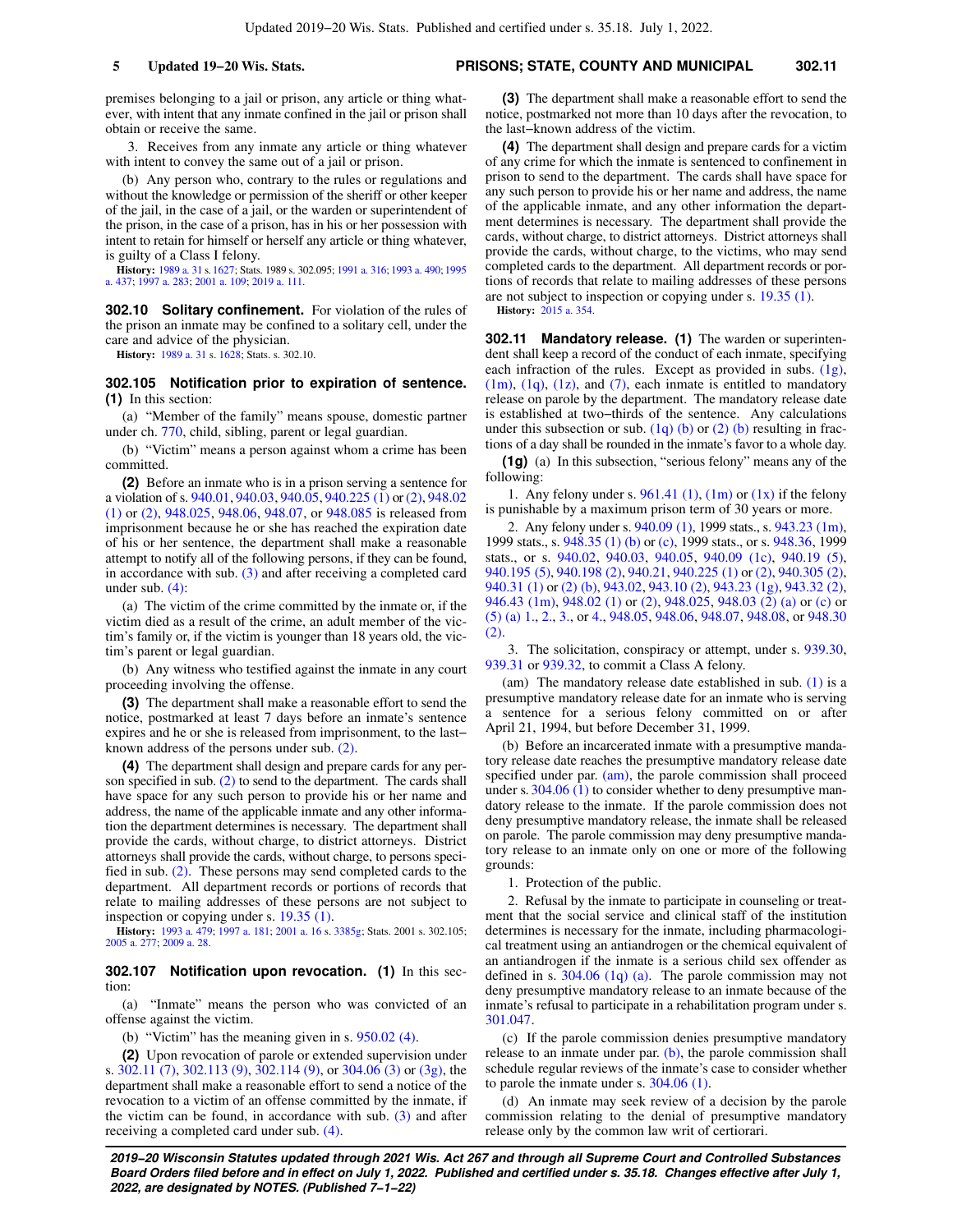### **302.11 PRISONS; STATE, COUNTY AND MUNICIPAL Updated 19−20 Wis. Stats. 6**

**(1i)** Except as provided in sub. [\(1z\)](https://docs.legis.wisconsin.gov/document/statutes/302.11(1z)), an inmate serving a sentence to the intensive sanctions program is entitled to mandatory release. The mandatory release date under sub. [\(1\)](https://docs.legis.wisconsin.gov/document/statutes/302.11(1)) is established at two−thirds of the sentence under s. [973.032 \(3\) \(a\).](https://docs.legis.wisconsin.gov/document/statutes/973.032(3)(a))

**(1m)** An inmate serving a life term is not entitled to mandatory release. Except as provided in ss. [939.62 \(2m\) \(c\)](https://docs.legis.wisconsin.gov/document/statutes/939.62(2m)(c)) and [973.014](https://docs.legis.wisconsin.gov/document/statutes/973.014), the parole commission may parole the inmate as specified in s. [304.06 \(1\)](https://docs.legis.wisconsin.gov/document/statutes/304.06(1)).

**(1p)** An inmate serving a term subject to s. [961.49 \(2\)](https://docs.legis.wisconsin.gov/document/statutes/1999/961.49(2)), 1999 stats., for a crime committed before December 31, 1999, is entitled to mandatory release, except the inmate may not be released before he or she has complied with s. [961.49 \(2\),](https://docs.legis.wisconsin.gov/document/statutes/1999/961.49(2)) 1999 stats.

**(1q)** (a) An inmate who files an action or special proceeding, including a petition for a common law writ of certiorari, to which s. [807.15](https://docs.legis.wisconsin.gov/document/statutes/807.15) applies shall have his or her mandatory release date extended by the number of days specified in the court order prepared under s. [807.15 \(3\).](https://docs.legis.wisconsin.gov/document/statutes/807.15(3))

(b) Upon receiving a court order issued under s. [807.15](https://docs.legis.wisconsin.gov/document/statutes/807.15), the department shall recalculate the mandatory release date of the inmate to whom the order applies and shall inform the inmate of his or her new mandatory release date.

**(1z)** An inmate who is sentenced to a term of confinement in prison under s. [973.01](https://docs.legis.wisconsin.gov/document/statutes/973.01) for a felony that is committed on or after December 31, 1999, is not entitled under this section to mandatory release on parole under that sentence.

**(2)** (a) Any inmate who violates any regulation of the prison or refuses or neglects to perform required or assigned duties is subject to extension of the mandatory release date as follows: 10 days for the first offense, 20 days for the 2nd offense and 40 days for the 3rd or each subsequent offense.

(b) In addition to the sanctions under par.  $(a)$ , any inmate who is placed in adjustment, program or controlled segregation status shall have his or her mandatory release date extended by a number of days equal to 50 percent of the number of days spent in segregation status. In administering this paragraph, the department shall use the definition of adjustment, program or controlled segregation status under departmental rules in effect at the time an inmate is placed in that status.

(c) No extension under this subsection may require the inmate to serve more days in prison than provided for under the sentence.

**(3)** All consecutive sentences imposed for crimes committed before December 31, 1999, shall be computed as one continuous sentence.

**(4)** An inmate may waive entitlement to mandatory release if the department agrees to the waiver.

**NOTE: [1985 Wis. Act 27](https://docs.legis.wisconsin.gov/document/acts/1985/27) s. [1,](https://docs.legis.wisconsin.gov/document/acts/1985/27,%20s.%201) which amended sub. (4), explains the effect of the amendment in sections 2 and 3 of the act.**

**(4m)** An inmate paroled under this section is subject to the restriction under s. [304.06 \(2m\),](https://docs.legis.wisconsin.gov/document/statutes/304.06(2m)) if applicable, relating to the counties to which inmates may be paroled.

**(5)** Before a person is released on parole under this section, the department shall so notify the municipal police department and the county sheriff for the area where the person will be residing. The notification requirement does not apply if a municipal department or county sheriff submits to the department a written statement waiving the right to be notified. If applicable, the department shall also comply with s. [304.063.](https://docs.legis.wisconsin.gov/document/statutes/304.063)

**(6)** Any inmate released on parole under sub. [\(1\)](https://docs.legis.wisconsin.gov/document/statutes/302.11(1)) or [\(1g\) \(b\)](https://docs.legis.wisconsin.gov/document/statutes/302.11(1g)(b)) or s. [304.02](https://docs.legis.wisconsin.gov/document/statutes/304.02) or [304.06 \(1\)](https://docs.legis.wisconsin.gov/document/statutes/304.06(1)) is subject to all conditions and rules of parole until the expiration of the sentence or until he or she is discharged by the department. Except as provided in ch. [304,](https://docs.legis.wisconsin.gov/document/statutes/ch.%20304) releases from prison shall be on the Tuesday or Wednesday preceding the release date. The department may discharge a parolee on or after his or her mandatory release date or after 2 years of supervision. Any inmate sentenced to the intensive sanctions program who is released on parole under sub.  $(1)$  or s. [304.02](https://docs.legis.wisconsin.gov/document/statutes/304.02) or [304.06 \(1\)](https://docs.legis.wisconsin.gov/document/statutes/304.06(1)) remains in the program unless discharged by the department under s. [301.048 \(6\) \(a\).](https://docs.legis.wisconsin.gov/document/statutes/301.048(6)(a))

**(6m)** A person released under this section, his or her residence, and any property under his or her control may be searched by a law enforcement officer at any time during his or her period of supervision if the officer reasonably suspects that the person is committing, is about to commit, or has committed a crime or a violation of a condition of parole. Any search conducted pursuant to this subsection shall be conducted in a reasonable manner and may not be arbitrary, capricious, or harassing. A law enforcement officer who conducts a search pursuant to this subsection shall, as soon as practicable after the search, notify the department.

**(7)** (ag) In this subsection "reviewing authority" means the division of hearings and appeals in the department of administration, upon proper notice and hearing, or the department of corrections, if the parolee waives a hearing.

(am) The reviewing authority may return a parolee released under sub. [\(1\)](https://docs.legis.wisconsin.gov/document/statutes/302.11(1)) or [\(1g\) \(b\)](https://docs.legis.wisconsin.gov/document/statutes/302.11(1g)(b)) or s.  $304.02$  or  $304.06$  (1) to prison for a period up to the remainder of the sentence for a violation of the conditions of parole. The remainder of the sentence is the entire sentence, less time served in custody prior to parole. The revocation order shall provide the parolee with credit in accordance with ss. [304.072](https://docs.legis.wisconsin.gov/document/statutes/304.072) and [973.155](https://docs.legis.wisconsin.gov/document/statutes/973.155).

(b) A parolee returned to prison for violation of the conditions of parole shall be incarcerated for the entire period of time determined by the reviewing authority unless paroled earlier under par. [\(c\)](https://docs.legis.wisconsin.gov/document/statutes/302.11(7)(c)). The parolee is not subject to mandatory release under sub. [\(1\)](https://docs.legis.wisconsin.gov/document/statutes/302.11(1)) or presumptive mandatory release under sub.  $(1g)$ . The period of time determined under par. [\(am\)](https://docs.legis.wisconsin.gov/document/statutes/302.11(7)(am)) may be extended in accordance with subs.  $(1q)$  and  $(2)$ .

(c) The parole commission may subsequently parole, under s. [304.06 \(1\)](https://docs.legis.wisconsin.gov/document/statutes/304.06(1)), and the department may subsequently parole, under s. [304.02,](https://docs.legis.wisconsin.gov/document/statutes/304.02) a parolee who is returned to prison for violation of a condition of parole.

(d) A parolee who is subsequently released either after service of the period of time determined by the reviewing authority or by a grant of parole under par. [\(c\)](https://docs.legis.wisconsin.gov/document/statutes/302.11(7)(c)) is subject to all conditions and rules of parole until expiration of sentence or discharge by the department.

(e) A reviewing authority may consolidate proceedings before it under par. [\(am\)](https://docs.legis.wisconsin.gov/document/statutes/302.11(7)(am)) with other proceedings before that reviewing authority under par. [\(am\)](https://docs.legis.wisconsin.gov/document/statutes/302.11(7)(am)) or s. [302.113 \(9\) \(am\)](https://docs.legis.wisconsin.gov/document/statutes/302.113(9)(am)) or [302.114 \(9\)](https://docs.legis.wisconsin.gov/document/statutes/302.114(9)(am)) [\(am\)](https://docs.legis.wisconsin.gov/document/statutes/302.114(9)(am)) if all of the proceedings relate to the parole or extended supervision of the same person.

**(8)** The department may promulgate rules under ch. [227](https://docs.legis.wisconsin.gov/document/statutes/ch.%20227) establishing guidelines and criteria for the exercise of discretion under this section.

**(9)** Except as provided in subs. [\(1g\) \(am\)](https://docs.legis.wisconsin.gov/document/statutes/302.11(1g)(am)) and [\(1z\)](https://docs.legis.wisconsin.gov/document/statutes/302.11(1z)), this section applies to persons committing offenses occurring on or after June 1, 1984, or persons filing requests in accordance with [1983](https://docs.legis.wisconsin.gov/document/acts/1983/528) [Wisconsin Act 528,](https://docs.legis.wisconsin.gov/document/acts/1983/528) section [29 \(2\)](https://docs.legis.wisconsin.gov/document/acts/1983/528,%20s.%2029) or (3).

**History:** [1977 c. 266](https://docs.legis.wisconsin.gov/document/acts/1977/266), [353;](https://docs.legis.wisconsin.gov/document/acts/1977/353) [1979 c. 221;](https://docs.legis.wisconsin.gov/document/acts/1979/221) [1981 c. 266](https://docs.legis.wisconsin.gov/document/acts/1981/266); [1983 a. 66](https://docs.legis.wisconsin.gov/document/acts/1983/66), [528](https://docs.legis.wisconsin.gov/document/acts/1983/528); [1985 a. 27](https://docs.legis.wisconsin.gov/document/acts/1985/27); [1985 a. 332](https://docs.legis.wisconsin.gov/document/acts/1985/332) s. [251 \(1\)](https://docs.legis.wisconsin.gov/document/acts/1985/332,%20s.%20251); [1987 a. 27,](https://docs.legis.wisconsin.gov/document/acts/1987/27) [412;](https://docs.legis.wisconsin.gov/document/acts/1987/412) [1989 a. 31](https://docs.legis.wisconsin.gov/document/acts/1989/31) ss. [1629,](https://docs.legis.wisconsin.gov/document/acts/1989/31,%20s.%201629) [1630](https://docs.legis.wisconsin.gov/document/acts/1989/31,%20s.%201630); Stats. s. 302.11; [1989 a. 107](https://docs.legis.wisconsin.gov/document/acts/1989/107); [1991 a. 39;](https://docs.legis.wisconsin.gov/document/acts/1991/39) [1993 a. 79](https://docs.legis.wisconsin.gov/document/acts/1993/79), [97](https://docs.legis.wisconsin.gov/document/acts/1993/97), [194](https://docs.legis.wisconsin.gov/document/acts/1993/194), [289,](https://docs.legis.wisconsin.gov/document/acts/1993/289) [483;](https://docs.legis.wisconsin.gov/document/acts/1993/483) [1995 a. 77,](https://docs.legis.wisconsin.gov/document/acts/1995/77) [448;](https://docs.legis.wisconsin.gov/document/acts/1995/448) [1997 a. 133](https://docs.legis.wisconsin.gov/document/acts/1997/133), [275,](https://docs.legis.wisconsin.gov/document/acts/1997/275) [283](https://docs.legis.wisconsin.gov/document/acts/1997/283), [284,](https://docs.legis.wisconsin.gov/document/acts/1997/284) [295,](https://docs.legis.wisconsin.gov/document/acts/1997/295) [326](https://docs.legis.wisconsin.gov/document/acts/1997/326); [1999 a. 188](https://docs.legis.wisconsin.gov/document/acts/1999/188); [2001 a. 16](https://docs.legis.wisconsin.gov/document/acts/2001/16), [109](https://docs.legis.wisconsin.gov/document/acts/2001/109); [2005 a. 344;](https://docs.legis.wisconsin.gov/document/acts/2005/344) [2009 a. 28](https://docs.legis.wisconsin.gov/document/acts/2009/28); [2011](https://docs.legis.wisconsin.gov/document/acts/2011/38) [a. 38;](https://docs.legis.wisconsin.gov/document/acts/2011/38) [2013 a. 79,](https://docs.legis.wisconsin.gov/document/acts/2013/79) [334;](https://docs.legis.wisconsin.gov/document/acts/2013/334) [2015 a. 366;](https://docs.legis.wisconsin.gov/document/acts/2015/366) [2021 a. 76.](https://docs.legis.wisconsin.gov/document/acts/2021/76)

**Cross−reference:** See also ss. [DOC 302.21](https://docs.legis.wisconsin.gov/document/administrativecode/DOC%20302.21) and [302.30,](https://docs.legis.wisconsin.gov/document/administrativecode/DOC%20302.30) Wis. adm. code.

A defendant convicted of a sex crime who was committed to the Department of Health and Social Services for a mandatory examination not to exceed 60 days to determine whether he was in need of specialized treatment was not entitled to credit therefor against a maximum sentence thereafter imposed. Mitchell v. State, [69 Wis.](https://docs.legis.wisconsin.gov/document/courts/69%20Wis.%202d%20695) [2d 695](https://docs.legis.wisconsin.gov/document/courts/69%20Wis.%202d%20695), [230 N.W.2d 884](https://docs.legis.wisconsin.gov/document/courts/230%20N.W.2d%20884) (1975).

Due process for disciplinary hearings requires a record sufficient for judicial review. A major change in conditions of confinement gives rise to minimum due pro-cess requirements under *Wolff*, [418 U.S. 539](https://docs.legis.wisconsin.gov/document/courts/418%20U.S.%20539) (1974). State ex rel. Irby v. Israel, [95](https://docs.legis.wisconsin.gov/document/courts/95%20Wis.%202d%20697) [Wis. 2d 697,](https://docs.legis.wisconsin.gov/document/courts/95%20Wis.%202d%20697) [291 N.W.2d 643](https://docs.legis.wisconsin.gov/document/courts/291%20N.W.2d%20643) (Ct. App. 1980).

A person serving consecutive sentences is subject to revocation and reincarceration for the remainder of both sentences if a parole violation is committed prior to discharge of the first sentence. Ashford v. Division of Hearings & Appeals, [177 Wis.](https://docs.legis.wisconsin.gov/document/courts/177%20Wis.%202d%2034) [2d 34,](https://docs.legis.wisconsin.gov/document/courts/177%20Wis.%202d%2034) [501 N.W.2d 824](https://docs.legis.wisconsin.gov/document/courts/501%20N.W.2d%20824) (Ct. App. 1993).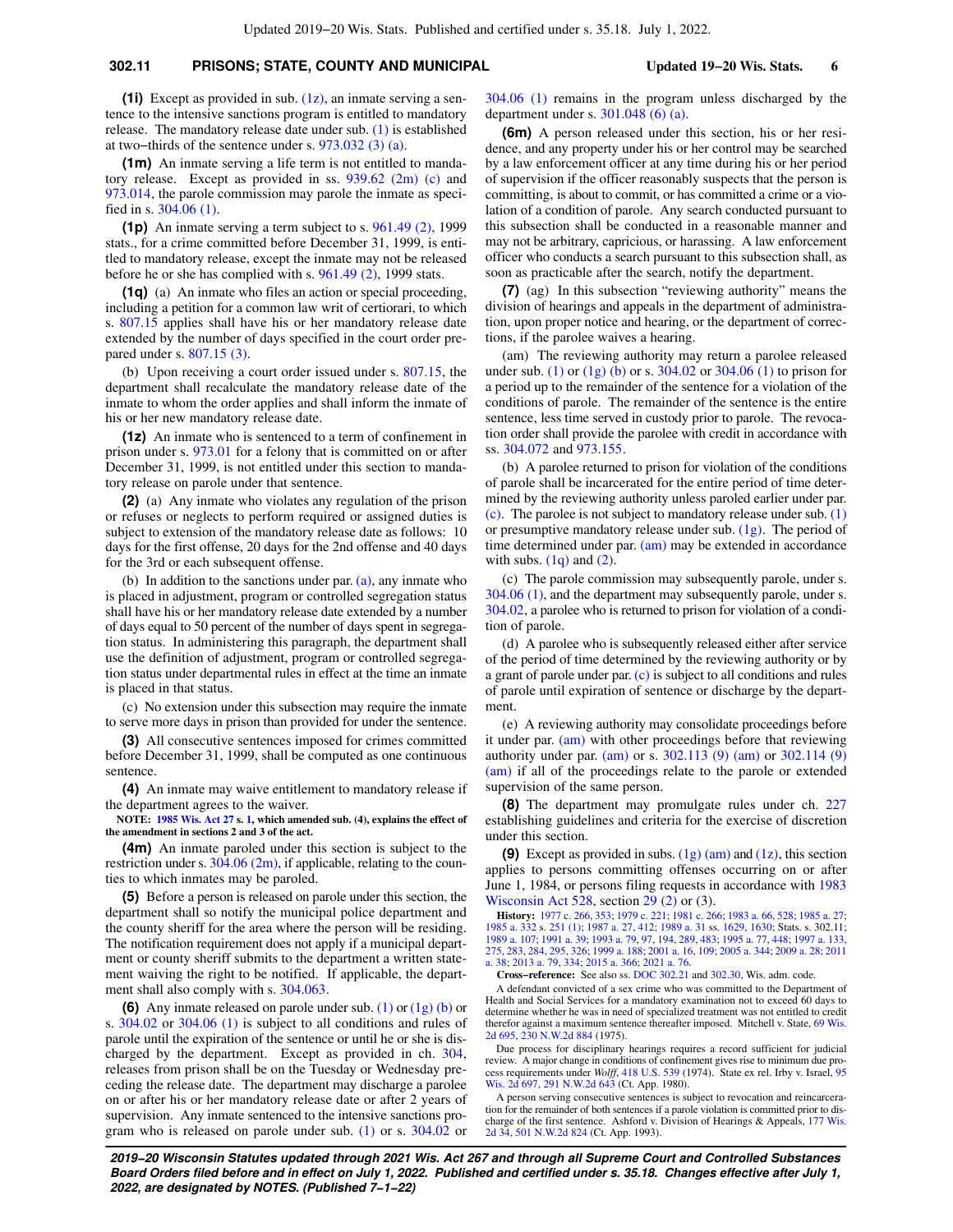The calculation of mandatory release dates for pre−June 1, 1994, crimes is dis-cussed. State ex rel. Parker v. Sullivan, [184 Wis. 2d 668](https://docs.legis.wisconsin.gov/document/courts/184%20Wis.%202d%20668), [517 N.W.2d 449](https://docs.legis.wisconsin.gov/document/courts/517%20N.W.2d%20449) (1994). An inmate has a constitutionally protected liberty interest in not having a manda-

tory release date extended. Santiago v. Ware, [205 Wis. 2d 295](https://docs.legis.wisconsin.gov/document/courts/205%20Wis.%202d%20295), [556 N.W.2d 356](https://docs.legis.wisconsin.gov/document/courts/556%20N.W.2d%20356) (Ct. App. 1996), [95−0079.](https://docs.legis.wisconsin.gov/document/wicourtofappeals/95-0079)

Time served on parole does not constitute custody for purposes of determining sentence credit under sub. (7) (a) [now sub. (7) (am)]. Section 304.072 addresses the toll-<br>ting of time served between an alleged violation and addresses credit for days incarcerated; neither requires sentence credit under sub. (7) (a) [now sub. (7) (am)] for probation served. State ex rel. Ludtke v. DOC, [215 Wis.](https://docs.legis.wisconsin.gov/document/courts/215%20Wis.%202d%201) [2d 1](https://docs.legis.wisconsin.gov/document/courts/215%20Wis.%202d%201), [572 N.W.2d 864](https://docs.legis.wisconsin.gov/document/courts/572%20N.W.2d%20864) (Ct. App. 1997), [96−1745.](https://docs.legis.wisconsin.gov/document/wicourtofappeals/96-1745)

Whether or not a residence has been found for an inmate, he or she must be released on his or her mandatory release date. State ex rel. Olson v. Litscher, [2000 WI App](https://docs.legis.wisconsin.gov/document/courts/2000%20WI%20App%2061) [61,](https://docs.legis.wisconsin.gov/document/courts/2000%20WI%20App%2061) [233 Wis. 2d 685](https://docs.legis.wisconsin.gov/document/courts/233%20Wis.%202d%20685), [608 N.W.2d 425](https://docs.legis.wisconsin.gov/document/courts/608%20N.W.2d%20425), [99−1082](https://docs.legis.wisconsin.gov/document/wicourtofappeals/99-1082).

The presumptive mandatory release scheme under sub. (1g) does not create a protectible liberty interest in parole. The parole commission may deny mandatory release to otherwise eligible prisoners when, in its discretion, the prisoner either poses a risk to the public or refuses to participate in necessary counseling and treatment. Because a prisoner is not entitled to release on the presumptive mandatory release date, he or she is not entitled to any due process protections. State ex rel. Gendrich v. Litscher, [2001 WI App 163](https://docs.legis.wisconsin.gov/document/courts/2001%20WI%20App%20163), [246 Wis. 2d 814,](https://docs.legis.wisconsin.gov/document/courts/246%20Wis.%202d%20814) [632 N.W.2d 878,](https://docs.legis.wisconsin.gov/document/courts/632%20N.W.2d%20878) [00−3527.](https://docs.legis.wisconsin.gov/document/wicourtofappeals/00-3527)

Sub. (7) (a) [now sub. (7) (am)] does not distinguish between the portion of an original sentence for felony offenses and the portion of an original sentence for misdemeanor offenses. Darby v. Litscher, [2002 WI App 258,](https://docs.legis.wisconsin.gov/document/courts/2002%20WI%20App%20258) [258 Wis. 2d 270,](https://docs.legis.wisconsin.gov/document/courts/258%20Wis.%202d%20270) [655 N.W.2d](https://docs.legis.wisconsin.gov/document/courts/655%20N.W.2d%20129) [129](https://docs.legis.wisconsin.gov/document/courts/655%20N.W.2d%20129), [02−1018](https://docs.legis.wisconsin.gov/document/wicourtofappeals/02-1018).

Treating all sentences as one as required by sub. (3) and s. 302.113 (4) simply means that a defendant must serve all of his or her initial confinement at once, and must then serve all of the extended supervision at once. State v. Polar, [2014 WI App](https://docs.legis.wisconsin.gov/document/courts/2014%20WI%20App%2015) [15,](https://docs.legis.wisconsin.gov/document/courts/2014%20WI%20App%2015) [352 Wis. 2d 452](https://docs.legis.wisconsin.gov/document/courts/352%20Wis.%202d%20452), [842 N.W.2d 531](https://docs.legis.wisconsin.gov/document/courts/842%20N.W.2d%20531), [13−1433](https://docs.legis.wisconsin.gov/document/wicourtofappeals/13-1433).

Sub. (7) (b) first states the general rule that revoked parolees are not subject to early release; the next sentence provides a specific example that revoked parolees are not subject to mandatory release. It does not address the problem caused by custody incurred before sentencing that was not granted at sentencing. State v. Obriecht, [2015](https://docs.legis.wisconsin.gov/document/courts/2015%20WI%2066) [WI 66](https://docs.legis.wisconsin.gov/document/courts/2015%20WI%2066), [363 Wis. 2d 816](https://docs.legis.wisconsin.gov/document/courts/363%20Wis.%202d%20816), [867 N.W.2d 387,](https://docs.legis.wisconsin.gov/document/courts/867%20N.W.2d%20387) [13−1345.](https://docs.legis.wisconsin.gov/document/wisupremecourt/13-1345)

Discussing searches under [2013 Wis. Act 79](https://docs.legis.wisconsin.gov/document/acts/2013/79)'s reasonable suspicion standard. State v. Anderson, [2019 WI 97](https://docs.legis.wisconsin.gov/document/courts/2019%20WI%2097), [389 Wis. 2d 106,](https://docs.legis.wisconsin.gov/document/courts/389%20Wis.%202d%20106) [935 N.W.2d 285,](https://docs.legis.wisconsin.gov/document/courts/935%20N.W.2d%20285) [17−1104](https://docs.legis.wisconsin.gov/document/wisupremecourt/17-1104).

A mandatory release parolee has a protectible interest, including a conditional liberty interest, in being free from involuntary use of psychotropic drugs; Wisconsin procedure imposing administration of these drugs as a parole condition is unconstitu-tional. Felce v. Feidler, [974 F.2d 1484](https://docs.legis.wisconsin.gov/document/courts/974%20F.2d%201484) (1992).

In the absence of a showing of an abuse of discretion by the department, a prisoner released on parole is not entitled to an absolute discharge because it was granted to other prisoners. Hansen v. Schmidt, [329 F. Supp. 141](https://docs.legis.wisconsin.gov/document/courts/329%20F.%20Supp.%20141) (1971). Incarcerating a person beyond the termination of his or her sentence without peno-

logical justification violates the 8th amendment prohibition against cruel and unusual punishment when it is the product of deliberate indifference. To comply with due pro-cess, prison officials cannot ignore an inmate's request to recalculate his or her sentence and must place some procedure in place to address such requests. Russell v. Lazar, [300 F. Supp 2d 316](https://docs.legis.wisconsin.gov/document/courts/300%20F.%20Supp%202d%20316) (2004).

**302.113 Release to extended supervision for felony offenders not serving life sentences. (1)** An inmate is subject to this section if he or she is serving a bifurcated sentence imposed under s. [973.01.](https://docs.legis.wisconsin.gov/document/statutes/973.01)

**(2)** Except as provided in subs. [\(3\)](https://docs.legis.wisconsin.gov/document/statutes/302.113(3)) and [\(9\),](https://docs.legis.wisconsin.gov/document/statutes/302.113(9)) an inmate subject to this section is entitled to release to extended supervision after he or she has served the term of confinement in prison portion of the sentence imposed under s. [973.01,](https://docs.legis.wisconsin.gov/document/statutes/973.01) as modified by the sentencing court under sub. [\(9g\)](https://docs.legis.wisconsin.gov/document/statutes/302.113(9g)) or s. [302.045 \(3m\) \(b\) 1.](https://docs.legis.wisconsin.gov/document/statutes/302.045(3m)(b)1.), [302.05 \(3\) \(c\)](https://docs.legis.wisconsin.gov/document/statutes/302.05(3)(c)2.a.) [2. a.](https://docs.legis.wisconsin.gov/document/statutes/302.05(3)(c)2.a.), [973.195 \(1r\),](https://docs.legis.wisconsin.gov/document/statutes/973.195(1r)) or [973.198,](https://docs.legis.wisconsin.gov/document/statutes/973.198) if applicable.

**(3)** (a) The warden or superintendent shall keep a record of the conduct of each inmate subject to this section, specifying each infraction of the rules. If an inmate subject to this section violates any regulation of the prison or refuses or neglects to perform required or assigned duties, the department may extend the term of confinement in prison portion of the inmate's bifurcated sentence as follows:

- 1. Ten days for the first offense.
- 2. Twenty days for the 2nd offense.
- 3. Forty days for the 3rd or each subsequent offense.

(b) In addition to the sanctions under par. [\(a\),](https://docs.legis.wisconsin.gov/document/statutes/302.113(3)(a)) if an inmate subject to this section is placed in adjustment, program or controlled segregation status, the department may extend his or her term of confinement in prison portion of the bifurcated sentence by a number of days equal to 50 percent of the number of days spent in segregation status. In administering this paragraph, the department shall use the definition of adjustment, program or controlled segregation status under departmental rules in effect at the time an inmate is placed in that status.

(bm) An inmate subject to this section who files an action or special proceeding, including a petition for a common law writ of certiorari, to which s. [807.15](https://docs.legis.wisconsin.gov/document/statutes/807.15) applies shall have his or her term of confinement extended by the number of days specified in the court order prepared under s. [807.15 \(3\).](https://docs.legis.wisconsin.gov/document/statutes/807.15(3)) Upon receiving a court order issued under s. [807.15](https://docs.legis.wisconsin.gov/document/statutes/807.15), the department shall recalculate the date on which the inmate to whom the order applies will be entitled to release to extended supervision and shall inform the inmate of that date.

(c) No extension of a term of confinement in prison under this subsection may require an inmate to serve more days in prison than the total length of the bifurcated sentence imposed under s. [973.01.](https://docs.legis.wisconsin.gov/document/statutes/973.01)

(d) If the term of confinement in prison portion of a bifurcated sentence is increased under this subsection, the term of extended supervision is reduced so that the total length of the bifurcated sentence does not change.

**(4)** All consecutive sentences imposed for crimes committed on or after December 31, 1999, shall be computed as one continuous sentence. The person shall serve any term of extended supervision after serving all terms of confinement in prison.

**(5)** An inmate may waive entitlement to release to extended supervision if the department agrees to the waiver.

**(6)** Before a person is released to extended supervision under this section, the department shall notify the municipal police department and the county sheriff for the area where the person will be residing. The notification requirement does not apply if a municipal department or county sheriff submits to the department a written statement waiving the right to be notified. If applicable, the department shall also comply with s. [304.063.](https://docs.legis.wisconsin.gov/document/statutes/304.063)

**(7)** Any inmate released to extended supervision under this section is subject to all conditions and rules of extended supervision until the expiration of the term of extended supervision portion of the bifurcated sentence. The department may set conditions of extended supervision in addition to any conditions of extended supervision required under s. [302.116,](https://docs.legis.wisconsin.gov/document/statutes/302.116) if applicable, or set by the court under sub. [\(7m\)](https://docs.legis.wisconsin.gov/document/statutes/302.113(7m)) or s. [973.01 \(5\)](https://docs.legis.wisconsin.gov/document/statutes/973.01(5)) if the conditions set by the department do not conflict with the court's conditions.

**(7m)** (a) Except as provided in par. [\(e\)](https://docs.legis.wisconsin.gov/document/statutes/302.113(7m)(e)), a person subject to this section or the department may petition the sentencing court to modify any conditions of extended supervision set by the court.

(b) If the department files a petition under this subsection, it shall serve a copy of the petition on the person who is the subject of the petition and, if the person is represented by an attorney, on the person's attorney. If a person who is subject to this section or his or her attorney files a petition under this subsection, the person or his or her attorney shall serve a copy of the petition on the department. The court shall serve a copy of a petition filed under this section on the district attorney. The court may direct the clerk of the court to provide notice of the petition to a victim of a crime committed by the person who is the subject of the petition.

(c) The court may conduct a hearing to consider the petition. The court may grant the petition in full or in part if it determines that the modification would meet the needs of the department and the public and would be consistent with the objectives of the person's sentence.

(d) A person subject to this section or the department may appeal an order entered by the court under this subsection. The appellate court may reverse the order only if it determines that the sentencing court erroneously exercised its discretion in granting or denying the petition.

(e) 1. An inmate may not petition the court to modify the conditions of extended supervision earlier than one year before the date of the inmate's scheduled date of release to extended supervision or more than once before the inmate's release to extended supervision.

2. A person subject to this section may not petition the court to modify the conditions of extended supervision within one year after the inmate's release to extended supervision. If a person subject to this section files a petition authorized by this subsection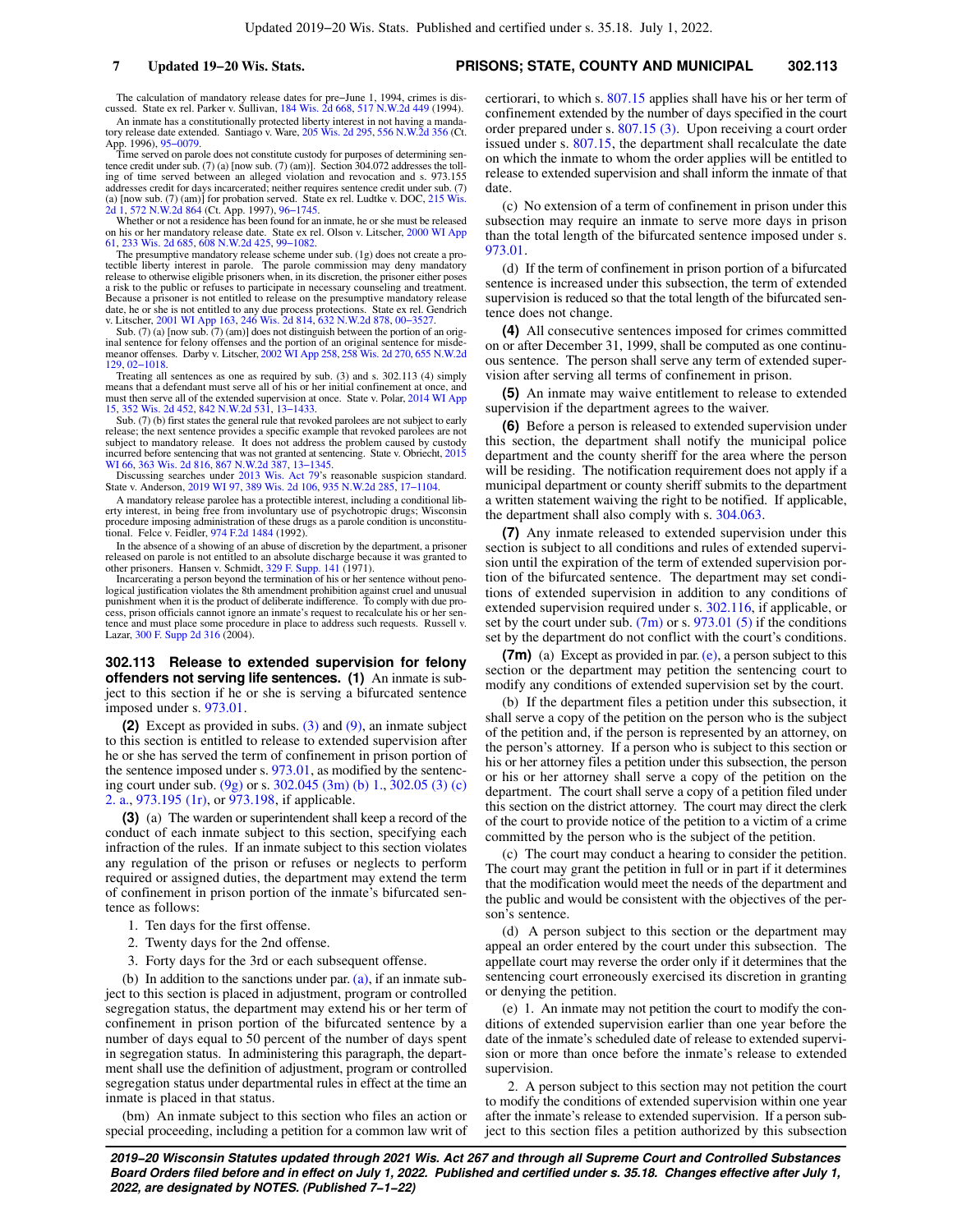### **302.113 PRISONS; STATE, COUNTY AND MUNICIPAL Updated 19−20 Wis. Stats. 8**

after his or her release from confinement, the person may not file another petition until one year after the date of filing the former petition.

**(7r)** A person released under this section, his or her residence, and any property under his or her control may be searched by a law enforcement officer at any time during his or her period of supervision if the officer reasonably suspects that the person is committing, is about to commit, or has committed a crime or a violation of a condition of release to extended supervision. Any search conducted pursuant to this subsection shall be conducted in a reasonable manner and may not be arbitrary, capricious, or harassing. A law enforcement officer who conducts a search pursuant to this subsection shall, as soon as practicable after the search, notify the department.

**(8)** Releases to extended supervision from prison shall be on the Tuesday or Wednesday preceding the date on which he or she completes the term of imprisonment.

**(8m)** (a) Every person released to extended supervision under this section remains in the legal custody of the department. If the department alleges that any condition or rule of extended supervision has been violated by the person, the department may take physical custody of the person for the investigation of the alleged violation.

(b) If a person released to extended supervision under this section signs a statement admitting a violation of a condition or rule of extended supervision, the department may, as a sanction for the violation, confine the person for up to 90 days in a regional detention facility or, with the approval of the sheriff, in a county jail. If the department confines the person in a county jail under this paragraph, the department shall reimburse the county for its actual costs in confining the person from the appropriations under s.  $20.410$  (1) (ab) and [\(b\)](https://docs.legis.wisconsin.gov/document/statutes/20.410(1)(b)). Notwithstanding s.  $302.43$ , the person is not eligible to earn good time credit on any period of confinement imposed under this subsection.

**(9)** (ag) In this subsection "reviewing authority" means the division of hearings and appeals in the department of administration, upon proper notice and hearing, or the department of corrections, if the person on extended supervision waives a hearing.

(am) If a person released to extended supervision under this section violates a condition of extended supervision, the reviewing authority may revoke the extended supervision of the person. If the extended supervision of the person is revoked, the reviewing authority shall order the person to be returned to prison for any specified period of time that does not exceed the time remaining on the bifurcated sentence. The time remaining on the bifurcated sentence is the total length of the bifurcated sentence, less time served by the person in confinement under the sentence before release to extended supervision under sub. [\(2\)](https://docs.legis.wisconsin.gov/document/statutes/302.113(2)) and less all time served in confinement for previous revocations of extended supervision under the sentence. The order returning a person to prison under this paragraph shall provide the person whose extended supervision was revoked with credit in accordance with ss. [304.072](https://docs.legis.wisconsin.gov/document/statutes/304.072) and [973.155.](https://docs.legis.wisconsin.gov/document/statutes/973.155)

(b) A person who is returned to prison after revocation of extended supervision shall be incarcerated for the entire period of time specified by the order under par.  $(am)$ . The period of time specified under par. [\(am\)](https://docs.legis.wisconsin.gov/document/statutes/302.113(9)(am)) may be extended in accordance with sub. [\(3\)](https://docs.legis.wisconsin.gov/document/statutes/302.113(3)). If a person is returned to prison under par. [\(am\)](https://docs.legis.wisconsin.gov/document/statutes/302.113(9)(am)) for a period of time that is less than the time remaining on the bifurcated sentence, the person shall be released to extended supervision after he or she has served the period of time specified by the order under par. [\(am\)](https://docs.legis.wisconsin.gov/document/statutes/302.113(9)(am)) and any periods of extension imposed in accordance with sub.  $(3)$ .

(c) A person who is subsequently released to extended supervision after service of the period of time specified by the order under par. [\(am\)](https://docs.legis.wisconsin.gov/document/statutes/302.113(9)(am)) is subject to all conditions and rules under sub. [\(7\)](https://docs.legis.wisconsin.gov/document/statutes/302.113(7)) and, if applicable, sub.  $(7m)$  until the expiration of the remaining extended supervision portion of the bifurcated sentence. The remaining extended supervision portion of the bifurcated sentence is the total length of the bifurcated sentence, less the time served by the person in confinement under the bifurcated sentence before release to extended supervision under sub. [\(2\)](https://docs.legis.wisconsin.gov/document/statutes/302.113(2)) and less all time served in confinement for previous revocations of extended supervision under the bifurcated sentence.

(d) For the purposes of pars.  $(am)$  and  $(c)$ , the amount of time a person has served in confinement before release to extended supervision and the amount of time a person has served in confinement for a revocation of extended supervision includes any extensions imposed under sub. [\(3\)](https://docs.legis.wisconsin.gov/document/statutes/302.113(3)).

(e) If a hearing is to be held under par. [\(am\)](https://docs.legis.wisconsin.gov/document/statutes/302.113(9)(am)) before the division of hearings and appeals in the department of administration, the hearing examiner may order that a deposition be taken by audiovisual means and allow the use of a recorded deposition under s. [967.04 \(7\)](https://docs.legis.wisconsin.gov/document/statutes/967.04(7)) to [\(10\)](https://docs.legis.wisconsin.gov/document/statutes/967.04(10)).

(f) A reviewing authority may consolidate proceedings before it under par. [\(am\)](https://docs.legis.wisconsin.gov/document/statutes/302.113(9)(am)) with other proceedings before that reviewing authority under par. [\(am\)](https://docs.legis.wisconsin.gov/document/statutes/302.113(9)(am)) or s. [302.11 \(7\) \(am\)](https://docs.legis.wisconsin.gov/document/statutes/302.11(7)(am)) or [302.114 \(9\) \(am\)](https://docs.legis.wisconsin.gov/document/statutes/302.114(9)(am)) if all of the proceedings relate to the parole or extended supervision of the same person.

(g) In any case in which there is a hearing before the division of hearings and appeals in the department of administration concerning whether to revoke a person's extended supervision, the person on extended supervision may seek review of a decision to revoke extended supervision and the department of corrections may seek review of a decision to not revoke extended supervision. Review of a decision under this paragraph may be sought only by an action for certiorari.

**(9g)** (a) In this subsection:

1. "Extraordinary health condition" means a condition afflicting a person, such as advanced age, infirmity, or disability of the person or a need for medical treatment or services not available within a correctional institution.

2. "Program review committee" means the committee at a correctional institution that reviews the security classifications, institution assignments, and correctional programming assignments of inmates confined in the institution.

(b) An inmate who is serving a bifurcated sentence for a crime other than a crime specified in s.  $941.29$  (1g) (a); a crime specified in s. [941.29 \(1g\) \(b\),](https://docs.legis.wisconsin.gov/document/statutes/941.29(1g)(b)) not including s. [951.02,](https://docs.legis.wisconsin.gov/document/statutes/951.02) [951.08,](https://docs.legis.wisconsin.gov/document/statutes/951.08) [951.09](https://docs.legis.wisconsin.gov/document/statutes/951.09), or [951.095](https://docs.legis.wisconsin.gov/document/statutes/951.095); a crime under s. [948.02 \(3\)](https://docs.legis.wisconsin.gov/document/statutes/948.02(3)), [948.055,](https://docs.legis.wisconsin.gov/document/statutes/948.055) [948.075,](https://docs.legis.wisconsin.gov/document/statutes/948.075) or [948.095](https://docs.legis.wisconsin.gov/document/statutes/948.095); or a Class B felony may seek modification of the bifurcated sentence in the manner specified in par.  $(f)$  if he or she meets one of the following criteria:

1. The inmate is 65 years of age or older and has served at least 5 years of the term of confinement in prison portion of the bifurcated sentence.

2. The inmate is 60 years of age or older and has served at least 10 years of the term of confinement in prison portion of the bifurcated sentence.

3. The inmate has an extraordinary health condition.

(c) An inmate who meets a criterion under par. [\(b\)](https://docs.legis.wisconsin.gov/document/statutes/302.113(9g)(b)) may submit a petition to the program review committee at the correctional institution in which the inmate is confined requesting a modification of the inmate's bifurcated sentence in the manner specified in par. [\(f\).](https://docs.legis.wisconsin.gov/document/statutes/302.113(9g)(f)) If the inmate alleges in the petition that he or she has an extraordinary health condition, the inmate shall attach to the petition affidavits from 2 physicians setting forth a diagnosis that the inmate has an extraordinary health condition.

(cm) If, after receiving the petition under par. [\(c\),](https://docs.legis.wisconsin.gov/document/statutes/302.113(9g)(c)) the program review committee determines that the public interest would be served by a modification of the inmate's bifurcated sentence in the manner provided under par. [\(f\),](https://docs.legis.wisconsin.gov/document/statutes/302.113(9g)(f)) the committee shall approve the petition for referral to the sentencing court and notify the department of its approval. The department shall then refer the inmate's petition to the sentencing court and request the court to conduct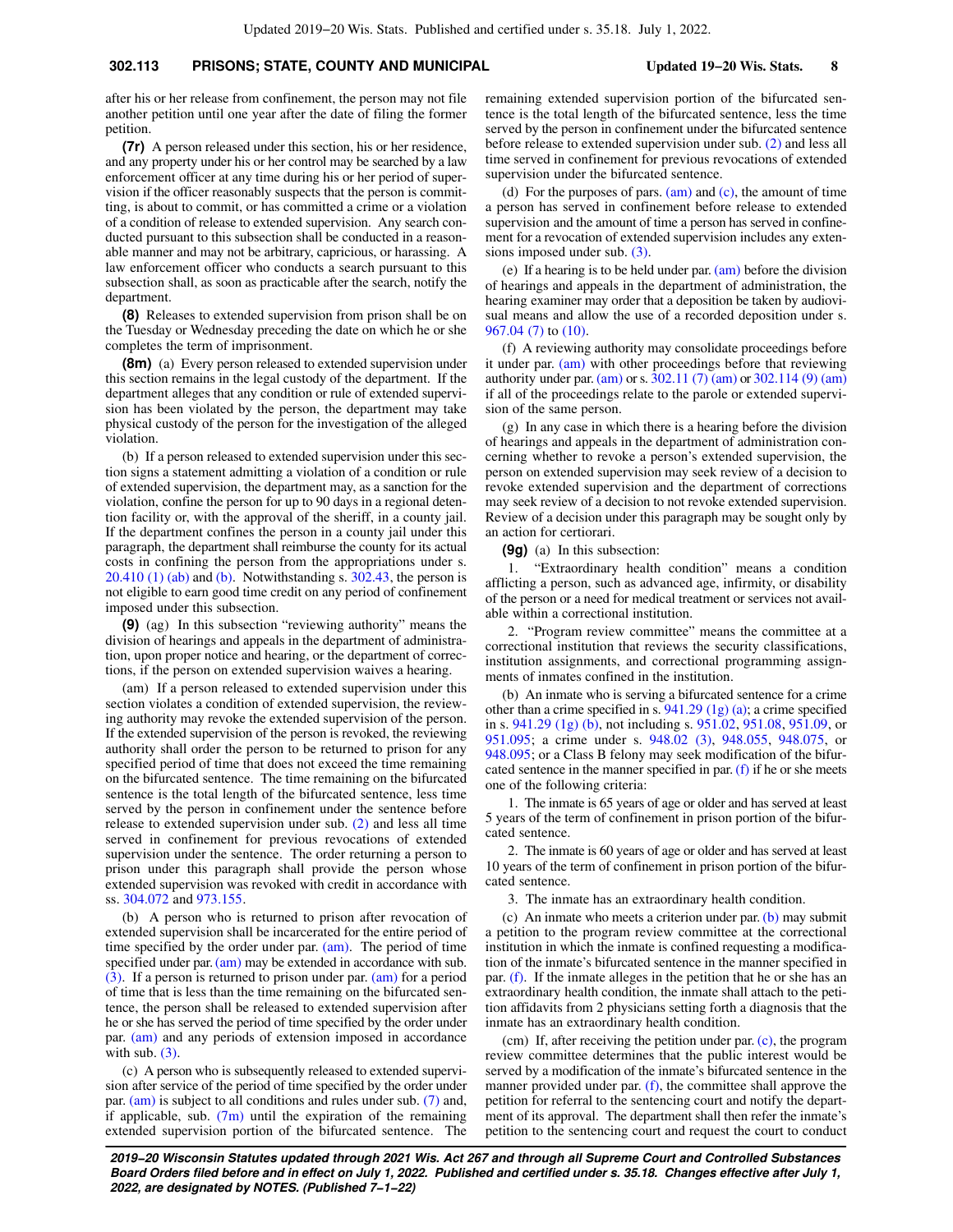a hearing on the petition. If the program review committee determines that the public interest would not be served by a modification of the inmate's bifurcated sentence in the manner specified in par. [\(f\)](https://docs.legis.wisconsin.gov/document/statutes/302.113(9g)(f)), the committee shall deny the inmate's petition.

(d) When a court is notified by the department that it is referring to the court an inmate's petition for modification of the inmate's bifurcated sentence, the court shall schedule a hearing to determine whether the public interest would be served by a modification of the inmate's bifurcated sentence in the manner specified in par. [\(f\).](https://docs.legis.wisconsin.gov/document/statutes/302.113(9g)(f)) The inmate and the district attorney have the right to be present at the hearing, and any victim of the inmate's crime has the right to be present at the hearing and to provide a statement concerning the modification of the inmate's bifurcated sentence. The court shall order such notice of the hearing date as it considers adequate to be given to the department, the inmate, the attorney representing the inmate, if applicable, and the district attorney. Victim notification shall be provided as specified under par. [\(g\).](https://docs.legis.wisconsin.gov/document/statutes/302.113(9g)(g))

(e) At a hearing scheduled under par. [\(d\)](https://docs.legis.wisconsin.gov/document/statutes/302.113(9g)(d)), the inmate has the burden of proving by the greater weight of the credible evidence that a modification of the bifurcated sentence in the manner specified in par. [\(f\)](https://docs.legis.wisconsin.gov/document/statutes/302.113(9g)(f)) would serve the public interest. If the inmate proves that a modification of the bifurcated sentence in the manner specified in par. [\(f\)](https://docs.legis.wisconsin.gov/document/statutes/302.113(9g)(f)) would serve the public interest, the court shall modify the inmate's bifurcated sentence in that manner. If the inmate does not prove that a modification of the bifurcated sentence in the manner specified in par. [\(f\)](https://docs.legis.wisconsin.gov/document/statutes/302.113(9g)(f)) would serve the public interest, the court shall deny the inmate's petition for modification of the bifurcated sentence.

(f) A court may modify an inmate's bifurcated sentence under this section only as follows:

1. The court shall reduce the term of confinement in prison portion of the inmate's bifurcated sentence in a manner that provides for the release of the inmate to extended supervision within 30 days after the date on which the court issues its order modifying the bifurcated sentence.

2. The court shall lengthen the term of extended supervision imposed so that the total length of the bifurcated sentence originally imposed does not change.

(g) 1. In this paragraph, "victim" has the meaning given in s. [950.02 \(4\).](https://docs.legis.wisconsin.gov/document/statutes/950.02(4))

2. When a court schedules a hearing under par.  $(d)$ , the clerk of the circuit court shall send a notice of hearing to the victim of the crime committed by the inmate, if the victim has submitted a card under subd. [3.](https://docs.legis.wisconsin.gov/document/statutes/302.113(9g)(g)3.) requesting notification. The notice shall inform the victim that he or she may appear at the hearing scheduled under par. [\(d\)](https://docs.legis.wisconsin.gov/document/statutes/302.113(9g)(d)) and shall inform the victim of the manner in which he or she may provide a statement concerning the modification of the inmate's bifurcated sentence in the manner provided in par. [\(f\)](https://docs.legis.wisconsin.gov/document/statutes/302.113(9g)(f)). The clerk of the circuit court shall make a reasonable attempt to send the notice of hearing to the last−known address of the inmate's victim, postmarked at least 10 days before the date of the hearing.

3. The director of state courts shall design and prepare cards for a victim to send to the clerk of the circuit court for the county in which the inmate was convicted and sentenced. The cards shall have space for a victim to provide his or her name and address, the name of the applicable inmate, and any other information that the director of state courts determines is necessary. The director of state courts shall provide the cards, without charge, to clerks of circuit court. Clerks of circuit court shall provide the cards, without charge, to victims. Victims may send completed cards to the clerk of the circuit court for the county in which the inmate was convicted and sentenced. All court records or portions of records that relate to mailing addresses of victims are not subject to inspection or copying under s. [19.35 \(1\).](https://docs.legis.wisconsin.gov/document/statutes/19.35(1))

(h) An inmate may appeal a court's decision to deny the inmate's petition for modification of his or her bifurcated sentence. The state may appeal a court's decision to grant an inmate's petition for a modification of the inmate's bifurcated sentence. In

an appeal under this paragraph, the appellate court may reverse a decision granting or denying a petition for modification of a bifurcated sentence only if it determines that the sentencing court erroneously exercised its discretion in granting or denying the petition.

(i) If the program review committee denies an inmate's petition under par. [\(cm\),](https://docs.legis.wisconsin.gov/document/statutes/302.113(9g)(cm)) the inmate may not file another petition within one year after the date of the program review committee's denial. If the program review committee approves an inmate's petition for referral to the sentencing court under par. [\(cm\)](https://docs.legis.wisconsin.gov/document/statutes/302.113(9g)(cm)) but the sentencing court denies the petition, the inmate may not file another petition under par. [\(cm\)](https://docs.legis.wisconsin.gov/document/statutes/302.113(9g)(cm)) within one year after the date of the court's decision.

(j) An inmate eligible to seek modification of his or her bifurcated sentence under this subsection has a right to be represented by counsel in proceedings under this subsection. An inmate, or the department on the inmate's behalf, may apply to the state public defender for determination of indigency and appointment of counsel under s.  $977.05$  (4) (jm) before or after the filing of a petition with the program review committee under par. [\(c\)](https://docs.legis.wisconsin.gov/document/statutes/302.113(9g)(c)). If an inmate whose petition has been referred to the court under par. [\(cm\)](https://docs.legis.wisconsin.gov/document/statutes/302.113(9g)(cm)) is without counsel, the court shall refer the matter to the state public defender for determination of indigency and appointment of counsel under s. [977.05 \(4\) \(jm\)](https://docs.legis.wisconsin.gov/document/statutes/977.05(4)(jm)).

**(10)** The department may promulgate rules establishing guidelines and criteria for the exercise of discretion under this section.

**History:** [1997 a. 283;](https://docs.legis.wisconsin.gov/document/acts/1997/283) [2001 a. 16](https://docs.legis.wisconsin.gov/document/acts/2001/16), [109](https://docs.legis.wisconsin.gov/document/acts/2001/109); [2003 a. 33;](https://docs.legis.wisconsin.gov/document/acts/2003/33) [2005 a. 42;](https://docs.legis.wisconsin.gov/document/acts/2005/42) [2009 a. 28](https://docs.legis.wisconsin.gov/document/acts/2009/28), [276](https://docs.legis.wisconsin.gov/document/acts/2009/276); [2011 a. 38](https://docs.legis.wisconsin.gov/document/acts/2011/38); [2013 a. 79](https://docs.legis.wisconsin.gov/document/acts/2013/79); [2021 a. 227](https://docs.legis.wisconsin.gov/document/acts/2021/227).

Reconfinement under sub. (9) (am) is subject to review under s. 809.30. State v.<br>Swiams, [2004 WI App 217](https://docs.legis.wisconsin.gov/document/courts/2004%20WI%20App%20217), [277 Wis. 2d 400](https://docs.legis.wisconsin.gov/document/courts/277%20Wis.%202d%20400), [690 N.W.2d 452,](https://docs.legis.wisconsin.gov/document/courts/690%20N.W.2d%20452) 04-0299.<br>A hearing to determine the length of reconfinement under sub. (9) is akin

tencing. Both are reviewed by appellate courts to determine whether the court errone-ously exercised its discretion. State v. Brown, [2006 WI 131,](https://docs.legis.wisconsin.gov/document/courts/2006%20WI%20131) [298 Wis. 2d 37,](https://docs.legis.wisconsin.gov/document/courts/298%20Wis.%202d%2037) [725](https://docs.legis.wisconsin.gov/document/courts/725%20N.W.2d%20262) [N.W.2d 262,](https://docs.legis.wisconsin.gov/document/courts/725%20N.W.2d%20262) [05−0584.](https://docs.legis.wisconsin.gov/document/wisupremecourt/05-0584)

While the recommendation of the Department of Corrections may be helpful and should be considered, the trial court owes no deference to the department's sentencing recommendation after revocation of an offender's extended supervision. The court should also consider the nature and severity of the original offense, the client's institutional conduct record, and the client's conduct and the nature of the violation of terms and conditions during extended supervision, as well as the amount of incarceration necessary to protect the public from the risk of further criminal activity. The court should impose the minimum amount of confinement consistent with the protection of the public, the gravity of the offense, and the defendant's rehabilitative needs. State v. Brown, [2006 WI 131,](https://docs.legis.wisconsin.gov/document/courts/2006%20WI%20131) [298 Wis. 2d 37,](https://docs.legis.wisconsin.gov/document/courts/298%20Wis.%202d%2037) [725 N.W.2d 262,](https://docs.legis.wisconsin.gov/document/courts/725%20N.W.2d%20262) [05−0584.](https://docs.legis.wisconsin.gov/document/wisupremecourt/05-0584)

The Department of Corrections and the Division of Hearings and Appeals had jurisdiction to revoke extended supervision for a violation of the rules of supervision when an inmate was erroneously released to supervision while serving a bifurcated sentence and the initial term of incarceration had not been completed. Rupinski v.

Smith, [2007 WI App 4,](https://docs.legis.wisconsin.gov/document/courts/2007%20WI%20App%204) [297 Wis. 2d 749,](https://docs.legis.wisconsin.gov/document/courts/297%20Wis.%202d%20749) [728 N.W.2d 1](https://docs.legis.wisconsin.gov/document/courts/728%20N.W.2d%201), [05−1760](https://docs.legis.wisconsin.gov/document/wicourtofappeals/05-1760). Under *Brown* the defendant has a right to allocution at a reconfinement hearing before the court pronounces its decision. State v. Hines, [2007 WI App 39](https://docs.legis.wisconsin.gov/document/courts/2007%20WI%20App%2039), [300 Wis.](https://docs.legis.wisconsin.gov/document/courts/300%20Wis.%202d%20485) [2d 485](https://docs.legis.wisconsin.gov/document/courts/300%20Wis.%202d%20485), [730 N.W.2d 434,](https://docs.legis.wisconsin.gov/document/courts/730%20N.W.2d%20434) [06−0846](https://docs.legis.wisconsin.gov/document/wicourtofappeals/06-0846).

When a person is serving consecutive indeterminate and determinate sentences, extended supervision and parole are to be treated as one continuous period, and both may be revoked upon violation of the conditions imposed. Thomas v. Schwarz, [2007](https://docs.legis.wisconsin.gov/document/courts/2007%20WI%2057) [WI 57,](https://docs.legis.wisconsin.gov/document/courts/2007%20WI%2057) [300 Wis. 2d 381](https://docs.legis.wisconsin.gov/document/courts/300%20Wis.%202d%20381), [732 N.W.2d 1,](https://docs.legis.wisconsin.gov/document/courts/732%20N.W.2d%201) [05−1487](https://docs.legis.wisconsin.gov/document/wisupremecourt/05-1487).

Sub. (9) (am) governs reconfinement procedure and sets forth the limits of a court's exercisable discretion. It does not provide discretion for the court to consider eligibil-<br>ity for the challenge incarceration program or the earned release program under s.<br>973.01 (3g) and (3m). State v. Hall, 2007 WI App

[13](https://docs.legis.wisconsin.gov/document/courts/737%20N.W.2d%2013), [06−1439](https://docs.legis.wisconsin.gov/document/wicourtofappeals/06-1439). The original sentencing transcript can be an important source of information in a reconfinement hearing and is generally readily available, but a circuit court is not required to read the original sentencing transcript in every case. Rather, the court should be familiar with the case and can gain the requisite familiarity in a number of ways that may differ from case to case. The court must decide which factors are relevant for consideration in any given case and use its discretion as to how it ascertains the information needed to consider the relevant factors. State v. Walker, [2008 WI 34](https://docs.legis.wisconsin.gov/document/courts/2008%20WI%2034), [308 Wis. 2d 666](https://docs.legis.wisconsin.gov/document/courts/308%20Wis.%202d%20666), [747 N.W.2d 673,](https://docs.legis.wisconsin.gov/document/courts/747%20N.W.2d%20673) [06−0562.](https://docs.legis.wisconsin.gov/document/wisupremecourt/06-0562)

Sub. (4) and ss. 973.01 and 973.15 establish that consecutive periods of extended supervision are to be served consecutively, aggregated into one continuous period. so that revocation of extended supervision at any time allows revocation as to all con-secutive sentences. State v. Collins, [2008 WI App 163,](https://docs.legis.wisconsin.gov/document/courts/2008%20WI%20App%20163) [314 Wis. 2d 653,](https://docs.legis.wisconsin.gov/document/courts/314%20Wis.%202d%20653) [760 N.W.2d](https://docs.legis.wisconsin.gov/document/courts/760%20N.W.2d%20438) [438,](https://docs.legis.wisconsin.gov/document/courts/760%20N.W.2d%20438) 07–2580.

Sub. (9) (b) keeps intact the bifurcated−sentence scheme established by s. 973.01. It indubitably follows that the reconfinement court has the same authority to impose conditions of extended supervision that follows the period of reconfinement as an original sentencing court has to impose conditions on the extended supervision that follows the period of initial confinement. State v. Harris, [2008 WI App 189,](https://docs.legis.wisconsin.gov/document/courts/2008%20WI%20App%20189) [763 Wis.](https://docs.legis.wisconsin.gov/document/courts/763%20Wis.%202d%20206) [2d 206](https://docs.legis.wisconsin.gov/document/courts/763%20Wis.%202d%20206), [763 N.W.2d 206,](https://docs.legis.wisconsin.gov/document/courts/763%20N.W.2d%20206) [08−0778](https://docs.legis.wisconsin.gov/document/wicourtofappeals/08-0778).

When a person waives a revocation hearing, the Department of Corrections (DOC) is required by sub. (9) (at) to make a recommendation to the court concerning the period of time the person should be returned to prison. The recommendation is more appropriately analogized to a presentence investigation report (PSI) at the original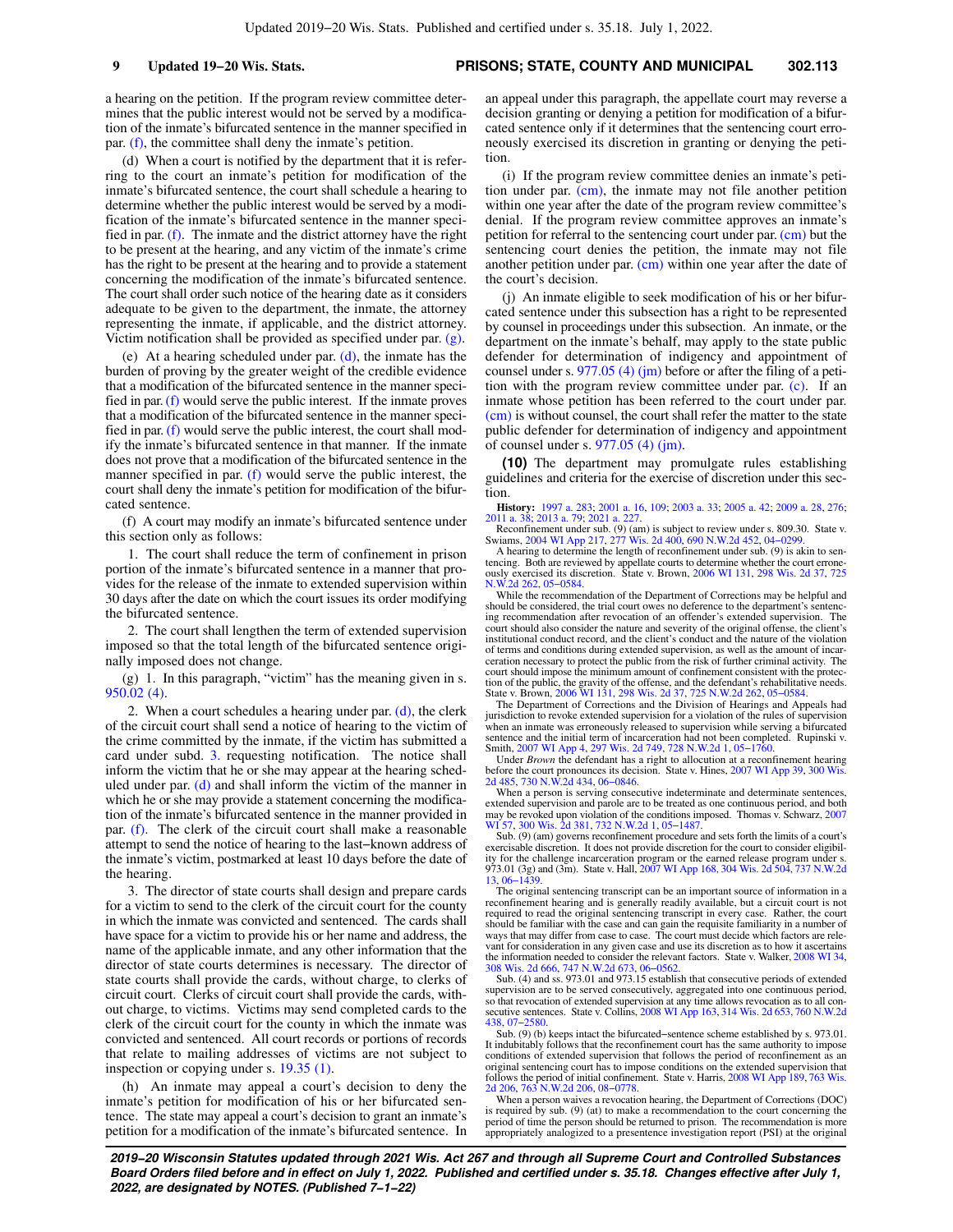### **302.113 PRISONS; STATE, COUNTY AND MUNICIPAL Updated 19−20 Wis. Stats. 10**

sentencing than a plea agreement. The securing of a PSI is solely within the judicial function to assist the judge in selecting an appropriate sentence. DOC does not func-tion as an agent of either the state or the defense in fulfilling its PSI role under this section and the prosecutor is not bound by a recommendation from DOC. State v.<br>Washington, [2009 WI App 148](https://docs.legis.wisconsin.gov/document/courts/2009%20WI%20App%20148), [321 Wis. 2d 508](https://docs.legis.wisconsin.gov/document/courts/321%20Wis.%202d%20508), [775 N.W.2d 535,](https://docs.legis.wisconsin.gov/document/courts/775%20N.W.2d%20535) 08–2359.<br>There is no indication Truth–in–Sentencing altered the substantive natur

reconfinement decision. Rather, as before Truth−in−Sentencing, the reconfinement determination is part of the revocation process and therefore not a criminal proceed-<br>ing. State v. Brimer, [2010 WI App 57,](https://docs.legis.wisconsin.gov/document/courts/2010%20WI%20App%2057) [324 Wis. 2d 408](https://docs.legis.wisconsin.gov/document/courts/324%20Wis.%202d%20408), [781 N.W.2d 726](https://docs.legis.wisconsin.gov/document/courts/781%20N.W.2d%20726), 09–0817.<br>There is no authority under sub. (9) (am) or elsewhere f

or her revocation and resultant reconfinement hearing as a vehicle for reducing the overall sentence imposed. A challenge to a post–revocation sentence does not bring the original judgment of conviction before the court. State v. Harris, [2012 WI App](https://docs.legis.wisconsin.gov/document/courts/2012%20WI%20App%2079) [79,](https://docs.legis.wisconsin.gov/document/courts/2012%20WI%20App%2079) [343 Wis. 2d 479](https://docs.legis.wisconsin.gov/document/courts/343%20Wis.%202d%20479), [819 N.W.2d 350](https://docs.legis.wisconsin.gov/document/courts/819%20N.W.2d%20350), [11−0983.](https://docs.legis.wisconsin.gov/document/wicourtofappeals/11-0983)

Treating all sentences as one as required by sub. (4) and s. 302.11 (3) simply means<br>that a defendant must serve all of his or her initial confinement at once, and must then<br>serve all of the extended supervision at once. S [Wis. 2d 452,](https://docs.legis.wisconsin.gov/document/courts/352%20Wis.%202d%20452) [842 N.W.2d 531](https://docs.legis.wisconsin.gov/document/courts/842%20N.W.2d%20531), [13−1433](https://docs.legis.wisconsin.gov/document/wicourtofappeals/13-1433).

[2011 Wis. Act 38](https://docs.legis.wisconsin.gov/document/acts/2011/38) repealed or modified sub. (2) (b) and s. 304.06 (1) (bg) 1., 2009 stats., which afforded certain prisoners convicted of Class F to Class I felonies an opportunity to earn early release from confinement, resulting in the petitioner being required to serve the full term of the initial confinement portion of his sentence. Because the law in effect when he was convicted afforded him the opportunity to be released earlier and the Act 38 modifications resulted in a significant risk of prolonging the defendant's incarceration, the portions of Act 38 that eliminated the defendant's eligibility for early release under the 2009 law violated the ex post facto clauses when applied to the defendant's offenses. Singh v. Kemper, [2014 WI App 43](https://docs.legis.wisconsin.gov/document/courts/2014%20WI%20App%2043), [353 Wis. 2d 520,](https://docs.legis.wisconsin.gov/document/courts/353%20Wis.%202d%20520) [846 N.W.2d 820,](https://docs.legis.wisconsin.gov/document/courts/846%20N.W.2d%20820) [13−1724.](https://docs.legis.wisconsin.gov/document/wicourtofappeals/13-1724) Affirmed in part, reversed in part. [2016 WI 67](https://docs.legis.wisconsin.gov/document/courts/2016%20WI%2067), [371 Wis. 2d 127,](https://docs.legis.wisconsin.gov/document/courts/371%20Wis.%202d%20127) [883 N.W.2d 86](https://docs.legis.wisconsin.gov/document/courts/883%20N.W.2d%2086),

[13−1724](https://docs.legis.wisconsin.gov/document/wisupremecourt/13-1724). Discussing searches under [2013 Wis. Act 79](https://docs.legis.wisconsin.gov/document/acts/2013/79)'s reasonable suspicion standard. State v. Anderson, [2019 WI 97](https://docs.legis.wisconsin.gov/document/courts/2019%20WI%2097), [389 Wis. 2d 106,](https://docs.legis.wisconsin.gov/document/courts/389%20Wis.%202d%20106) [935 N.W.2d 285,](https://docs.legis.wisconsin.gov/document/courts/935%20N.W.2d%20285) [17−1104](https://docs.legis.wisconsin.gov/document/wisupremecourt/17-1104). A search under sub. (7r), which requires reasonable suspicion of criminal activity

or a violation of supervision, is constitutionally permissible. United States v. Caya, [956 F.3d 498](https://docs.legis.wisconsin.gov/document/courts/956%20F.3d%20498) (2020).

Taking Reconfinement Hearings Seriously. Bizzaro. Wis. Law. Apr. 2007.

**302.114 Petition for release and release to extended supervision for felony offenders serving life sentences. (1)** An inmate is subject to this section if he or she is serving a life sentence imposed under s.  $973.014$  (1g) (a) 1. or [2.](https://docs.legis.wisconsin.gov/document/statutes/973.014(1g)(a)2.) An inmate serving a life sentence under s. [939.62 \(2m\)](https://docs.legis.wisconsin.gov/document/statutes/939.62(2m)) or [973.014 \(1g\) \(a\) 3.](https://docs.legis.wisconsin.gov/document/statutes/973.014(1g)(a)3.) is not eligible for release to extended supervision under this section.

**(2)** Except as provided in subs. [\(3\)](https://docs.legis.wisconsin.gov/document/statutes/302.114(3)) and [\(9\),](https://docs.legis.wisconsin.gov/document/statutes/302.114(9)) an inmate subject to this section may petition the sentencing court for release to extended supervision after he or she has served 20 years, if the inmate was sentenced under s.  $973.014$  (1g) (a) 1., or after he or she has reached the extended supervision eligibility date set by the court, if the inmate was sentenced under s. [973.014 \(1g\) \(a\) 2.](https://docs.legis.wisconsin.gov/document/statutes/973.014(1g)(a)2.)

**(3)** (a) The warden or superintendent shall keep a record of the conduct of each inmate subject to this section, specifying each infraction of the rules. If any inmate subject to this section violates any regulation of the prison or refuses or neglects to perform required or assigned duties, the department may extend the extended supervision eligibility date set under s. [973.014 \(1g\) \(a\)](https://docs.legis.wisconsin.gov/document/statutes/973.014(1g)(a)1.) [1.](https://docs.legis.wisconsin.gov/document/statutes/973.014(1g)(a)1.) or [2.](https://docs.legis.wisconsin.gov/document/statutes/973.014(1g)(a)2.), whichever is applicable, as follows:

- 1. Ten days for the first offense.
- 2. Twenty days for the 2nd offense.
- 3. Forty days for the 3rd or each subsequent offense.

(b) In addition to the sanctions under par. [\(a\),](https://docs.legis.wisconsin.gov/document/statutes/302.114(3)(a)) if an inmate subject to this section is placed in adjustment, program or controlled segregation status, the department may extend the extended supervision eligibility date set under s. [973.014 \(1g\) \(a\) 1.](https://docs.legis.wisconsin.gov/document/statutes/973.014(1g)(a)1.) or [2.,](https://docs.legis.wisconsin.gov/document/statutes/973.014(1g)(a)2.) whichever is applicable, by a number of days equal to 50 percent of the number of days spent in segregation status. In administering this paragraph, the department shall use the definition of adjustment, program or controlled segregation status under departmental rules in effect at the time an inmate is placed in that status.

(c) An inmate subject to this section who files an action or special proceeding, including a petition for a common law writ of certiorari, to which s. [807.15](https://docs.legis.wisconsin.gov/document/statutes/807.15) applies shall have his or her extended supervision eligibility date set under s. [973.014 \(1g\) \(a\) 1.](https://docs.legis.wisconsin.gov/document/statutes/973.014(1g)(a)1.) or [2.,](https://docs.legis.wisconsin.gov/document/statutes/973.014(1g)(a)2.) whichever is applicable, extended by the number of days specified in the court order prepared under s. [807.15 \(3\).](https://docs.legis.wisconsin.gov/document/statutes/807.15(3)) Upon receiving a court order issued under s. [807.15](https://docs.legis.wisconsin.gov/document/statutes/807.15), the department shall recalculate the date on which the inmate to whom the order applies will be entitled to petition for release to extended supervision and shall inform the inmate of that date.

**(4)** All consecutive sentences imposed for crimes committed on or after December 31, 1999, shall be computed as one continuous sentence. An inmate subject to this section shall serve any term of extended supervision after serving all terms of confinement in prison.

**(5)** (a) An inmate subject to this section who is seeking release to extended supervision shall file a petition for release to extended supervision with the court that sentenced him or her. An inmate may not file an initial petition under this paragraph earlier than 90 days before his or her extended supervision eligibility date. If an inmate files an initial petition for release to extended supervision at any time earlier than 90 days before his or her extended supervision eligibility date, the court shall deny the petition without a hearing.

(am) The inmate shall serve a copy of a petition for release to extended supervision on the district attorney's office that prosecuted him or her, and the district attorney shall file a written response to the petition within 45 days after the date he or she receives the petition.

(b) After reviewing a petition for release to extended supervision and the district attorney's response to the petition, the court shall decide whether to hold a hearing on the petition or, if it does not hold a hearing, whether to grant or deny the petition without a hearing. If the court decides to hold a hearing under this paragraph, the hearing shall be before the court without a jury. The office of the district attorney that prosecuted the inmate shall represent the state at the hearing.

(c) Before deciding whether to grant or deny the inmate's petition, the court shall allow a victim, as defined in s. [950.02 \(4\),](https://docs.legis.wisconsin.gov/document/statutes/950.02(4)) to make a statement or submit a statement concerning the release of the inmate to extended supervision. The court may allow any other person to make or submit a statement under this paragraph. Any statement under this paragraph must be relevant to the release of the inmate to extended supervision.

(cm) A court may not grant an inmate's petition for release to extended supervision unless the inmate proves, by clear and convincing evidence, that he or she is not a danger to the public.

(d) If the court grants the inmate's petition for release to extended supervision, the court may impose conditions on the term of extended supervision.

(e) If the court denies the inmate's petition for release to extended supervision, the court shall specify the date on which the inmate may file a subsequent petition under this section. An inmate may file a subsequent petition at any time on or after the date specified by the court, but if the inmate files a subsequent petition for release to extended supervision before the date specified by the court, the court may deny the petition without a hearing.

(f) An inmate may appeal an order denying his or her petition for release to extended supervision. In an appeal under this paragraph, the appellate court may reverse an order denying a petition for release to extended supervision only if it determines that the sentencing court erroneously exercised its discretion in denying the petition for release to extended supervision.

**(6)** (a) In this subsection, "victim" has the meaning given in s. [950.02 \(4\).](https://docs.legis.wisconsin.gov/document/statutes/950.02(4))

(b) If an inmate petitions a court under sub. [\(5\)](https://docs.legis.wisconsin.gov/document/statutes/302.114(5)) or [\(9\) \(bm\)](https://docs.legis.wisconsin.gov/document/statutes/302.114(9)(bm)) for release to extended supervision under this section, the clerk of the circuit court in which the petition is filed shall send a copy of the petition and, if a hearing is scheduled, a notice of hearing to the victim of the crime committed by the inmate, if the victim has sub-mitted a card under par. [\(e\)](https://docs.legis.wisconsin.gov/document/statutes/302.114(6)(e)) requesting notification.

(c) The notice under par. [\(b\)](https://docs.legis.wisconsin.gov/document/statutes/302.114(6)(b)) shall inform the victim that he or she may appear at the hearing under sub.  $(5)$  or  $(9)$  (bm), if a hearing is scheduled, and shall inform the victim of the manner in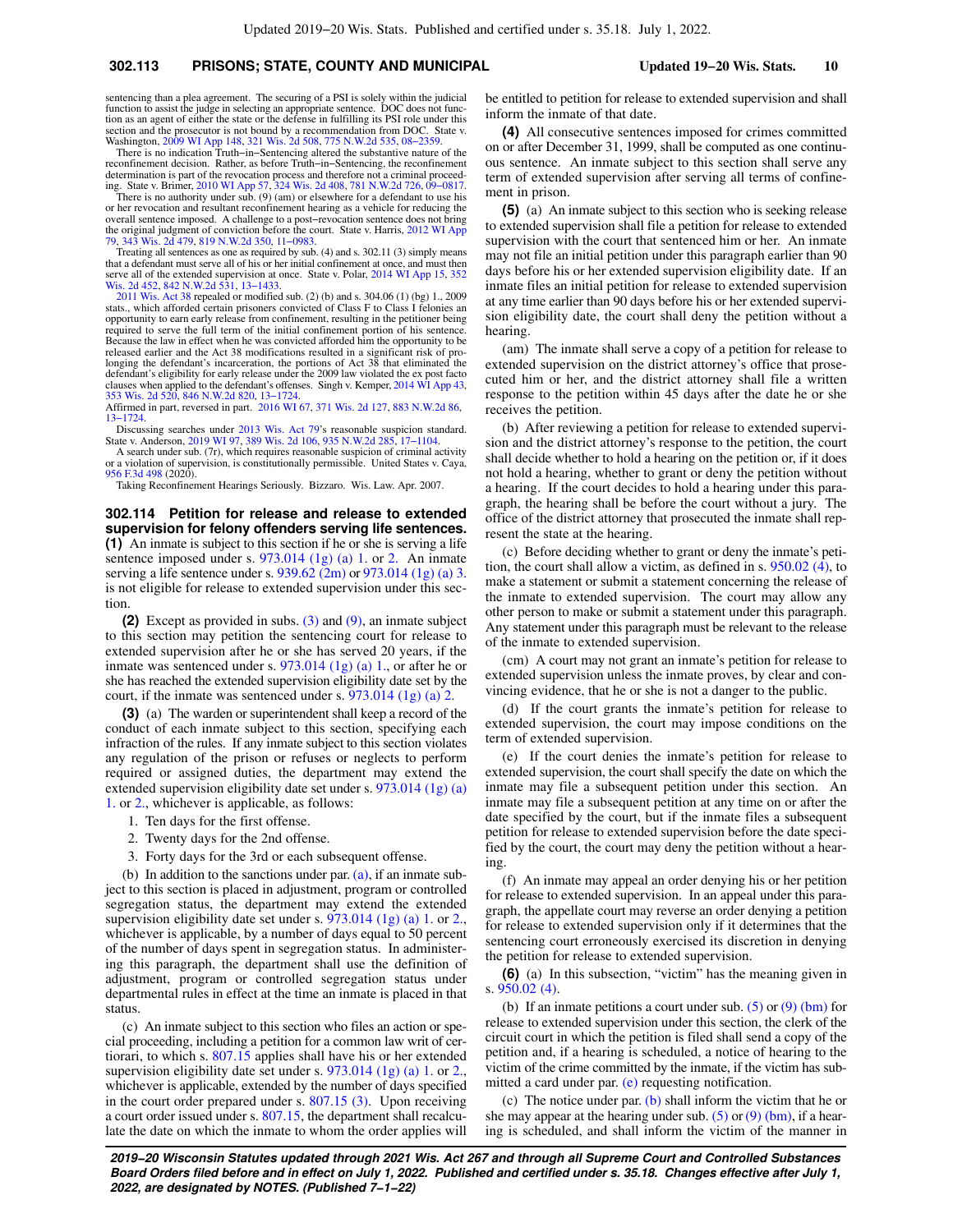which he or she may provide written statements concerning the inmate's petition for release to extended supervision.

(d) The clerk of the circuit court shall make a reasonable attempt to send a copy of the inmate's petition to the last−known address of the victim within 7 days of the date on which the petition is filed and shall make a reasonable attempt to send the notice of hearing, if a hearing is scheduled, to the last−known address of the persons victim, postmarked at least 10 days before the date of the hearing.

(e) The director of state courts shall design and prepare cards for a victim to send to the clerk of the circuit court in which the inmate is convicted and sentenced. The cards shall have space for a victim to provide his or her name and address, the name of the applicable inmate and any other information the director of state courts determines is necessary. The director of state courts shall provide the cards, without charge, to clerks of circuit court. Clerks of circuit court shall provide the cards, without charge, to victims. Victims may send completed cards to the clerk of the circuit court in which the inmate was convicted and sentenced. All court records or portions of records that relate to mailing addresses of victims are not subject to inspection or copying under s. [19.35 \(1\).](https://docs.legis.wisconsin.gov/document/statutes/19.35(1))

**(7)** Before a person is released to extended supervision under this section, the department shall notify the municipal police department and the county sheriff for the area where the person will be residing. The notification requirement does not apply if a municipal department or county sheriff submits to the department a written statement waiving the right to be notified. If applicable, the department shall also comply with s. [304.063](https://docs.legis.wisconsin.gov/document/statutes/304.063).

**(8)** Any inmate released to extended supervision under this section is subject to all conditions and rules of extended supervision. The department may set conditions of extended supervision in addition to any conditions of extended supervision required under s.  $302.116$ , if applicable, or set by the court under sub.  $(5)$ [\(d\)](https://docs.legis.wisconsin.gov/document/statutes/302.114(5)(d)) if the conditions set by the department do not conflict with the court's conditions.

**(8g)** A person released under this section, his or her residence, and any property under his or her control may be searched by a law enforcement officer at any time during his or her period of supervision if the officer reasonably suspects that the person is committing, is about to commit, or has committed a crime or a violation of a condition of release to extended supervision. Any search conducted pursuant to this subsection shall be conducted in a reasonable manner and may not be arbitrary, capricious, or harassing. A law enforcement officer who conducts a search pursuant to this subsection shall, as soon as practicable after the search, notify the department.

**(8m)** (a) Every person released to extended supervision under this section remains in the legal custody of the department. If the department alleges that any condition or rule of extended supervision has been violated by the person, the department may take physical custody of the person for the investigation of the alleged violation.

(b) If a person released to extended supervision under this section signs a statement admitting a violation of a condition or rule of extended supervision, the department may, as a sanction for the violation, confine the person for up to 90 days in a regional detention facility or, with the approval of the sheriff, in a county jail. If the department confines the person in a county jail under this paragraph, the department shall reimburse the county for its actual costs in confining the person from the appropriations under s.  $20.410$  (1) (ab) and [\(b\)](https://docs.legis.wisconsin.gov/document/statutes/20.410(1)(b)). Notwithstanding s.  $302.43$ , the person is not eligible to earn good time credit on any period of confinement imposed under this subsection.

**(9)** (ag) In this subsection "reviewing authority" has the meaning given in s. [302.113 \(9\) \(ag\).](https://docs.legis.wisconsin.gov/document/statutes/302.113(9)(ag))

(am) If a person released to extended supervision under this section violates a condition of extended supervision, the reviewing authority may revoke the extended supervision of the person. If the extended supervision of the person is revoked, the person shall be returned to the circuit court for the county in which the person was convicted of the offense for which he or she was on extended supervision, and the court shall order the person to be returned to prison for a specified period of time before he or she is eligible for being released again to extended supervision. The period of time specified under this paragraph may not be less than 5 years and may be extended in accordance with sub. [\(3\)](https://docs.legis.wisconsin.gov/document/statutes/302.114(3)).

(b) When a person is returned to court under par. [\(am\)](https://docs.legis.wisconsin.gov/document/statutes/302.114(9)(am)) after revocation of extended supervision, the reviewing authority shall make a recommendation to the court concerning the period of time for which the person should be returned to prison before being eligible for release to extended supervision. The period of time recommended under this paragraph may not be less than 5 years.

(bm) A person who is returned to prison under par.  $(am)$  after revocation of extended supervision may, upon petition to the sentencing court, be released to extended supervision after he or she has served the entire period of time specified by the court under par. [\(am\)](https://docs.legis.wisconsin.gov/document/statutes/302.114(9)(am)), including any periods of extension imposed under sub. [\(3\).](https://docs.legis.wisconsin.gov/document/statutes/302.114(3)) A person may not file a petition under this paragraph earlier than 90 days before the date on which he or she is eligible to be released to extended supervision. If a person files a petition for release to extended supervision under this paragraph at any time earlier than 90 days before the date on which he or she is eligible to be released to extended supervision, the court shall deny the petition without a hearing. The procedures specified in sub. [\(5\)](https://docs.legis.wisconsin.gov/document/statutes/302.114(5)(am)) [\(am\)](https://docs.legis.wisconsin.gov/document/statutes/302.114(5)(am)) to [\(f\)](https://docs.legis.wisconsin.gov/document/statutes/302.114(5)(f)) apply to a petition filed under this paragraph.

(c) A person who is subsequently released to extended supervision under par. [\(bm\)](https://docs.legis.wisconsin.gov/document/statutes/302.114(9)(bm)) is subject to all conditions and rules under sub. [\(8\)](https://docs.legis.wisconsin.gov/document/statutes/302.114(8)) until the expiration of the sentence.

(d) If a hearing is to be held under par. [\(am\)](https://docs.legis.wisconsin.gov/document/statutes/302.114(9)(am)) before the division of hearings and appeals in the department of administration, the hearing examiner may order that a deposition be taken by audiovisual means and allow the use of a recorded deposition under s. [967.04 \(7\)](https://docs.legis.wisconsin.gov/document/statutes/967.04(7)) to [\(10\)](https://docs.legis.wisconsin.gov/document/statutes/967.04(10)).

(e) A reviewing authority may consolidate proceedings before it under par. [\(am\)](https://docs.legis.wisconsin.gov/document/statutes/302.114(9)(am)) with other proceedings before that reviewing authority under par. [\(am\)](https://docs.legis.wisconsin.gov/document/statutes/302.114(9)(am)) or s. [302.11 \(7\) \(am\)](https://docs.legis.wisconsin.gov/document/statutes/302.11(7)(am)) or [302.113 \(9\) \(am\)](https://docs.legis.wisconsin.gov/document/statutes/302.113(9)(am)) if all of the proceedings relate to the parole or extended supervision of the same person.

(f) In any case in which there is a hearing before the division of hearings and appeals in the department of administration concerning whether to revoke a person's extended supervision, the person on extended supervision may seek review of a decision to revoke extended supervision and the department of corrections may seek review of a decision to not revoke extended supervision. Review of a decision under this paragraph may be sought only by an action for certiorari.

**(10)** The department may promulgate rules establishing guidelines and criteria for the exercise of discretion under this section.

**History:** [1997 a. 283](https://docs.legis.wisconsin.gov/document/acts/1997/283); [2001 a. 16,](https://docs.legis.wisconsin.gov/document/acts/2001/16) [109;](https://docs.legis.wisconsin.gov/document/acts/2001/109) [2005 a. 42;](https://docs.legis.wisconsin.gov/document/acts/2005/42) [2009 a. 28;](https://docs.legis.wisconsin.gov/document/acts/2009/28) [2011 a. 38;](https://docs.legis.wisconsin.gov/document/acts/2011/38) [2013](https://docs.legis.wisconsin.gov/document/acts/2013/79) [a. 79.](https://docs.legis.wisconsin.gov/document/acts/2013/79)

Discussing searches under [2013 Wis. Act 79'](https://docs.legis.wisconsin.gov/document/acts/2013/79)s reasonable suspicion standard. State v. Anderson, [2019 WI 97,](https://docs.legis.wisconsin.gov/document/courts/2019%20WI%2097) [389 Wis. 2d 106](https://docs.legis.wisconsin.gov/document/courts/389%20Wis.%202d%20106), [935 N.W.2d 285,](https://docs.legis.wisconsin.gov/document/courts/935%20N.W.2d%20285) [17−1104.](https://docs.legis.wisconsin.gov/document/wisupremecourt/17-1104)

**302.116 Extended supervision conditions for sex offenders. (1)** In this section:

(a) "Serious sex offense" means a violation of s. [940.225 \(1\)](https://docs.legis.wisconsin.gov/document/statutes/940.225(1)) or [\(2\)](https://docs.legis.wisconsin.gov/document/statutes/940.225(2)), [948.02 \(1\)](https://docs.legis.wisconsin.gov/document/statutes/948.02(1)) or [\(2\),](https://docs.legis.wisconsin.gov/document/statutes/948.02(2)) [948.025,](https://docs.legis.wisconsin.gov/document/statutes/948.025) [948.06,](https://docs.legis.wisconsin.gov/document/statutes/948.06) or [948.07](https://docs.legis.wisconsin.gov/document/statutes/948.07) or a solicitation, conspiracy, or attempt to commit a violation of s. [940.225 \(1\)](https://docs.legis.wisconsin.gov/document/statutes/940.225(1)) or [\(2\)](https://docs.legis.wisconsin.gov/document/statutes/940.225(2)), [948.02 \(1\)](https://docs.legis.wisconsin.gov/document/statutes/948.02(1)) or [\(2\)](https://docs.legis.wisconsin.gov/document/statutes/948.02(2)), [948.025](https://docs.legis.wisconsin.gov/document/statutes/948.025), [948.06,](https://docs.legis.wisconsin.gov/document/statutes/948.06) [948.07](https://docs.legis.wisconsin.gov/document/statutes/948.07), or [948.085](https://docs.legis.wisconsin.gov/document/statutes/948.085).

(b) "Sex offender" means a person serving a sentence for a serious sex offense.

**(2)** As a condition of extended supervision, a sex offender shall live in a residence that the department has approved. **History:** [2001 a. 16](https://docs.legis.wisconsin.gov/document/acts/2001/16); [2005 a. 277.](https://docs.legis.wisconsin.gov/document/acts/2005/277)

**302.117 Notice regarding ineligibility to vote.** When an inmate who is disqualified from voting under s.  $6.03$  (1) (b) is released to parole or extended supervision, the department shall inform the person in writing that he or she may not vote in any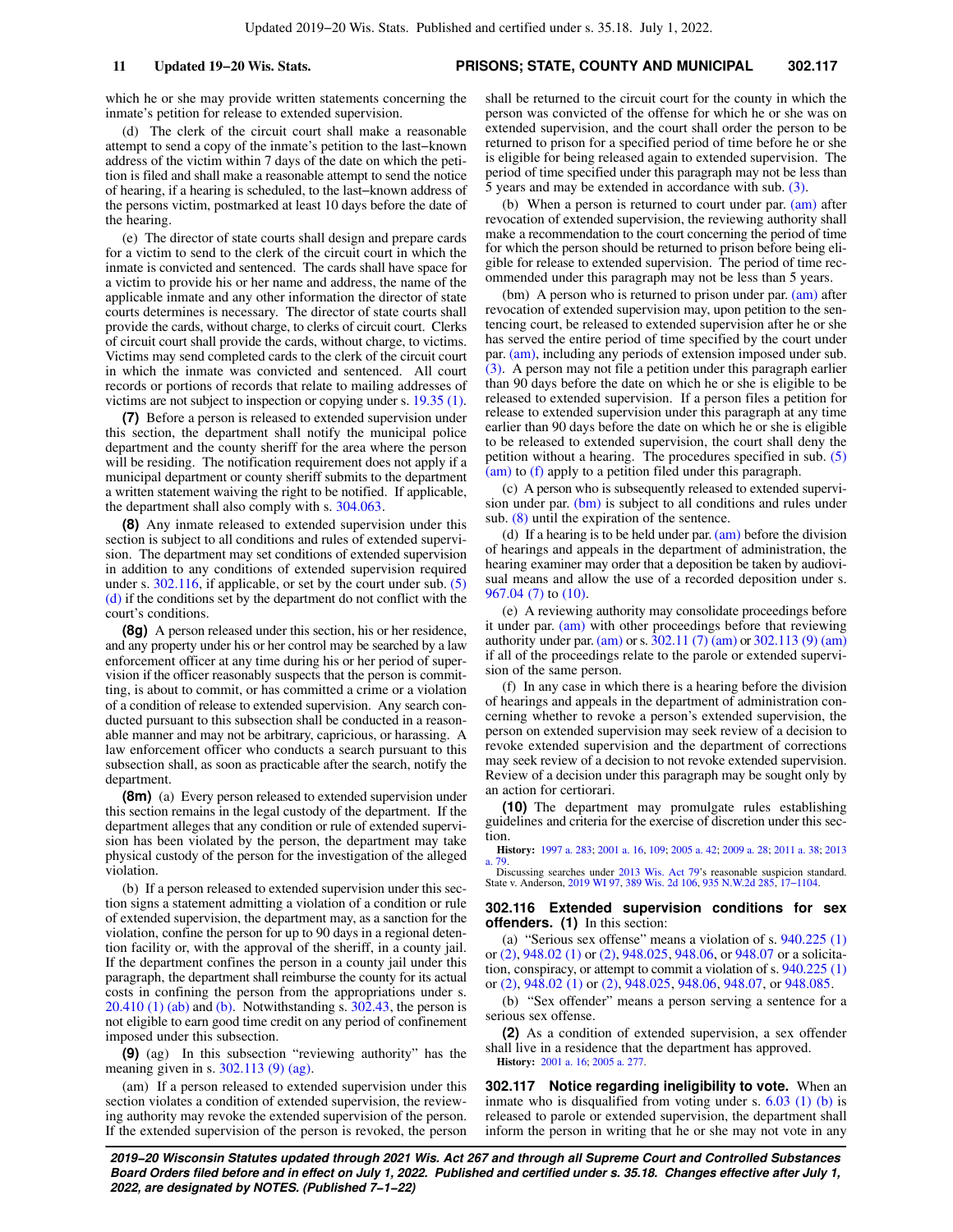### **302.117 PRISONS; STATE, COUNTY AND MUNICIPAL Updated 19−20 Wis. Stats. 12**

election until his or her civil rights are restored. The department shall use the form designed under s.  $301.03$  (3a) to inform the person, and the person and a witness shall sign the form.

**History:** [2003 a. 121](https://docs.legis.wisconsin.gov/document/acts/2003/121); [2005 a. 451](https://docs.legis.wisconsin.gov/document/acts/2005/451).

**302.12 Reward of merit. (1)** The department may provide by rule for the payment of money to inmates. The rate may vary for different prisoners in accordance with the pecuniary value of the work performed, willingness, and good behavior. The payment of money to inmates working in the prison industries shall be governed by s. [303.01 \(4\).](https://docs.legis.wisconsin.gov/document/statutes/303.01(4))

**(2)** Money accruing under this section remains under the control of the department, to be used for the crime victim and witness assistance surcharge under s. [973.045 \(4\),](https://docs.legis.wisconsin.gov/document/statutes/973.045(4)) the deoxyribonucleic acid analysis surcharge under s. [973.046 \(1r\),](https://docs.legis.wisconsin.gov/document/statutes/973.046(1r)) the drug offender diversion surcharge under s. [973.043,](https://docs.legis.wisconsin.gov/document/statutes/973.043) and the benefit of the inmate or the inmate's family or dependents, under rules promulgated by the department as to time, manner and amount of disbursements. The rules shall provide that the money be used for the reasonable support of the inmate's family or dependents before it is allocated for the drug offender diversion surcharge.

**History:** [1975 c. 396;](https://docs.legis.wisconsin.gov/document/acts/1975/396) [1983 a. 27,](https://docs.legis.wisconsin.gov/document/acts/1983/27) [66,](https://docs.legis.wisconsin.gov/document/acts/1983/66) [528;](https://docs.legis.wisconsin.gov/document/acts/1983/528) [1985 a. 332](https://docs.legis.wisconsin.gov/document/acts/1985/332) s. [251 \(6\)](https://docs.legis.wisconsin.gov/document/acts/1985/332,%20s.%20251); [1989 a. 31](https://docs.legis.wisconsin.gov/document/acts/1989/31) s. [1631;](https://docs.legis.wisconsin.gov/document/acts/1989/31,%20s.%201631) Stats. 1989 s. 302.12; [1993 a. 16](https://docs.legis.wisconsin.gov/document/acts/1993/16); [2005 a. 25](https://docs.legis.wisconsin.gov/document/acts/2005/25); [2013 a. 20](https://docs.legis.wisconsin.gov/document/acts/2013/20). **Cross−reference:** See also ch. [DOC 309](https://docs.legis.wisconsin.gov/document/administrativecode/ch.%20DOC%20309), Wis. adm. code.

**302.13 Preservation of property an inmate brings to prison.** The department shall preserve money and effects, except clothes, in the possession of an inmate when admitted to the prison and, subject to the crime victim and witness assistance surcharge under s. [973.045 \(4\)](https://docs.legis.wisconsin.gov/document/statutes/973.045(4)), the deoxyribonucleic acid analysis surcharge under s. [973.046 \(1r\)](https://docs.legis.wisconsin.gov/document/statutes/973.046(1r)), the child pornography surcharge under s. [973.042](https://docs.legis.wisconsin.gov/document/statutes/973.042), the drug offender diversion surcharge under s. [973.043,](https://docs.legis.wisconsin.gov/document/statutes/973.043) and victim restitution under s.  $973.20$  (11) (c) shall restore the money and effects to the inmate when discharged.

**History:** [1973 c. 90](https://docs.legis.wisconsin.gov/document/acts/1973/90); [1983 a. 27](https://docs.legis.wisconsin.gov/document/acts/1983/27); [1985 a. 120](https://docs.legis.wisconsin.gov/document/acts/1985/120); [1989 a. 31](https://docs.legis.wisconsin.gov/document/acts/1989/31) s. [1632;](https://docs.legis.wisconsin.gov/document/acts/1989/31,%20s.%201632) Stats. 1989 s. 302.13; [1993 a. 16](https://docs.legis.wisconsin.gov/document/acts/1993/16); [2005 a. 25](https://docs.legis.wisconsin.gov/document/acts/2005/25), [433](https://docs.legis.wisconsin.gov/document/acts/2005/433); [2013 a. 20;](https://docs.legis.wisconsin.gov/document/acts/2013/20) [2015 a. 355](https://docs.legis.wisconsin.gov/document/acts/2015/355).

**302.14 Property of deceased inmates, parolees, probationers or persons on extended supervision, disposition.** When an inmate of a prison, a parolee of an institution, a person on extended supervision or a person on probation to the department dies leaving an estate, after paying all costs and obligations under ss. [301.32](https://docs.legis.wisconsin.gov/document/statutes/301.32) and [301.325,](https://docs.legis.wisconsin.gov/document/statutes/301.325) of \$150 or less in the trust of the warden, superintendent or secretary, the warden, superintendent or secretary shall try to determine whether or not the estate is to be probated. If probate proceedings are not commenced within 90 days, the warden, superintendent or secretary shall turn over the money or securities to the nearest of kin as evidenced by the records of the institution and the department.

**History:** [1989 a. 31](https://docs.legis.wisconsin.gov/document/acts/1989/31) s. [1633;](https://docs.legis.wisconsin.gov/document/acts/1989/31,%20s.%201633) Stats. 1989 s. 302.14; [1997 a. 283;](https://docs.legis.wisconsin.gov/document/acts/1997/283) [2017 a. 246](https://docs.legis.wisconsin.gov/document/acts/2017/246).

**302.15 Activities off grounds.** The wardens and superintendents of the state prisons, and all wardens and superintendents of county prisons, jails, camps and houses of correction enumerated in ch. [303](https://docs.legis.wisconsin.gov/document/statutes/ch.%20303), may take inmates away from the institution grounds for rehabilitative and educational activities approved by the department and under such supervision as the superintendent or warden deems necessary. While away from the institution grounds an inmate is deemed to be under the care and control of the institution in which he or she is an inmate and subject to its rules and discipline.

**History:** [1971 c. 54;](https://docs.legis.wisconsin.gov/document/acts/1971/54) [1989 a. 31](https://docs.legis.wisconsin.gov/document/acts/1989/31) s. [1634](https://docs.legis.wisconsin.gov/document/acts/1989/31,%20s.%201634); Stats. 1989 s. 302.15. **Cross−reference:** See also s. [DOC 325.02](https://docs.legis.wisconsin.gov/document/administrativecode/DOC%20325.02), Wis. adm. code.

**302.17 Register of inmates. (1)** When any inmate is received into any state penal institution the department shall register the date of admission, the name, age, nativity and nationality and such other facts as may be obtained as to parentage, education and previous history and environments of such inmate.

**(2)** The department shall make entries on the register to reflect the progress made by each inmate while incarcerated and the inmate's release on parole or extended supervision, condition at the time of release on parole or extended supervision and progress made while on parole or extended supervision.

**History:** [1987 a. 27](https://docs.legis.wisconsin.gov/document/acts/1987/27), [403](https://docs.legis.wisconsin.gov/document/acts/1987/403); [1989 a. 31](https://docs.legis.wisconsin.gov/document/acts/1989/31) s. [1635;](https://docs.legis.wisconsin.gov/document/acts/1989/31,%20s.%201635) Stats. 1989 s. 302.17; [1997 a. 283](https://docs.legis.wisconsin.gov/document/acts/1997/283); [2013 a. 334.](https://docs.legis.wisconsin.gov/document/acts/2013/334)

**302.18 Transfers of inmates. (1)** Inmates of a prison may be transferred and retransferred to another prison by the department.

**(1m)** Inmates transferred to the Wisconsin resource center shall be afforded a transfer hearing under s. [302.055.](https://docs.legis.wisconsin.gov/document/statutes/302.055)

**(2)** Inmates of a county house of correction may be transferred to a state prison. If any county discontinues its house of correction, inmates at the time of the discontinuance may be transferred to the state prison or to the county jail of the county as the commitment indicates.

**(3)** A prisoner may request the department to transfer him or her to a prison in another state under s. [302.25.](https://docs.legis.wisconsin.gov/document/statutes/302.25)

**(4)** With each person transferred to a state prison from another institution, the warden or superintendent of such other institution shall transmit the original commitment and the institutional record pertaining to such person.

**(5)** Any person who is legally transferred by the department to a penal institution shall be subject to the same statutes, regulations and discipline as if the person had been originally sentenced to that institution, but the transfer shall not change the term of sentence.

**(6)** Inmates may be transferred under ss. [302.45](https://docs.legis.wisconsin.gov/document/statutes/302.45) and [973.035.](https://docs.legis.wisconsin.gov/document/statutes/973.035)

**(7)** Except as provided in s. [973.013 \(3m\)](https://docs.legis.wisconsin.gov/document/statutes/973.013(3m)), the department shall keep a person under 15 years of age who has been sentenced to the Wisconsin state prisons in a juvenile correctional facility or a secured residential care center for children and youth, but the department may transfer that person to an adult correctional institution after the person attains 15 years of age. The department may not transfer any person under 18 years of age to the correctional institution authorized in s. [301.16 \(1n\).](https://docs.legis.wisconsin.gov/document/statutes/301.16(1n))

**History:** [1981 c. 20](https://docs.legis.wisconsin.gov/document/acts/1981/20); [1983 a. 332](https://docs.legis.wisconsin.gov/document/acts/1983/332); [1987 a. 27](https://docs.legis.wisconsin.gov/document/acts/1987/27); [1989 a. 31](https://docs.legis.wisconsin.gov/document/acts/1989/31) s. [1636;](https://docs.legis.wisconsin.gov/document/acts/1989/31,%20s.%201636) Stats. 1989 s. 302.18; [1991 a. 39](https://docs.legis.wisconsin.gov/document/acts/1991/39), [316;](https://docs.legis.wisconsin.gov/document/acts/1991/316) [1993 a. 89;](https://docs.legis.wisconsin.gov/document/acts/1993/89) [1995 a. 27,](https://docs.legis.wisconsin.gov/document/acts/1995/27) [77](https://docs.legis.wisconsin.gov/document/acts/1995/77); [2001 a. 16;](https://docs.legis.wisconsin.gov/document/acts/2001/16) [2005 a. 344](https://docs.legis.wisconsin.gov/document/acts/2005/344).

**302.185 Transfer to foreign countries under treaty.** If a treaty is in effect between the United States and a foreign country, allowing a convicted person who is a citizen or national of the foreign country to transfer to the foreign country, the governor may commence a transfer of the person if the person requests. **History:** [1981 c. 29](https://docs.legis.wisconsin.gov/document/acts/1981/29); [1989 a. 31](https://docs.legis.wisconsin.gov/document/acts/1989/31) s. [1637](https://docs.legis.wisconsin.gov/document/acts/1989/31,%20s.%201637); Stats. 1989 s. 302.185.

**302.19 Temporary detention of inmates.** The department may use any of its facilities for the temporary detention of persons in its custody.

**History:** [1989 a. 31](https://docs.legis.wisconsin.gov/document/acts/1989/31) s. [1638](https://docs.legis.wisconsin.gov/document/acts/1989/31,%20s.%201638); Stats. 1989 s. 302.19.

**302.20 Uniforms for correctional officers.** The department shall furnish and, from time to time replace, a standard uniform to be prescribed by the department including items of clothing (not including overcoats), shoulder patches, caps, lapel insignia, and badge to each correctional officer in the department who is required to wear such standard uniform.

**History:** [1989 a. 31](https://docs.legis.wisconsin.gov/document/acts/1989/31) s. [1639](https://docs.legis.wisconsin.gov/document/acts/1989/31,%20s.%201639); Stats. 1989 s. 302.20.

**302.21 Vocational education program in auto body repair at the Green Bay Correctional Institution. (1)** The department may maintain and operate a vocational education program in auto body repair at the Green Bay Correctional Institution. Notwithstanding s. [303.06 \(1\),](https://docs.legis.wisconsin.gov/document/statutes/303.06(1)) in connection with the vocational education program the institution may receive from licensed automobile dealers and regularly established automobile repair shops vehicles to be repaired, painted or otherwise processed by residents enrolled in the program.

**(2)** Prices for repairing, painting or otherwise processing vehicles in the program shall be fixed as near as possible to the market value of the labor and materials furnished. Proceeds received from the repairing, painting or other processing of vehicles shall be deposited as provided in s. [20.410 \(1\) \(kk\)](https://docs.legis.wisconsin.gov/document/statutes/20.410(1)(kk)) and shall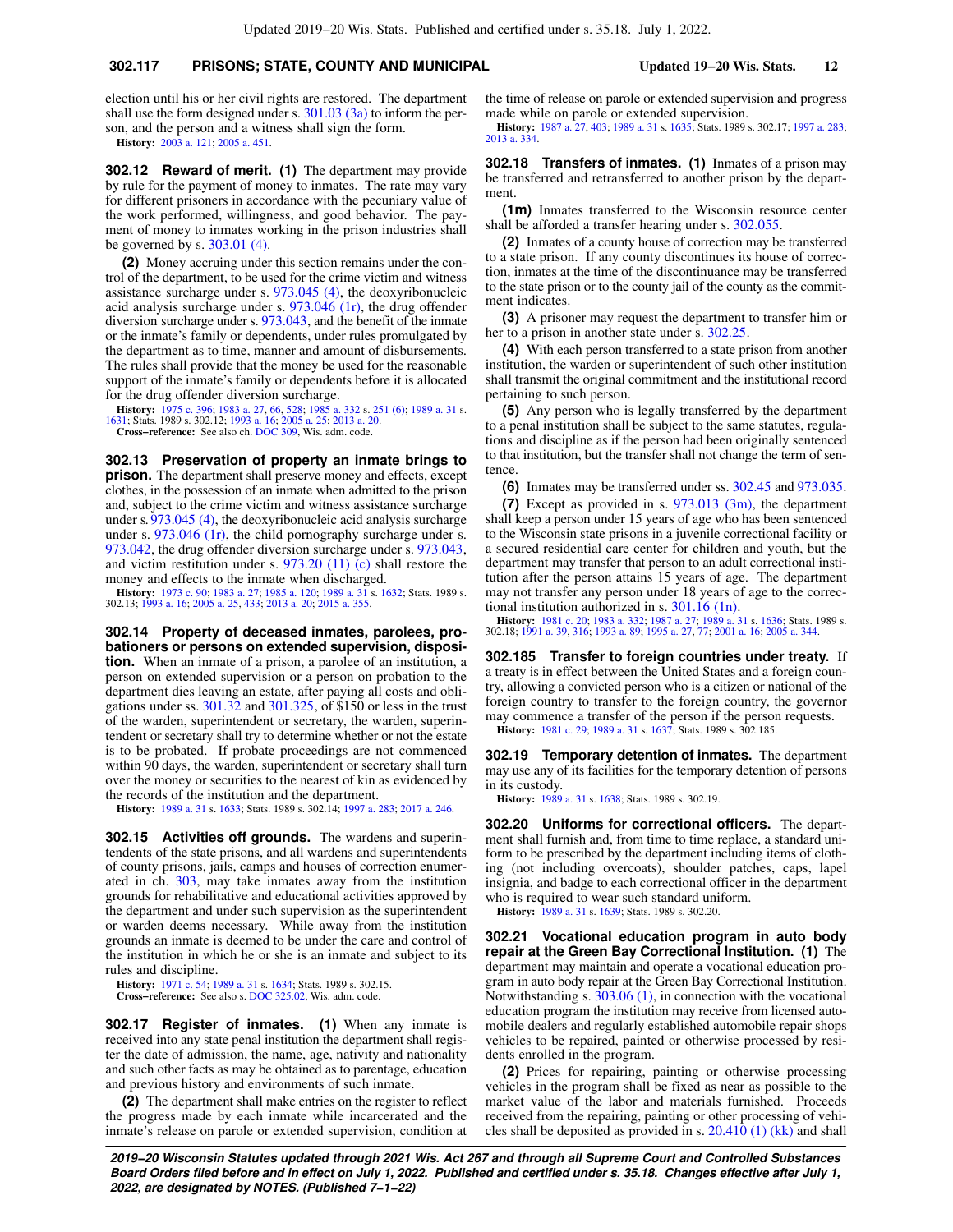be available to the institution to purchase materials, supplies and equipment necessary to operate the vocational education program in auto body repair.

**History:** [1975 c. 224;](https://docs.legis.wisconsin.gov/document/acts/1975/224) [1977 c. 418;](https://docs.legis.wisconsin.gov/document/acts/1977/418) [1979 c. 34](https://docs.legis.wisconsin.gov/document/acts/1979/34) s. [2102 \(20\) \(a\)](https://docs.legis.wisconsin.gov/document/acts/1979/34,%20s.%202102); [1981 c. 314](https://docs.legis.wisconsin.gov/document/acts/1981/314) s. [146](https://docs.legis.wisconsin.gov/document/acts/1981/314,%20s.%20146); [1989 a. 31](https://docs.legis.wisconsin.gov/document/acts/1989/31) s. [1640](https://docs.legis.wisconsin.gov/document/acts/1989/31,%20s.%201640); Stats. 1989 s. 302.21; [1989 a. 283](https://docs.legis.wisconsin.gov/document/acts/1989/283).

**302.25 Interstate corrections compact.** The following compact, by and between the state of Wisconsin and any other state which has or shall hereafter ratify or legally join in the same, is ratified and approved:

#### INTERSTATE CORRECTIONS COMPACT

**(1)** ARTICLE I — PURPOSE AND POLICY. The party states, desiring by common action to fully utilize and improve their institutional facilities and provide adequate programs for the confinement, treatment and rehabilitation of various types of offenders, declare that it is the policy of each of the party states to provide such facilities and programs on a basis of cooperation with one another, thereby serving the best interests of such offenders and of society and effecting economies in capital expenditures and operational costs. The purpose of this compact is to provide for the mutual development and execution of such programs of cooperation for the confinement, treatment and rehabilitation of offenders with the most economical use of human and material resources.

**(2)** ARTICLE II — DEFINITIONS. As used in this compact, unless the context clearly requires otherwise:

(a) "Inmate" means a male or female offender who is committed, under sentence to or confined in a penal or correctional institution;

(b) "Institution" means any penal or correctional facility, including but not limited to a facility for the mentally ill or mentally defective, in which inmates may lawfully be confined;

(c) "Receiving state" means a state party to this compact to which an inmate is sent for confinement other than a state in which conviction or court commitment was had;

(d) "Sending state" means a state party to this compact in which conviction or court commitment was had;

(e) "State" means a state of the United States, the United States of America, a territory or possession of the United States, the District of Columbia, the commonwealth of Puerto Rico.

**(3)** ARTICLE III — CONTRACTS. (a) Each party state may make one or more contracts with any one or more of the other party states for the confinement of inmates on behalf of a sending state in institutions situated within receiving states. Any such contract shall provide for:

1. Its duration;

2. Payments to be made to the receiving state by the sending state for inmate maintenance, extraordinary medical and dental expenses, and any participation in or receipt by inmates of rehabilitative or correctional services, facilities, programs or treatment not reasonably included as part of normal maintenance;

3. Participation in programs of inmate employment, if any; the disposition or crediting of any payments received by inmates on account thereof; and the crediting of proceeds from or disposal of any products resulting therefrom;

4. Delivery and retaking of inmates;

5. Such other matters as may be necessary and appropriate to fix the obligations, responsibilities and rights of the sending and receiving states.

(b) The terms and provisions of this compact shall be a part of any contract entered into by the authority of or pursuant thereto, and nothing in any such contract shall be inconsistent therewith.

**(4)** ARTICLE IV — PROCEDURES AND RIGHTS. (a) Whenever the duly constituted authorities in a state party to this compact, and which has entered into a contract pursuant to sub.  $(3)$ , shall decide that confinement in, or transfer of an inmate to, an institution within the territory of another party state is necessary or desirable in order to provide adequate quarters and care or an appropriate program of rehabilitation or treatment, said officials may direct that the confinement be within an institution within the territory of said other party state, the receiving state to act in that regard solely as agent for the sending state.

(b) The appropriate officials of any state party to this compact shall have access, at all reasonable times, to any institution in which it has a contractual right to confine inmates for the purpose of inspecting the facilities thereof and visiting such of its inmates as may be confined in the institution.

(c) Inmates confined in an institution pursuant to the terms of this compact shall at all times be subject to the jurisdiction of the sending state and may at any time be removed therefrom for transfer to a prison or other institution within the sending state, for transfer to another institution in which the sending state may have a contractual or other right to confine inmates, for release on probation, extended supervision or parole, for discharge, or for any other purpose permitted by the laws of the sending state; provided, that the sending state shall continue to be obligated to such payments as may be required pursuant to the terms of any contract entered into under the terms of sub. [\(3\)](https://docs.legis.wisconsin.gov/document/statutes/302.25(3)).

(d) Each receiving state shall provide regular reports to each sending state on the inmates of that sending state in institutions pursuant to this compact including a conduct record of each inmate and certify said record to the official designated by the sending state, in order that each inmate may have official review of his or her record in determining and altering the disposition of said inmate in accordance with the law which may obtain in the sending state and in order that the same may be a source of information for the sending state.

(e) All inmates who may be confined in an institution pursuant to the provisions of this compact shall be treated in a reasonable and humane manner and shall be treated equally with such similar inmates of the receiving state as may be confined in the same institution. The fact of confinement in a receiving state shall not deprive any inmate so confined of any legal rights which said inmate would have had if confined in an appropriate institution of the sending state.

(f) Any hearing or hearings to which an inmate confined pursuant to this compact may be entitled by the laws of the sending state may be had before the appropriate authorities of the sending state, or of the receiving state if authorized by the sending state. The receiving state shall provide adequate facilities for such hearings as may be conducted by the appropriate officials of a sending state. In the event such hearing or hearings are had before officials of the receiving state, the governing law shall be that of the sending state and a record of the hearing or hearings as prescribed by the sending state shall be made. Said record together with any recommendations of the hearing officials shall be transmitted forthwith to the official or officials before whom the hearing would have been had if it had taken place in the sending state. In any and all proceedings had pursuant to the provisions of this subdivision, the officials of the receiving state shall act solely as agents of the sending state and no final determination shall be made in any matter except by the appropriate officials of the sending state.

(g) Any inmate confined pursuant to this compact shall be released within the territory of the sending state unless the inmate, and the sending and receiving states, shall agree upon release in some other place. The sending state shall bear the cost of such return to its territory.

(h) Any inmate confined pursuant to the terms of this compact shall have any and all rights to participate in and derive any benefits or incur or be relieved of any obligations or have such obligations modified or the inmate's status changed on account of any action or proceeding in which the inmate could have participated if confined in any appropriate institution of the sending state located within such state.

(i) The parent, guardian, trustee, or other person or persons entitled under the laws of the sending state to act for, advise, or otherwise function with respect to any inmate shall not be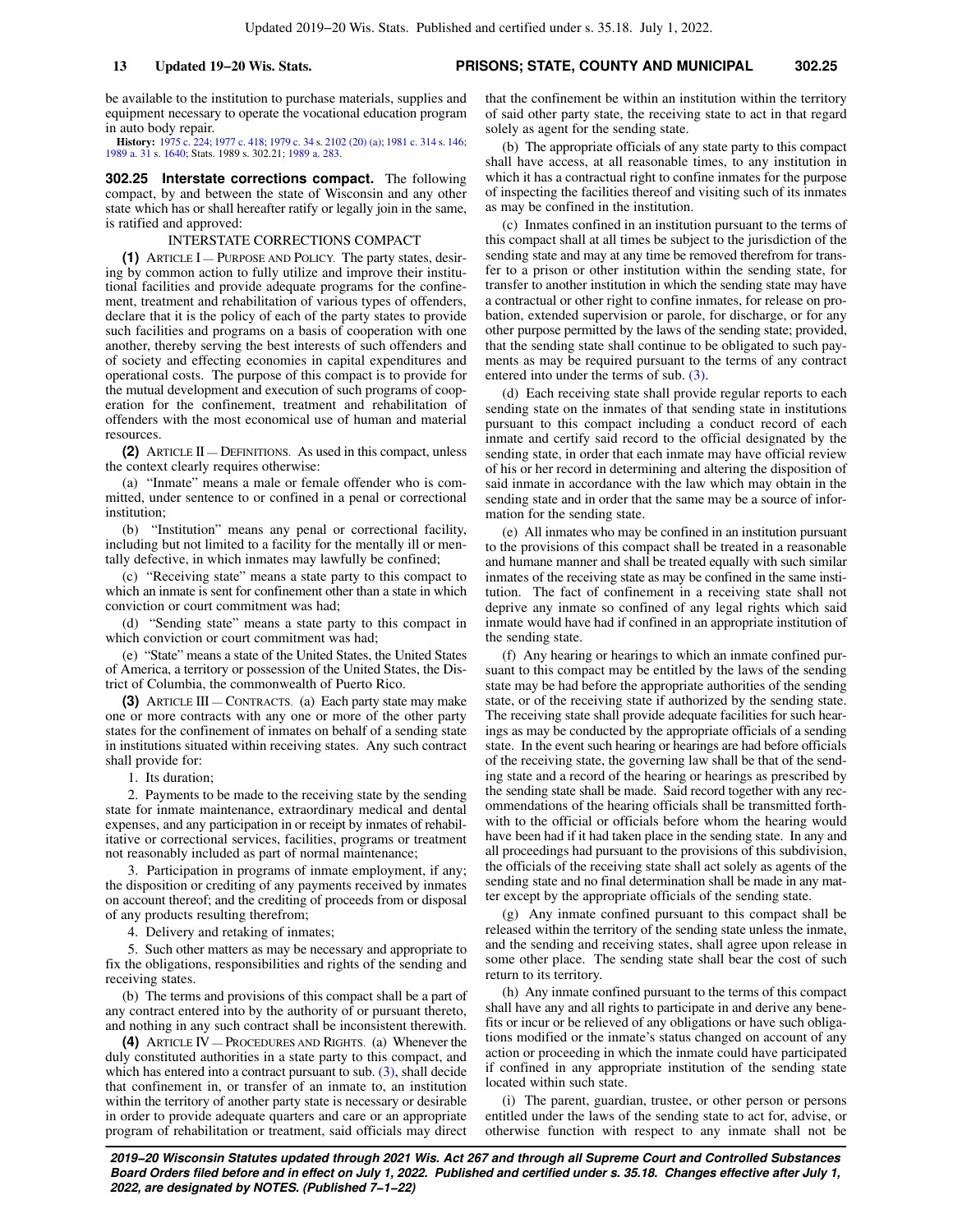### **302.25 PRISONS; STATE, COUNTY AND MUNICIPAL Updated 19−20 Wis. Stats. 14**

deprived of or restricted in the exercise of any power in respect of any inmate confined pursuant to the terms of this compact.

**(5)** ARTICLE V — ACTS NOT REVIEWABLE IN RECEIVING STATE; EXTRADITION. (a) Any decision of the sending state in respect of any matter over which it retains jurisdiction pursuant to this compact shall be conclusive upon and not reviewable within the receiving state, but if at the time the sending state seeks to remove an inmate from an institution in the receiving state there is pending against the inmate within such state any criminal charge or if the inmate is formally accused of having committed within such state a criminal offense, the inmate shall not be returned without the consent of the receiving state until discharged from prosecution or other form of proceeding, imprisonment or detention for such offense. The duly accredited officers of the sending state shall be permitted to transport inmates pursuant to this compact through any and all states party to this compact without interference.

(b) An inmate who escapes from an institution in which the inmate is confined pursuant to this compact shall be deemed a fugitive from the sending state and from the state in which the institution is situated. In the case of an escape to a jurisdiction other than the sending or receiving state, the responsibility for institution of extradition or rendition proceedings shall be that of the sending state, but nothing contained herein shall be construed to prevent or affect the activities of officers and agencies of any jurisdiction directed toward the apprehension and return of an escapee.

**(6)** ARTICLE VI — FEDERAL AID. Any state party to this compact may accept federal aid for use in connection with any institution or program, the use of which is or may be affected by this compact or any contract pursuant hereto and any inmate in a receiving state pursuant to this compact may participate in any such federally aided program or activity for which the sending and receiving state have made contractual provision; provided, that if such program or activity is not part of the customary correctional regimen the express consent of the appropriate official of the sending state shall be required therefor.

**(7)** ARTICLE VII — ENTRY INTO FORCE. This compact shall enter into force and become effective and binding upon the states so acting when it has been enacted into law by any 2 states. Thereafter, this compact shall enter into force and become effective and binding as to any other of said states upon similar action by such state.

**(8)** ARTICLE VIII — WITHDRAWAL AND TERMINATION. This compact shall continue in force and remain binding upon a party state until it shall have enacted a statute repealing the same and providing for the sending of formal written notice of withdrawal from the compact to the appropriate officials of all other party states. An actual withdrawal shall not take effect until one year after the notices provided in said statute have been sent. Such withdrawal shall not relieve the withdrawing state from its obligations assumed hereunder prior to the effective date of withdrawal. Before the effective date of withdrawal, a withdrawing state shall remove to its territory, at its own expense, such inmates as it may have confined pursuant to the provisions of this compact.

**(9)** ARTICLE IX — OTHER ARRANGEMENTS UNAFFECTED. Nothing contained in this compact shall be construed to abrogate or impair any agreement or other arrangement which a party state may have with a nonparty state for the confinement, rehabilitation or treatment of inmates nor to repeal any other laws of a party state authorizing the making of cooperative institutional arrangements.

**(10)** ARTICLE X — CONSTRUCTION AND SEVERABILITY. The provisions of this compact shall be liberally construed and shall be severable. If any phrase, clause, sentence or provision of this compact is declared to be contrary to the constitution of any participating state or of the United States or the applicability thereof to any government, agency, person or circumstance is held invalid, the validity of the remainder of this compact and the applicability thereof to any government, agency, person or circumstance shall not be affected thereby. If this compact shall be held contrary to

the constitution of any state participating therein, the compact shall remain in full force and effect as to the remaining states and in full force and effect as to the state affected as to all severable matters.

**History:** [1981 c. 20](https://docs.legis.wisconsin.gov/document/acts/1981/20), [390;](https://docs.legis.wisconsin.gov/document/acts/1981/390) [1983 a. 189,](https://docs.legis.wisconsin.gov/document/acts/1983/189) [538](https://docs.legis.wisconsin.gov/document/acts/1983/538); [1989 a. 31](https://docs.legis.wisconsin.gov/document/acts/1989/31) s. [1641](https://docs.legis.wisconsin.gov/document/acts/1989/31,%20s.%201641); Stats. 1989 s. 302.25; [1991 a. 316;](https://docs.legis.wisconsin.gov/document/acts/1991/316) [1997 a. 283.](https://docs.legis.wisconsin.gov/document/acts/1997/283)

Out−of−state prisoners may be housed by the state, a county, or a municipality only as authorized by statute, which is currently limited to this section. [OAG 2−99](https://docs.legis.wisconsin.gov/document/oag/oag2-99).

**302.26 Corrections compact; contracts with other states; approval.** The secretary is responsible for performing all functions necessary or incidental to carrying out the requirements of the interstate corrections compact under s. [302.25.](https://docs.legis.wisconsin.gov/document/statutes/302.25) The secretary may delegate and redelegate any of the functions as provided in s. [15.02 \(4\)](https://docs.legis.wisconsin.gov/document/statutes/15.02(4)). If a contract under s. [301.21](https://docs.legis.wisconsin.gov/document/statutes/301.21) or [302.25](https://docs.legis.wisconsin.gov/document/statutes/302.25) involves the transfer of more than 10 prisoners in any fiscal year to any one state or to any one political subdivision of another state, the contract may be entered into only if it is approved by the legislature by law or by the joint committee on finance.

**History:** [1981 c. 20;](https://docs.legis.wisconsin.gov/document/acts/1981/20) [1983 a. 27;](https://docs.legis.wisconsin.gov/document/acts/1983/27) [1989 a. 31](https://docs.legis.wisconsin.gov/document/acts/1989/31) s. [1643;](https://docs.legis.wisconsin.gov/document/acts/1989/31,%20s.%201643) Stats. 1989 s. 302.26; [1995](https://docs.legis.wisconsin.gov/document/acts/1995/344) [a. 344](https://docs.legis.wisconsin.gov/document/acts/1995/344).

**302.27 Contracts for temporary housing for or detention of persons on probation or prisoners. (1)** The department may contract with a local unit of government, as defined in s.  $16.957$  (1) (k), for temporary housing or detention in county jails, county houses of correction, or tribal jails for persons placed on probation or sentenced to imprisonment in state prisons or to the intensive sanctions program. The rate under any such contract may not exceed \$60 per person per day. Nothing in this subsection limits the authority of the department to place persons in jails under s. [301.048 \(3\) \(a\) 1.](https://docs.legis.wisconsin.gov/document/statutes/301.048(3)(a)1.)

**(2)** Inmates who are confined or detained under sub. [\(1\)](https://docs.legis.wisconsin.gov/document/statutes/302.27(1)) may be granted the privilege of leaving the facility during necessary and reasonable hours to engage in employment−related activities including seeking employment, engaging in employment training, working at employment, performing community service work, or attendance at an educational institution, or for any other activity designated in the contract under sub. [\(1\).](https://docs.legis.wisconsin.gov/document/statutes/302.27(1)) The sheriff, superintendent of the house of correction, or tribal chief of police, in conjunction with the department, shall determine inmate eligibility to participate in such activities and may terminate participation or return an inmate to state facilities, or both, at any time.

**History:** [1983 a. 27;](https://docs.legis.wisconsin.gov/document/acts/1983/27) [1989 a. 31](https://docs.legis.wisconsin.gov/document/acts/1989/31) s. [1644;](https://docs.legis.wisconsin.gov/document/acts/1989/31,%20s.%201644) Stats. 1989 s. 302.27; [1991 a. 39;](https://docs.legis.wisconsin.gov/document/acts/1991/39) [1993](https://docs.legis.wisconsin.gov/document/acts/1993/89) [a. 89,](https://docs.legis.wisconsin.gov/document/acts/1993/89) [437;](https://docs.legis.wisconsin.gov/document/acts/1993/437) [2013 a. 196](https://docs.legis.wisconsin.gov/document/acts/2013/196); [2017 a. 89.](https://docs.legis.wisconsin.gov/document/acts/2017/89)

**302.30 Definition of jail.** In ss. [302.30](https://docs.legis.wisconsin.gov/document/statutes/302.30) to [302.43,](https://docs.legis.wisconsin.gov/document/statutes/302.43) "jail" includes municipal prisons and rehabilitation facilities established under s. [59.53 \(8\)](https://docs.legis.wisconsin.gov/document/statutes/59.53(8)) by whatever name they are known. In s.  $302.37$  (1) (a) and [\(3\) \(a\),](https://docs.legis.wisconsin.gov/document/statutes/302.37(3)(a)) "jail" does not include lockup facilities. "Lockup facilities" means those facilities of a temporary place of detention at a police station which are used exclusively to hold persons under arrest until they can be brought before a court, and are not used to hold persons pending trial who have appeared in court or have been committed to imprisonment for nonpayment of fines or forfeitures. In s. [302.365,](https://docs.legis.wisconsin.gov/document/statutes/302.365) "jail" does not include rehabilitation facilities established under s. [59.53 \(8\).](https://docs.legis.wisconsin.gov/document/statutes/59.53(8))

**History:** [1979 c. 34;](https://docs.legis.wisconsin.gov/document/acts/1979/34) [1987 a. 394;](https://docs.legis.wisconsin.gov/document/acts/1987/394) [1989 a. 31](https://docs.legis.wisconsin.gov/document/acts/1989/31) s. [1645;](https://docs.legis.wisconsin.gov/document/acts/1989/31,%20s.%201645) Stats. 1989 s. 302.30; [1995](https://docs.legis.wisconsin.gov/document/acts/1995/201) [a. 201](https://docs.legis.wisconsin.gov/document/acts/1995/201).

**302.31 Use of jails.** The county jail may be used for any of the following purposes:

**(1)** The detention of persons charged with crime and committed for trial.

**(1m)** The detention of persons subject to confinement under s. [322.011](https://docs.legis.wisconsin.gov/document/statutes/322.011).

**(2)** The detention of persons committed to secure their attendance as witnesses.

**(3)** To imprison persons committed pursuant to a sentence or held in custody by the sheriff for any cause authorized by law.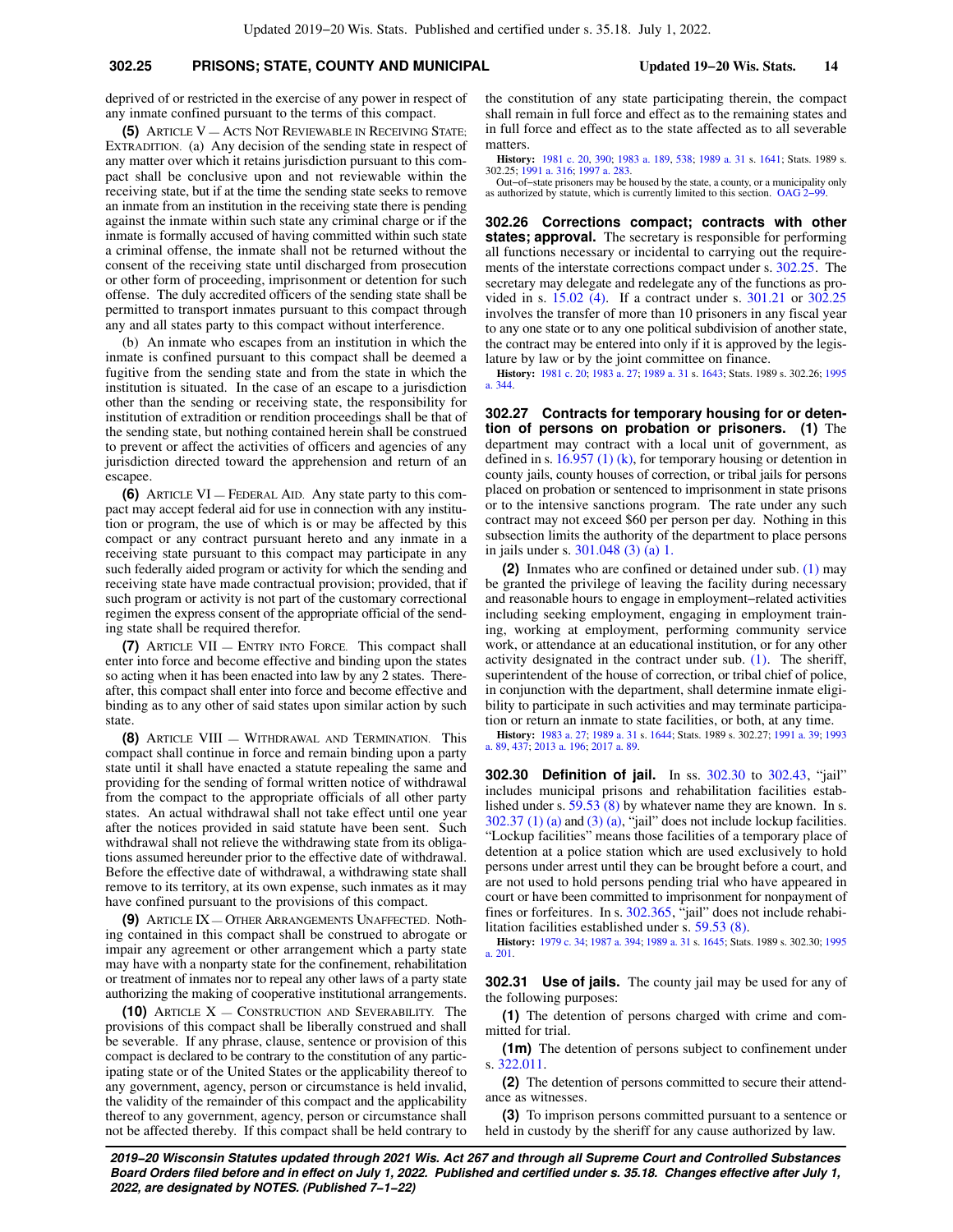**(4)** The detention of persons sentenced to imprisonment in state penal institutions or a county house of correction, until they are removed to those institutions.

**(5)** The detention of persons participating in the intensive sanctions program.

**(6)** The temporary detention of persons in the custody of the department.

**(7)** The temporary placement of persons in the custody of the department, other than persons under 17 years of age, and persons who have attained the age of 17 years but have not attained the age of 25 years who are under the supervision of the department under s. [938.355 \(4\)](https://docs.legis.wisconsin.gov/document/statutes/938.355(4)) and who have been taken into custody pending revocation of community supervision or aftercare supervision under s. [938.357 \(5\) \(e\)](https://docs.legis.wisconsin.gov/document/statutes/938.357(5)(e)).

**(8)** Under an agreement under s. [66.0303,](https://docs.legis.wisconsin.gov/document/statutes/66.0303) the detention of persons detained or imprisoned before, during, or after trial by a county that borders on this state and is located in the state of Michigan. The agreement under s. [66.0303](https://docs.legis.wisconsin.gov/document/statutes/66.0303) for the detention of persons from another state shall take into account the provisions of this chapter regarding the detention of persons in county jails.

**(8m)** Under an agreement under s. [66.0303,](https://docs.legis.wisconsin.gov/document/statutes/66.0303) the detention of persons detained or imprisoned before, during, or after trial by a county that borders on this state. An agreement under this subsection may not provide for the detention of a person detained or imprisoned in a county jail by a county that borders on this state who has been sentenced to imprisonment in a state prison in that state. The agreement under s. [66.0303](https://docs.legis.wisconsin.gov/document/statutes/66.0303) for the detention of persons from another state shall take into account the provisions of this chapter regarding the detention of persons in county jails.

**(9)** Other detentions authorized by law.

**History:** [1981 c. 20;](https://docs.legis.wisconsin.gov/document/acts/1981/20) [1989 a. 31](https://docs.legis.wisconsin.gov/document/acts/1989/31) s. [1646](https://docs.legis.wisconsin.gov/document/acts/1989/31,%20s.%201646); Stats. 1989 s. 302.31; [1989 a. 336;](https://docs.legis.wisconsin.gov/document/acts/1989/336) [1991](https://docs.legis.wisconsin.gov/document/acts/1991/39) [a. 39;](https://docs.legis.wisconsin.gov/document/acts/1991/39) [1993 a. 16](https://docs.legis.wisconsin.gov/document/acts/1993/16), [89](https://docs.legis.wisconsin.gov/document/acts/1993/89), [385](https://docs.legis.wisconsin.gov/document/acts/1993/385), [490;](https://docs.legis.wisconsin.gov/document/acts/1993/490) [1995 a. 27](https://docs.legis.wisconsin.gov/document/acts/1995/27), [77](https://docs.legis.wisconsin.gov/document/acts/1995/77); [2003 a. 81](https://docs.legis.wisconsin.gov/document/acts/2003/81), [226,](https://docs.legis.wisconsin.gov/document/acts/2003/226) [326](https://docs.legis.wisconsin.gov/document/acts/2003/326); [2007 a. 200;](https://docs.legis.wisconsin.gov/document/acts/2007/200) [2013](https://docs.legis.wisconsin.gov/document/acts/2013/334) [a. 334;](https://docs.legis.wisconsin.gov/document/acts/2013/334) [2015 a. 55](https://docs.legis.wisconsin.gov/document/acts/2015/55).

The Department of Corrections has discretion to keep its detainees in a county jail, but sheriffs in their capacity as custodians of the jails have authority to refuse to keep department detainees if doing so will endanger jail safety. DOC v. Kliesmet, [211 Wis.](https://docs.legis.wisconsin.gov/document/courts/211%20Wis.%202d%20254) [2d 254](https://docs.legis.wisconsin.gov/document/courts/211%20Wis.%202d%20254), [564 N.W.2d 742](https://docs.legis.wisconsin.gov/document/courts/564%20N.W.2d%20742) (1997), [96−2292](https://docs.legis.wisconsin.gov/document/wisupremecourt/96-2292).

Out−of−state prisoners may be housed by the state, a county, or a municipality only as authorized by statute, which is currently limited to the Interstate Corrections Com-pact, s. 302.25. [OAG 2−99.](https://docs.legis.wisconsin.gov/document/oag/oag2-99)

**302.315 Use of county house of correction.** A county house of correction may be used for the detention of any person detained in the county jail but the person shall be separated, if feasible, from the inmates of the house of correction in a manner determined by the department.

**History:** [1977 c. 126](https://docs.legis.wisconsin.gov/document/acts/1977/126); [1989 a. 31](https://docs.legis.wisconsin.gov/document/acts/1989/31) s. [1647;](https://docs.legis.wisconsin.gov/document/acts/1989/31,%20s.%201647) Stats. 1989 s. 302.315.

**302.33 Maintenance of prisoners in county jail; state payments to counties and tribal governing bodies. (1)** The maintenance of persons who have been sentenced to the state penal institutions; persons in the custody of the department, except as provided in sub. [\(2\)](https://docs.legis.wisconsin.gov/document/statutes/302.33(2)) and ss. [301.048 \(7\),](https://docs.legis.wisconsin.gov/document/statutes/301.048(7)) [302.113 \(8m\),](https://docs.legis.wisconsin.gov/document/statutes/302.113(8m)) and [302.114 \(8m\);](https://docs.legis.wisconsin.gov/document/statutes/302.114(8m)) persons accused of crime and committed for trial; persons committed for the nonpayment of fines and expenses; and persons sentenced to imprisonment therein, while in the county jail, shall be paid out of the county treasury. No claim may be allowed to any sheriff for keeping or boarding any person in the county jail unless the person was lawfully detained therein.

**(2)** (a) The department shall pay for the maintenance of persons in its custody who are placed in the county jail or other county facility, or in a tribal jail under s. [302.445](https://docs.legis.wisconsin.gov/document/statutes/302.445), pending disposition of parole, extended supervision or probation revocation proceedings subject to the following conditions:

1. The department shall make payments under this paragraph beginning when an offender is detained in a county jail or other county facility, or in a tribal jail under s. [302.445,](https://docs.legis.wisconsin.gov/document/statutes/302.445) pursuant only to a departmental hold and ending when the revocation process is completed and a final order of the department of corrections or the division of hearings and appeals in the department of administration has been entered.

**15 Updated 19−20 Wis. Stats. PRISONS; STATE, COUNTY AND MUNICIPAL 302.335**

2. The department shall not pay for persons who have pending criminal charges whether or not a departmental hold has been placed on the person. Payment for maintenance by the department is limited to confinements where an offender is held solely because of conduct which violates the offender's supervision and which would not otherwise constitute a criminal offense.

3. After verification by the department, it shall reimburse the county or tribal governing body at a rate of \$40 per person per day, subject to the conditions in subds. [1.](https://docs.legis.wisconsin.gov/document/statutes/302.33(2)(a)1.) and [2.](https://docs.legis.wisconsin.gov/document/statutes/302.33(2)(a)2.) Any amount not paid under s. [20.410 \(1\) \(bn\)](https://docs.legis.wisconsin.gov/document/statutes/20.410(1)(bn)) shall be paid under s.  $20.410$  (1) (gf) using any amount remaining in that appropriation account after the department pays all costs incurred for probation, parole, and extended supervision. If the amounts provided under s. [20.410 \(1\)](https://docs.legis.wisconsin.gov/document/statutes/20.410(1)(bn)) [\(bn\)](https://docs.legis.wisconsin.gov/document/statutes/20.410(1)(bn)) and [\(gf\)](https://docs.legis.wisconsin.gov/document/statutes/20.410(1)(gf)) for any fiscal year are insufficient to provide complete reimbursement at that rate, the department shall prorate the payments under this subdivision to counties or tribal governing bodies for that fiscal year. The department shall not reimburse a county or tribal governing body unless that county or tribal governing body informs the department of the amount of reimbursement to which it is entitled under this subsection no later than September 1 of the fiscal year following the fiscal year for which reimbursement is requested.

(b) This subsection applies only to probationers, parolees or persons on extended supervision who were placed on that status in connection with a conviction for a felony. This subsection applies only to confinements initiated after July 2, 1983.

(c) The department shall make payments under this subsection to the applicable county or tribal governing body on the basis of where the person is actually confined.

**History:** [1983 a. 27](https://docs.legis.wisconsin.gov/document/acts/1983/27); [1985 a. 29](https://docs.legis.wisconsin.gov/document/acts/1985/29); [1987 a. 27;](https://docs.legis.wisconsin.gov/document/acts/1987/27) [1989 a. 31](https://docs.legis.wisconsin.gov/document/acts/1989/31) s. [1648](https://docs.legis.wisconsin.gov/document/acts/1989/31,%20s.%201648); Stats. 1989 s. 302.33; [1989 a. 107,](https://docs.legis.wisconsin.gov/document/acts/1989/107) [122](https://docs.legis.wisconsin.gov/document/acts/1989/122); [1991 a. 39](https://docs.legis.wisconsin.gov/document/acts/1991/39), [269](https://docs.legis.wisconsin.gov/document/acts/1991/269); [1993 a. 16](https://docs.legis.wisconsin.gov/document/acts/1993/16), [48,](https://docs.legis.wisconsin.gov/document/acts/1993/48) [490;](https://docs.legis.wisconsin.gov/document/acts/1993/490) [1995 a. 27;](https://docs.legis.wisconsin.gov/document/acts/1995/27) [1997 a.](https://docs.legis.wisconsin.gov/document/acts/1997/283) [283;](https://docs.legis.wisconsin.gov/document/acts/1997/283) [2001 a. 109](https://docs.legis.wisconsin.gov/document/acts/2001/109); [2015 a. 164.](https://docs.legis.wisconsin.gov/document/acts/2015/164)

**302.335 Restrictions on detaining probationers, parolees and persons on extended supervision in county or tribal jail. (1)** In this section, "division" means the division of hearings and appeals in the department of administration.

**(2)** If a probationer, parolee or person on extended supervision is detained in a county jail or other county facility, or in a tribal jail under s. [302.445](https://docs.legis.wisconsin.gov/document/statutes/302.445), pending disposition of probation, parole or extended supervision revocation proceedings, the following conditions apply:

(a) The department shall begin a preliminary revocation hearing within 15 working days after the probationer, parolee or person on extended supervision is detained in the county jail, other county facility or the tribal jail. The department may extend, for cause, this deadline by not more than 5 additional working days upon written notice to the probationer, parolee or person on extended supervision and the sheriff, the tribal chief of police or other person in charge of the county facility. This paragraph does not apply under any of the following circumstances:

1. The probationer, parolee or person on extended supervision has waived, in writing, the right to a preliminary hearing.

2. The probationer, parolee or person on extended supervision has given and signed a written statement that admits the violation.

3. There has been a finding of probable cause in a felony criminal action and the probationer, parolee or person on extended supervision is bound over for trial for the same or similar conduct that is alleged to be a violation of supervision.

4. There has been an adjudication of guilt by a court for the same conduct that is alleged to be a violation of supervision.

(b) The division shall begin a final revocation hearing within 50 calendar days after the person is detained in the county jail, other county facility or the tribal jail. The department may request the division to extend this deadline by not more than 10 additional calendar days, upon notice to the probationer, parolee or person on extended supervision, the sheriff, the tribal chief of police or other person in charge of the facility, and the division. The divi-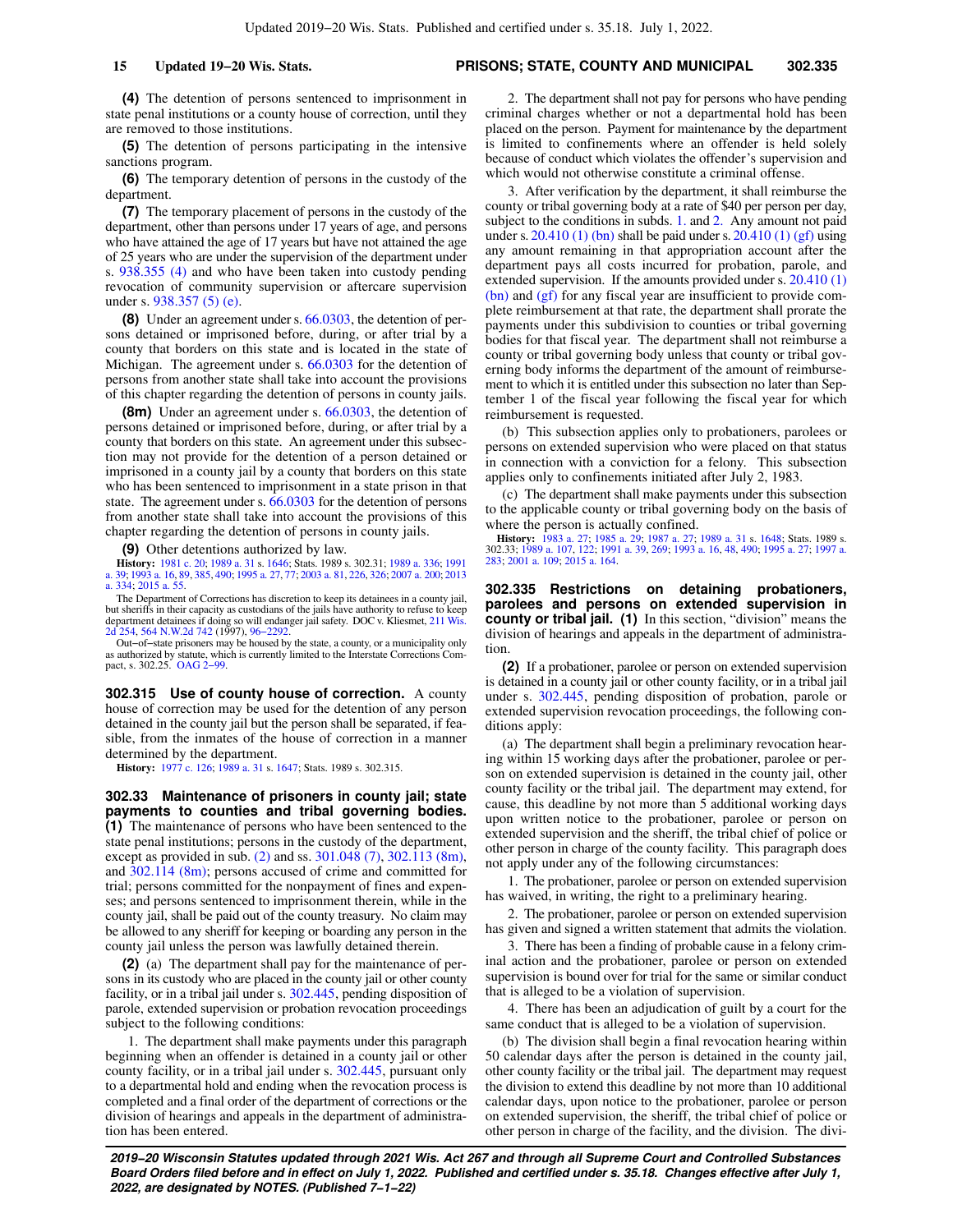# **302.335 PRISONS; STATE, COUNTY AND MUNICIPAL Updated 19−20 Wis. Stats. 16**

sion may grant the request. This paragraph does not apply if the probationer, parolee or person on extended supervision has waived the right to a final revocation hearing.

**(2j)** The department shall allow a probationer detained in a county jail, tribal jail, or county house of correction under this section to be considered for participation in a program under s. [303.08](https://docs.legis.wisconsin.gov/document/statutes/303.08(1)(a)) [\(1\) \(a\),](https://docs.legis.wisconsin.gov/document/statutes/303.08(1)(a)) [\(b\),](https://docs.legis.wisconsin.gov/document/statutes/303.08(1)(b)) [\(bn\)](https://docs.legis.wisconsin.gov/document/statutes/303.08(1)(bn)), or [\(e\)](https://docs.legis.wisconsin.gov/document/statutes/303.08(1)(e)) if the person was placed on probation for a misdemeanor and the probation violation for which he or she is confined is not a crime. The sheriff, tribal chief of police, or superintendent of the house of correction, in conjunction with the department, shall determine the probationer's eligibility to participate in such programs and may terminate participation at any time

**(3)** If there is a failure to begin a hearing within the time requirements under sub. [\(2\),](https://docs.legis.wisconsin.gov/document/statutes/302.335(2)) the sheriff, the tribal chief of police or other person in charge of a county facility shall notify the department at least 24 hours before releasing a probationer, parolee or person on extended supervision under this subsection.

**(4)** This section applies to probationers, parolees or persons on extended supervision who begin detainment in a county jail, other county facility or a tribal jail on or after July 1, 1990, except that this section does not apply to any probationer, parolee or person on extended supervision who is in the county jail, other facility or the tribal jail and serving a sentence.

**History:** [1989 a. 121](https://docs.legis.wisconsin.gov/document/acts/1989/121); [1991 a. 39;](https://docs.legis.wisconsin.gov/document/acts/1991/39) [1993 a. 48;](https://docs.legis.wisconsin.gov/document/acts/1993/48) [1997 a. 283](https://docs.legis.wisconsin.gov/document/acts/1997/283); [2017 a. 199](https://docs.legis.wisconsin.gov/document/acts/2017/199).

The sub. (2) (b) requirement that a hearing be held within 50 days of detention is directory, not mandatory. State ex rel. Jones v. Division of Hearings & Appeals, [195](https://docs.legis.wisconsin.gov/document/courts/195%20Wis.%202d%20669) [Wis. 2d 669,](https://docs.legis.wisconsin.gov/document/courts/195%20Wis.%202d%20669) [536 N.W.2d 213](https://docs.legis.wisconsin.gov/document/courts/536%20N.W.2d%20213) (Ct. App. 1995), [94−3378](https://docs.legis.wisconsin.gov/document/wicourtofappeals/94-3378).

**302.336 County jail in populous counties. (1)** A county having a population of 750,000 or more shall provide, as part of its county jail, for the confinement of all persons arrested for violation of state laws or municipal ordinances or otherwise detained by police officers of a 1st class city located within the county. A contribution toward the construction and equipment of the county jail from a 1st class city accepted by a county having a population of 750,000 or more under an intergovernmental cooperation agreement under s. [66.0301](https://docs.legis.wisconsin.gov/document/statutes/66.0301) is made for a municipal purpose, and a 1st class city may borrow money under ch. [67,](https://docs.legis.wisconsin.gov/document/statutes/ch.%2067) appropriate funds and levy taxes for that purpose.

**(2)** Prisoners confined in the county jail under sub. [\(1\)](https://docs.legis.wisconsin.gov/document/statutes/302.336(1)) are in the legal custody of the county sheriff or other keeper of the jail. The sheriff or other keeper is legally responsible for any such prisoner's confinement; maintenance; care, including medical and hospital care; release prior to an initial appearance in court; and the initial appearance before the circuit court or the initial appearance before a municipal court at a location within the county jail.

**(3)** Except as provided in sub. [\(4\)](https://docs.legis.wisconsin.gov/document/statutes/302.336(4)) and ss. [302.33 \(2\)](https://docs.legis.wisconsin.gov/document/statutes/302.33(2)) and [302.38,](https://docs.legis.wisconsin.gov/document/statutes/302.38) a county under sub. [\(1\)](https://docs.legis.wisconsin.gov/document/statutes/302.336(1)) is solely responsible for:

(a) The costs of operating and maintaining the county jail and maintaining the prisoners in the county jail.

(b) The costs of carrying out its legal responsibilities under sub. [\(2\)](https://docs.legis.wisconsin.gov/document/statutes/302.336(2)).

**(4)** An intergovernmental cooperation agreement under s. [66.0301](https://docs.legis.wisconsin.gov/document/statutes/66.0301) between a city and a county under sub. [\(1\)](https://docs.legis.wisconsin.gov/document/statutes/302.336(1)) may provide for the city to reimburse the county for its cost of custody at the initial appearance before a municipal court located within the county jail for prisoners who are in custody exclusively for violation of a municipal ordinance.

**History:** [1989 a. 261;](https://docs.legis.wisconsin.gov/document/acts/1989/261) [1989 a. 359](https://docs.legis.wisconsin.gov/document/acts/1989/359) s. [200](https://docs.legis.wisconsin.gov/document/acts/1989/359,%20s.%20200); Stats. 1989 s. 302.336; [1995 a. 43;](https://docs.legis.wisconsin.gov/document/acts/1995/43) [1999](https://docs.legis.wisconsin.gov/document/acts/1999/150) [a. 150](https://docs.legis.wisconsin.gov/document/acts/1999/150) s. [672](https://docs.legis.wisconsin.gov/document/acts/1999/150,%20s.%20672); [2017 a. 207](https://docs.legis.wisconsin.gov/document/acts/2017/207) s. [5.](https://docs.legis.wisconsin.gov/document/acts/2017/207,%20s.%205)

**302.34 Use of jail of another county.** Courts, judges and officers of any county having no jail and no cooperative agreement under s. [302.44](https://docs.legis.wisconsin.gov/document/statutes/302.44) may sentence, commit or deliver any person to the jail of any other county as if that jail existed in their own county. The sheriff of the other county shall receive and keep the prisoner in all respects as if committed from his or her county. The cost of the keep shall be paid by the county from which the prisoner was sentenced, committed or delivered.

**History:** [1983 a. 110](https://docs.legis.wisconsin.gov/document/acts/1983/110); [1989 a. 31](https://docs.legis.wisconsin.gov/document/acts/1989/31) s. [1649;](https://docs.legis.wisconsin.gov/document/acts/1989/31,%20s.%201649) Stats. 1989 s. 302.34. **Cross−reference:** See s. [973.03 \(1\)](https://docs.legis.wisconsin.gov/document/statutes/973.03(1)) for similar provision.

**302.35 Removal of prisoners in emergency.** In an emergency and for the safety of prisoners in any jail, the sheriff or other keeper may remove them to a place of safety and there confine them so long as necessary. If any county jail is destroyed or is insecure for keeping prisoners, the sheriff may remove them to some other county jail, where they shall be received and kept as if committed thereto, but at the expense of the county from which they were removed. An endorsement on the commitment of a prisoner, made by the sheriff in charge of such prisoner, directed to the sheriff of another county, shall be authority for the latter to hold the prisoner.

**History:** [1989 a. 31](https://docs.legis.wisconsin.gov/document/acts/1989/31) s. [1650](https://docs.legis.wisconsin.gov/document/acts/1989/31,%20s.%201650); Stats. 1989 s. 302.35.

**302.36 Classification of prisoners.** The sheriff, jailer, or keeper of a jail shall establish a prisoner classification system to determine prisoner housing assignments, how to supervise and provide services and programs to a prisoner, and what services and programs to provide a prisoner. The prisoner classification system shall be based on objective criteria, including a prisoner's criminal offense record and gender, information relating to the current offense for which the prisoner is in jail, the prisoner's history of behavior in jail, the prisoner's medical and mental health condition, and any other factor the sheriff, jailer, or keeper of a jail considers necessary to provide for the protection of prisoners, staff, and the general public.

**History:** [1977 c. 7](https://docs.legis.wisconsin.gov/document/acts/1977/7); [1983 a. 185;](https://docs.legis.wisconsin.gov/document/acts/1983/185) [1989 a. 31](https://docs.legis.wisconsin.gov/document/acts/1989/31) s. [1651;](https://docs.legis.wisconsin.gov/document/acts/1989/31,%20s.%201651) Stats. 1989 s. 302.36; [1995](https://docs.legis.wisconsin.gov/document/acts/1995/201) [a. 201](https://docs.legis.wisconsin.gov/document/acts/1995/201); [2005 a. 295.](https://docs.legis.wisconsin.gov/document/acts/2005/295)

**Cross−reference:** See also ch. [DOC 311](https://docs.legis.wisconsin.gov/document/administrativecode/ch.%20DOC%20311), Wis. adm. code.

This section does not require sheriffs to include any feature in the classification system that can or must be used to disregard court orders for Huber release. State ex rel. Coogan v. Michek, [2020 WI App 37](https://docs.legis.wisconsin.gov/document/courts/2020%20WI%20App%2037), [392 Wis. 2d 885](https://docs.legis.wisconsin.gov/document/courts/392%20Wis.%202d%20885), [945 N.W.2d 752](https://docs.legis.wisconsin.gov/document/courts/945%20N.W.2d%20752), [18−2350](https://docs.legis.wisconsin.gov/document/wicourtofappeals/18-2350).

**302.365 Jail and house of correction program standards. (1)** STANDARDS. The department shall establish, by rule, program standards for jails and houses of correction. The standards shall require all of the following:

(a) *Policy and procedure manual.* That the sheriff or other keeper of a jail or house of correction develop a written policy and procedure manual for the operation of the jail or house of correction which reflects the jail's or house of correction's physical characteristics, the number and types of prisoners in the jail or house of correction and the availability of outside resources to the jail or house of correction. The manual shall include all of the following:

1. Policies and procedures for screening prisoners for medical illnesses or disabilities, mental illnesses, developmental disabilities and alcohol or other drug abuse problems. The rules shall establish functional objectives for screening but may not require jails or houses of correction to use only one particular method to meet the objectives. The policies and procedures shall include the use of outside resources, such as county mental health staff or hospital resources, and shall include agreements with these resources, as appropriate, to ensure adequate services to prisoners identified as needing services.

2. Identification of the facilities and programs, including outside facilities and programs, that will be provided for long−term prisoners, including prisoners who are charged with a crime and detained prior to trial and prisoners who are sentenced to jail or a house of correction. The rules shall establish functional objectives for programs for these prisoners but may not require counties to use only one particular method of providing programs for these prisoners.

3. Policies and procedures for providing educational programming for prisoners under 18 years of age. The rules shall establish functional objectives for educational programming for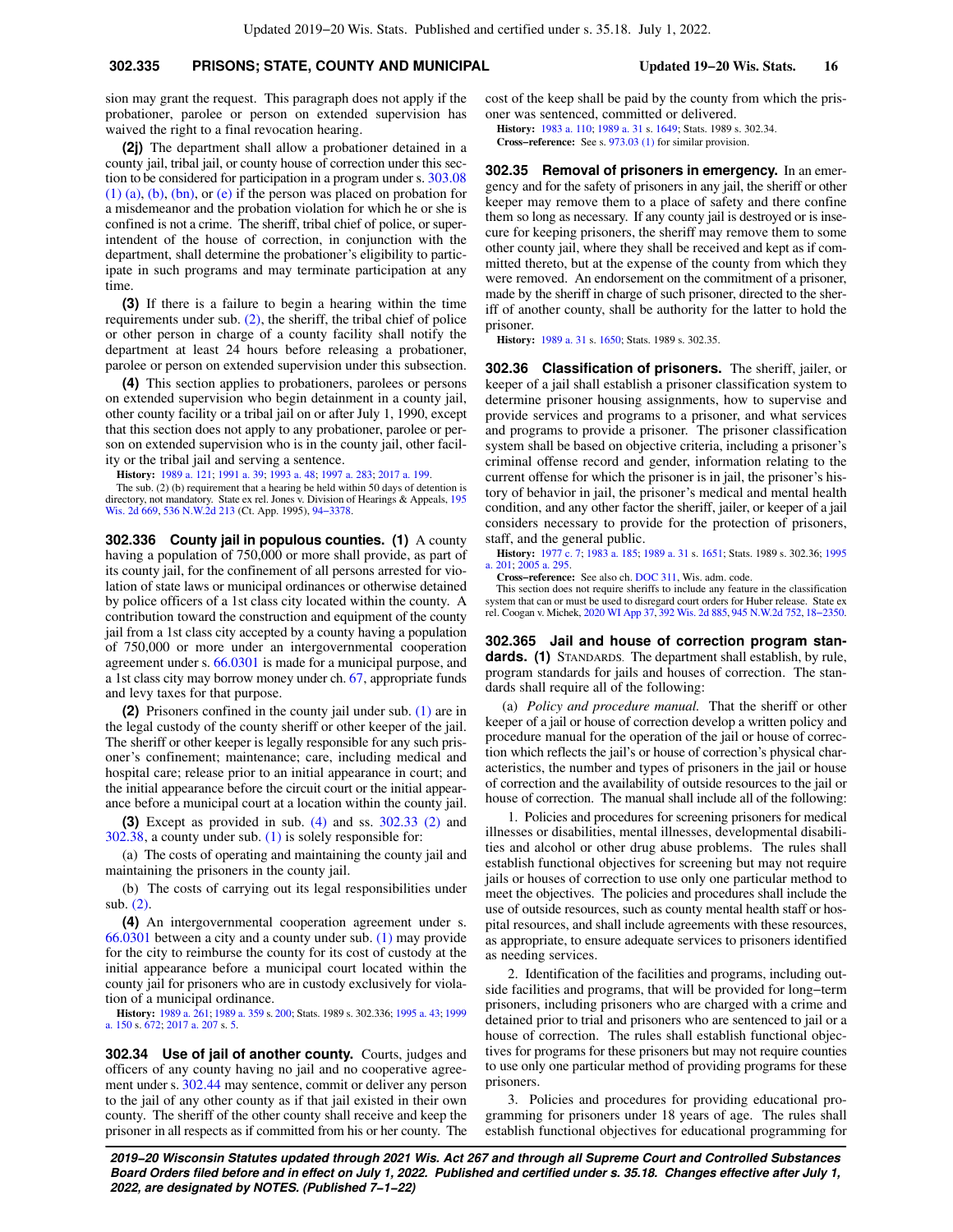those prisoners, but may not require jails or houses of correction to use only one particular method to meet the objectives.

(b) *Crisis intervention services.* That the sheriff or other keeper of the jail or house of correction ensure that the jail or house of correction has available emergency services for crisis intervention for prisoners with medical illnesses or disabilities, mental illnesses, developmental disabilities or alcohol or other drug abuse problems.

**(2)** APPROVAL OF POLICY AND PROCEDURE MANUAL. The sheriff or other keeper of a jail or house of correction shall submit, no later than December 31, 1990, a policy and procedure manual developed under sub. [\(1\) \(a\)](https://docs.legis.wisconsin.gov/document/statutes/302.365(1)(a)) to the department for approval, as provided by the department by rule. Thereafter, the sheriff or other keeper of a jail or house of correction shall submit any substantive changes to the manual to the department for approval, as provided by the department by rule. The department shall approve or disapprove the manual or any changes made in the manual, in writing, within 90 days after submission of the manual. If the department disapproves the manual or any changes to a manual, it shall include in the written disapproval a statement of the reasons for the disapproval. Within 60 days after disapproval, the sheriff or other keeper of the jail or house of correction shall modify the manual and resubmit it to the department for approval.

**(3)** CONSULTATION IN RULE DEVELOPMENT. In developing rules under this section, the department shall consult with the department of justice.

**History:** [1987 a. 394;](https://docs.legis.wisconsin.gov/document/acts/1987/394) [1989 a. 31](https://docs.legis.wisconsin.gov/document/acts/1989/31) s. [1652](https://docs.legis.wisconsin.gov/document/acts/1989/31,%20s.%201652); Stats. 1989 s. 302.365; [1989 a. 92;](https://docs.legis.wisconsin.gov/document/acts/1989/92) [1995](https://docs.legis.wisconsin.gov/document/acts/1995/352) [a. 352.](https://docs.legis.wisconsin.gov/document/acts/1995/352) **NOTE: [1987 Wis. Act 394](https://docs.legis.wisconsin.gov/document/acts/1987/394) s. [15,](https://docs.legis.wisconsin.gov/document/acts/1987/394,%20s.%2015) which created this section contains explana-**

**tory notes.**

**302.37 Maintenance of jail and care of prisoners. (1)** (a) The sheriff or other keeper of a jail shall constantly keep it clean and in a healthful condition and pay strict attention to the personal cleanliness of the prisoners and shall cause the clothing of each prisoner to be properly laundered. The sheriff or keeper shall furnish each prisoner with clean water, towels and bedding. The sheriff or keeper shall serve each prisoner 3 times daily with enough well−cooked, wholesome food. The county board shall prescribe an adequate diet for the prisoners in the county jail.

(b) The keeper of a lockup facility shall constantly keep it clean and in a healthful condition and pay strict attention to the personal cleanliness of the prisoners. The keeper shall serve each prisoner with clean water, towels and food.

**(2)** Except as provided in s. [302.375 \(2m\),](https://docs.legis.wisconsin.gov/document/statutes/302.375(2m)) neither the sheriff or other keeper of any jail nor any other person shall give, sell or deliver to any prisoner for any cause whatever any alcohol beverages unless a physician certifies in writing that the health of the prisoner requires it, in which case the prisoner may be allowed the quantity prescribed.

**(3)** (a) The county or municipality shall furnish its jail with necessary bedding, clothing, toilet facilities, light and heat for prisoners.

(b) The owner of a lockup facility shall furnish toilet facilities, light and heat for prisoners.

**(4)** The sheriff or other keeper of a jail may use without compensation the labor of any prisoner sentenced to actual confinement in the county jail or, with the prisoner's consent, any other prisoner in the maintaining of and the housekeeping of the jail, including the property on which it stands. Any prisoner who escapes while working on the grounds outside the jail enclosure shall be punished as provided in s. [946.42](https://docs.legis.wisconsin.gov/document/statutes/946.42).

**History:** [1979 c. 34](https://docs.legis.wisconsin.gov/document/acts/1979/34); [1981 c. 79](https://docs.legis.wisconsin.gov/document/acts/1981/79) s. [17](https://docs.legis.wisconsin.gov/document/acts/1981/79,%20s.%2017); [1985 a. 167;](https://docs.legis.wisconsin.gov/document/acts/1985/167) [1989 a. 31](https://docs.legis.wisconsin.gov/document/acts/1989/31) s. [1653](https://docs.legis.wisconsin.gov/document/acts/1989/31,%20s.%201653); Stats. 1989 s. 302.37; [1991 a. 316;](https://docs.legis.wisconsin.gov/document/acts/1991/316) [1993 a. 213;](https://docs.legis.wisconsin.gov/document/acts/1993/213) [2005 a. 67.](https://docs.legis.wisconsin.gov/document/acts/2005/67)

### **302.372 Prisoner reimbursement to a county. (1) DEFI-**NITIONS. In this section:

(a) "Jail" includes a house of correction, Huber facility under s. [303.09](https://docs.legis.wisconsin.gov/document/statutes/303.09) or a work camp under s. [303.10.](https://docs.legis.wisconsin.gov/document/statutes/303.10)

(b) "Jailer" includes a sheriff, superintendent or other keeper of a jail.

**(2)** REIMBURSEMENT OF EXPENSES; COUNTY OPTION. (a) Except as provided in pars.  $(c)$  and  $(d)$ , a county may seek reimbursement for any expenses incurred by the county in relation to the crime for which a person was sentenced to a county jail, or for which the person was placed on probation and confined in jail, as follows:

1. From each person who is or was a prisoner, not more than the actual per−day cost of maintaining that prisoner, as set by the county board by ordinance, for the entire period of time that the person is or was confined in the jail, including any period of pretrial detention.

2. To investigate the financial status of the person.

3. Any other expenses incurred by the county in order to collect payments under this section.

(b) Before seeking any reimbursement under this section, the county shall provide a form to be used for determining the financial status of prisoners. The form shall provide for obtaining the social security number of the prisoner, the age and marital status of a prisoner, the number and ages of children of a prisoner, the number and ages of other dependents of a prisoner, the income of a prisoner, type and value of real estate owned by a prisoner, type and value of personal property owned by a prisoner, the prisoner's cash and financial institution accounts, type and value of the prisoner's investments, pensions and annuities and any other personalty of significant cash value owned by a prisoner. The county shall use the form whenever investigating the financial status of prisoners. The information on a completed form is confidential and not open to public inspection or copying under s. [19.35 \(1\),](https://docs.legis.wisconsin.gov/document/statutes/19.35(1)) except that the county shall provide the name and address of an individual, the name and address of the individual's employer and financial information related to the individual from a form completed under this paragraph in response to a request for information under s. [49.22 \(2m\)](https://docs.legis.wisconsin.gov/document/statutes/49.22(2m)) made by the department of children and families or a county child support agency under s. [59.53 \(5\)](https://docs.legis.wisconsin.gov/document/statutes/59.53(5)).

(c) This section applies to expenses incurred on or after May 9, 1996.

(d) The jailer or the county shall choose, for each prisoner, whether to seek reimbursement under this section or as otherwise provided in chs. [301](https://docs.legis.wisconsin.gov/document/statutes/ch.%20301) to [303](https://docs.legis.wisconsin.gov/document/statutes/ch.%20303), but may not collect for the same expenses twice. The jailer or the county may choose to seek reimbursement for the expenses under sub. [\(2\) \(a\)](https://docs.legis.wisconsin.gov/document/statutes/302.372(2)(a)) using the method under sub.  $(5)$ , using the method under sub.  $(6)$ , or certifying the expenses as a debt pursuant to s.  $71.935$  (2) under sub. [\(7\)](https://docs.legis.wisconsin.gov/document/statutes/302.372(7)), or a combination of methods, but may not seek reimbursement for the same expenses twice.

**(3)** LIST OF PRISONERS; INFORMATION; REPORTS. Upon request of the district attorney or the corporation counsel for the county, the jailer shall provide the district attorney or corporation counsel with a list containing the name of each sentenced prisoner or prisoner confined as a condition of probation, the term of sentence or confinement, and the date of admission, together with information regarding the financial status of each prisoner to enable the county to obtain reimbursement under this section.

**(4)** PRISONER COOPERATION. A prisoner in a jail shall cooperate with the county in seeking reimbursement under this section for expenses incurred by the county for that prisoner. A prisoner who intentionally refuses to cooperate under this subsection may not earn good time credit under s. [302.43](https://docs.legis.wisconsin.gov/document/statutes/302.43) or diminution of sentence under s. [303.19 \(3\).](https://docs.legis.wisconsin.gov/document/statutes/303.19(3)) If the prisoner is confined as a condition of probation, refusal to cooperate is a ground for revocation of probation.

**(5)** CHARGE TO OBTAIN REIMBURSEMENT. The jailer may charge a prisoner for the expenses under sub. [\(2\) \(a\)](https://docs.legis.wisconsin.gov/document/statutes/302.372(2)(a)) while he or she is a prisoner. If the jailer maintains an institutional account for a prisoner's use for payment for items from canteen, vending or similar services, the jailer may make deductions from the account to pay for the expenses under sub.  $(2)$  (a). Any money collected under this subsection shall be deposited in the county treasury.

**(6)** ACTION TO OBTAIN REIMBURSEMENT. (a) Except as provided in par.  $(am)$  or sub.  $(7)$ , within 12 months after the release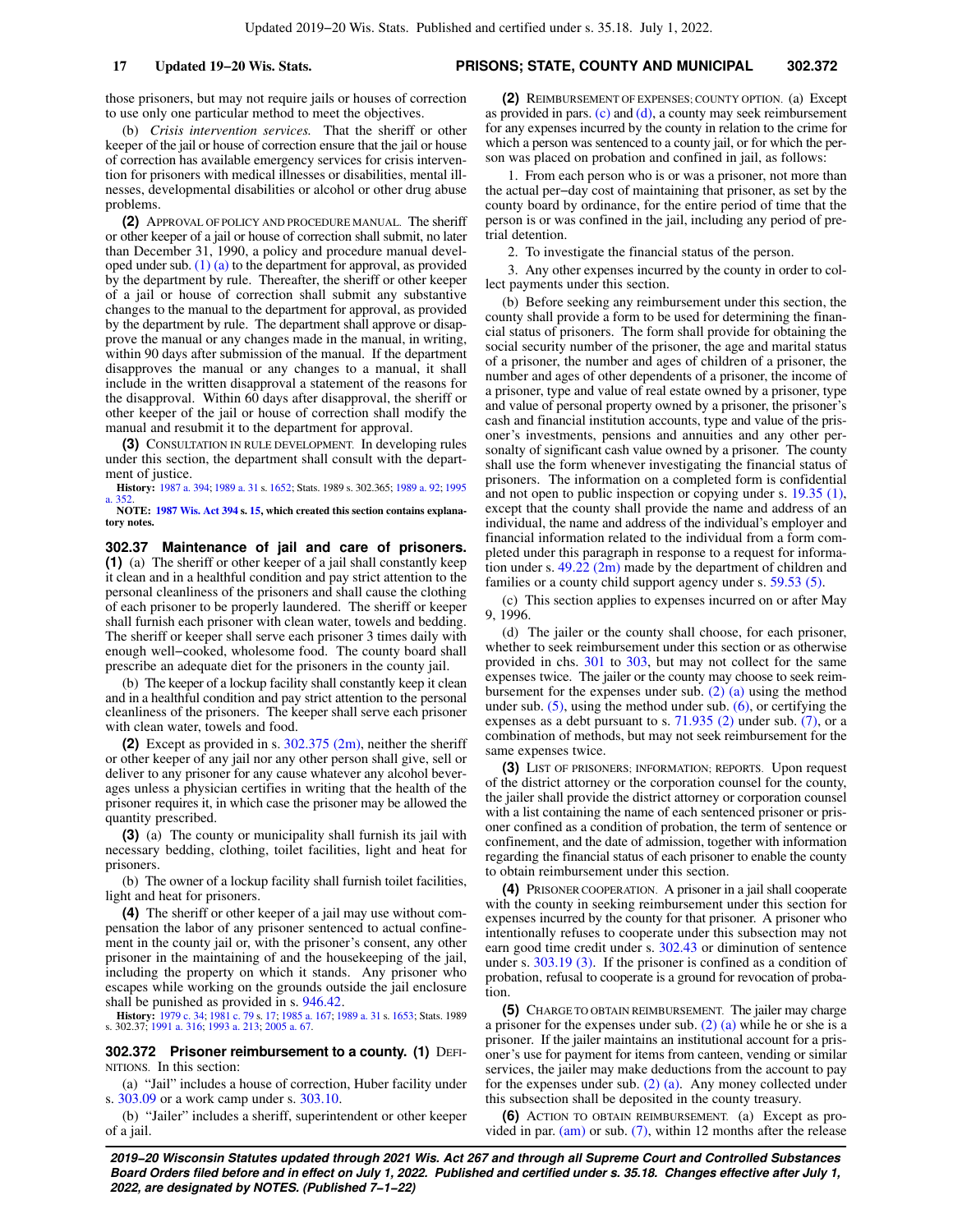## **302.372 PRISONS; STATE, COUNTY AND MUNICIPAL Updated 19−20 Wis. Stats. 18**

of a prisoner from jail, the county where the jail is located shall commence a civil action in circuit court to obtain a judgment for the expenses under sub. [\(2\) \(a\)](https://docs.legis.wisconsin.gov/document/statutes/302.372(2)(a)) or be barred. The jailer shall provide any assistance that the county requests related to an action under this subsection.

(am) Except as provided in sub. [\(7\),](https://docs.legis.wisconsin.gov/document/statutes/302.372(7)) within 24 months after the release of a prisoner from jail, the county where the jail is located shall commence a civil action in circuit court to obtain a judgment for the medical expenses associated with the prisoner under sub. [\(2\) \(a\)](https://docs.legis.wisconsin.gov/document/statutes/302.372(2)(a)) or be barred. The jailer shall provide any assistance that the county requests related to an action under this subsection.

(b) An action commenced under this subsection shall be commenced in the county where the jail is located or in the county where the defendant resides.

(c) The complaint in an action commenced under this subsection shall include the date and place of the sentence, the length of time of the sentence, the length of time actually served in the jail and the amount of expenses incurred by the county under sub. [\(2\)](https://docs.legis.wisconsin.gov/document/statutes/302.372(2)(a)) [\(a\).](https://docs.legis.wisconsin.gov/document/statutes/302.372(2)(a))

(d) Before entering a judgment for the county, the court shall consider any legal obligations of the defendant for support or maintenance under ch. [767](https://docs.legis.wisconsin.gov/document/statutes/ch.%20767) and any moral obligation of the defendant to support dependents and may reduce the amount of the judgment entered for the county based on those obligations.

(e) Any money obtained as the result of an action commenced under this subsection shall be deposited in the county treasury.

**(7)** DEBT CERTIFICATION TO OBTAIN REIMBURSEMENT. (a) Except as provided in par.  $(b)$ , the county where the jail is located may obtain reimbursement by proceeding under s. [71.935](https://docs.legis.wisconsin.gov/document/statutes/71.935) and certifying as a debt pursuant to s. [71.935 \(2\)](https://docs.legis.wisconsin.gov/document/statutes/71.935(2)), within 12 months after the release of a prisoner from jail, the amount of expenses incurred by the county under sub. [\(2\) \(a\)](https://docs.legis.wisconsin.gov/document/statutes/302.372(2)(a)). Any money obtained as the result of an action commenced under this subsection shall be deposited in the county treasury.

(b) The county where the jail is located may obtain reimbursement by proceeding under s. [71.935](https://docs.legis.wisconsin.gov/document/statutes/71.935) and certifying as a debt pur-suant to s. [71.935 \(2\)](https://docs.legis.wisconsin.gov/document/statutes/71.935(2)), within 24 months after the release of a prisoner from jail, the amount of medical expenses associated with the prisoner and incurred by the county under sub.  $(2)$   $(a)$ . Any money obtained as the result of an action commenced under this subsection shall be deposited in the county treasury.

**History:** [1995 a. 281](https://docs.legis.wisconsin.gov/document/acts/1995/281); [1997 a. 191;](https://docs.legis.wisconsin.gov/document/acts/1997/191) [1999 a. 32;](https://docs.legis.wisconsin.gov/document/acts/1999/32) [2007 a. 20](https://docs.legis.wisconsin.gov/document/acts/2007/20); [2013 a. 315.](https://docs.legis.wisconsin.gov/document/acts/2013/315)

**302.373 Prisoner reimbursement to municipality. (1)** In this section:

(a) "Jail" means a county jail, a rehabilitation facility established by s. [59.53 \(8\),](https://docs.legis.wisconsin.gov/document/statutes/59.53(8)) or a county house of correction under s. [303.16.](https://docs.legis.wisconsin.gov/document/statutes/303.16)

(b) "Prisoner" means a person who is incarcerated in a jail by court order under s. [800.095 \(1\) \(b\)](https://docs.legis.wisconsin.gov/document/statutes/800.095(1)(b)).

**(2)** (a) Except as provided in par. [\(b\)](https://docs.legis.wisconsin.gov/document/statutes/302.373(2)(b)), a city, village, or town may seek reimbursement from the prisoner for the amount paid to a county under s. [800.095 \(1\) \(d\)](https://docs.legis.wisconsin.gov/document/statutes/800.095(1)(d)) for the expenses incurred by the county to incarcerate the prisoner.

(b) This section applies to expenses incurred after June 3, 2003.

**(3)** Within 12 months after the release of a prisoner from jail, the city, village, or town shall commence a civil action in circuit court to obtain a judgment for the amount paid to the county under sub. [\(2\)](https://docs.legis.wisconsin.gov/document/statutes/302.373(2)) or be barred.

**(4)** Before entering a judgment in an action under sub. [\(3\)](https://docs.legis.wisconsin.gov/document/statutes/302.373(3)) for a city, village, or town, the court shall consider any legal obligations of the defendant for support or maintenance under ch. [767](https://docs.legis.wisconsin.gov/document/statutes/ch.%20767) and any moral obligation of the defendant to support dependents and may reduce the amount of the judgment entered for the city, village, or town based on those obligations.

**History:** [2003 a. 28;](https://docs.legis.wisconsin.gov/document/acts/2003/28) [2009 a. 402.](https://docs.legis.wisconsin.gov/document/acts/2009/402)

**302.375 Restrictions on liquor and dangerous drugs; placement of prisoners. (1g)** In this section:

(a) "Controlled substance" has the meaning given in s. [961.01](https://docs.legis.wisconsin.gov/document/statutes/961.01(4))  $(4).$ 

(am) "Controlled substance analog" has the meaning given in s. [961.01 \(4m\).](https://docs.legis.wisconsin.gov/document/statutes/961.01(4m))

(b) "Precinct" means a place where any activity is conducted by the prison, jail or house of correction.

**(1m)** Except as provided in sub. [\(2m\)](https://docs.legis.wisconsin.gov/document/statutes/302.375(2m)), any sheriff, jailer or keeper of any prison, jail or house of correction or any other person who does any of the following with respect to a prisoner within the precincts of any prison, jail or house of correction shall be fined not more than \$10,000 or imprisoned not more than 9 months or both:

(a) Sells, gives or delivers any intoxicating liquor to the prisoner.

(b) Willfully permits a prisoner to have any controlled substance, controlled substance analog or intoxicating liquor.

(c) Has within his or her possession in the prison, jail or house of correction any intoxicating liquor, with intent to sell, give or deliver the liquor to the prisoner.

**(2)** Except as provided in sub. [\(2m\),](https://docs.legis.wisconsin.gov/document/statutes/302.375(2m)) any prisoner who uses intoxicating liquor in violation of s. [302.37 \(2\)](https://docs.legis.wisconsin.gov/document/statutes/302.37(2)) shall be fined not more than \$10,000 or imprisoned for not more than 9 months or both.

**(2m)** A member of the clergy may possess no more than 2 ounces of wine in a prison, jail, or house of correction if he or she intends to use it in a religious service. A member of the clergy may give or deliver a reasonable amount of wine to an inmate and an inmate may consume that wine as part of a religious service. The department is not required to purchase or store wine for an inmate, a chaplain, or any other member of the clergy who is acting under this subsection.

**(3)** (a) Any sheriff, jailer or keeper of any prison, jail or house of correction or any other person who places, keeps together or knowingly permits to be kept together prisoners of different sexes within the precincts of any prison, jail or house of correction shall be fined not more than \$500 or imprisoned not more than 6 months or both.

(b) Notwithstanding par. [\(a\),](https://docs.legis.wisconsin.gov/document/statutes/302.375(3)(a)) the sheriff, jailer or keeper may permit prisoners of different sexes to participate together in treatment or in educational, vocational, religious or athletic activities or to eat together, under such supervision as the sheriff, jailer or keeper deems necessary.

**History:** [1977 c. 337;](https://docs.legis.wisconsin.gov/document/acts/1977/337) [1979 c. 116](https://docs.legis.wisconsin.gov/document/acts/1979/116); [1983 a. 185](https://docs.legis.wisconsin.gov/document/acts/1983/185); [1989 a. 31](https://docs.legis.wisconsin.gov/document/acts/1989/31) s. [1654](https://docs.legis.wisconsin.gov/document/acts/1989/31,%20s.%201654); Stats. 1989 s. 302.375; [1995 a. 448;](https://docs.legis.wisconsin.gov/document/acts/1995/448) [2001 a. 103](https://docs.legis.wisconsin.gov/document/acts/2001/103); [2005 a. 67;](https://docs.legis.wisconsin.gov/document/acts/2005/67) [2021 a. 240](https://docs.legis.wisconsin.gov/document/acts/2021/240) s. [30](https://docs.legis.wisconsin.gov/document/acts/2021/240,%20s.%2030).

**302.38 Medical care of prisoners. (1)** If a prisoner needs medical or hospital care or is intoxicated or incapacitated by alcohol or another drug the sheriff, superintendent or other keeper of the jail or house of correction shall provide appropriate care or treatment and may transfer the prisoner to a hospital or to an approved treatment facility under s.  $51.45$  (2) (b) and [\(c\)](https://docs.legis.wisconsin.gov/document/statutes/51.45(2)(c)), making provision for the security of the prisoner. The sheriff, superintendent or other keeper may provide appropriate care or treatment under this subsection for a prisoner under 18 years of age and may transfer a prisoner under 18 years of age under this subsection without obtaining the consent of the prisoner's parent, guardian or legal custodian. The sheriff, superintendent or other keeper may charge a prisoner for the costs of providing medical care to the prisoner while he or she is in the jail or house of correction. If the sheriff or other keeper maintains a personal money account for an inmate's use for payment for items from canteen, vending or similar services, the sheriff or other keeper may make deductions from the account to pay for the charges under this subsection.

**(2)** The prisoner is liable for the costs of medical and hospital care outside of the jail or house of correction. If the prisoner is unable to pay the costs, the county shall pay the costs in the case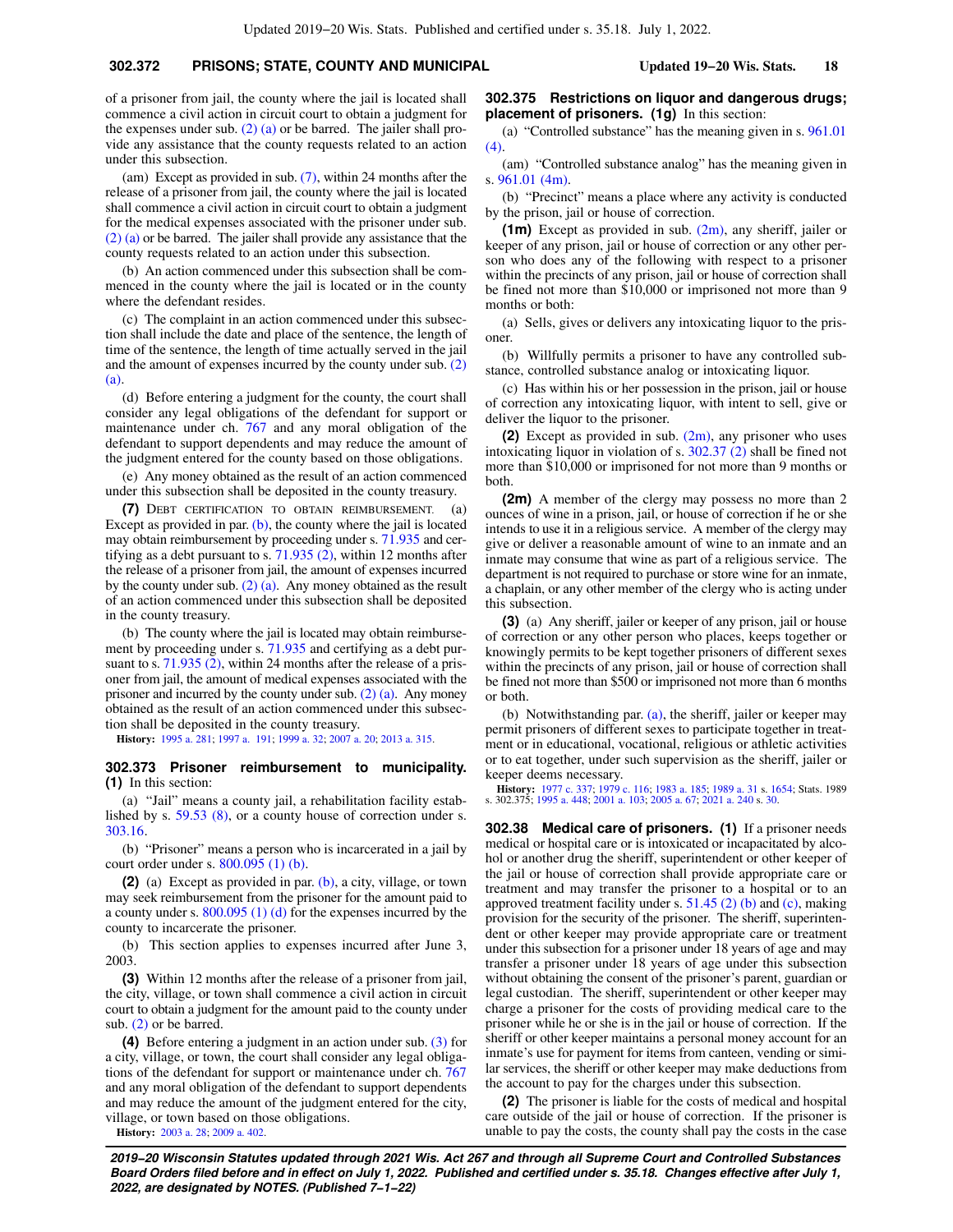of persons held under the state criminal laws or for contempt of court and, except as provided in s.  $302.336$  (2) and [\(3\) \(b\)](https://docs.legis.wisconsin.gov/document/statutes/302.336(3)(b)), a municipality shall pay the costs in the case of persons held under municipal ordinance by the municipality.

**(3)** The maximum amount that a governmental unit may pay for the costs of medical or hospital care under this section is limited for that care to the amount payable by medical assistance under subch. [IV of ch. 49,](https://docs.legis.wisconsin.gov/document/statutes/subch.%20IV%20of%20ch.%2049) excluding ss. [49.468](https://docs.legis.wisconsin.gov/document/statutes/49.468) and [49.471 \(11\),](https://docs.legis.wisconsin.gov/document/statutes/49.471(11)) for care for which a medical assistance rate exists. No provider of medical or hospital care may bill a prisoner under sub. [\(1\)](https://docs.legis.wisconsin.gov/document/statutes/302.38(1)) for the cost of care exceeding the amount paid under this subsection by the governmental unit. If no medical assistance rate exists for the care provided, there is no limitation under this subsection.

**(4)** The governmental unit paying the costs of medical or hospital care under this section, regardless of whether the care is provided in or out of the jail or house of correction, may collect the value of the same from the prisoner or the prisoner's estate. If applicable, the governmental unit may proceed to collect under this section or may seek reimbursement under s. [302.372,](https://docs.legis.wisconsin.gov/document/statutes/302.372) but may not collect for the same expenses twice.

**(5)** This section does not require the sheriff, superintendent or keeper of the jail or house of correction to provide or arrange for the provision of appropriate care or treatment if the prisoner refuses appropriate care or treatment.

**History:** [1973 c. 198](https://docs.legis.wisconsin.gov/document/acts/1973/198); [1987 a. 27,](https://docs.legis.wisconsin.gov/document/acts/1987/27) [269;](https://docs.legis.wisconsin.gov/document/acts/1987/269) [1989 a. 31](https://docs.legis.wisconsin.gov/document/acts/1989/31) s. [1655c,](https://docs.legis.wisconsin.gov/document/acts/1989/31,%20s.%201655c) [1656d;](https://docs.legis.wisconsin.gov/document/acts/1989/31,%20s.%201656d) Stats. 1989 s. 302.38; [1989 a. 261,](https://docs.legis.wisconsin.gov/document/acts/1989/261) [359;](https://docs.legis.wisconsin.gov/document/acts/1989/359) [1995 a. 27,](https://docs.legis.wisconsin.gov/document/acts/1995/27) [43](https://docs.legis.wisconsin.gov/document/acts/1995/43), [281,](https://docs.legis.wisconsin.gov/document/acts/1995/281) [352;](https://docs.legis.wisconsin.gov/document/acts/1995/352) [1997 a. 35;](https://docs.legis.wisconsin.gov/document/acts/1997/35) [2007 a. 20;](https://docs.legis.wisconsin.gov/document/acts/2007/20) [2017 a.](https://docs.legis.wisconsin.gov/document/acts/2017/34) [34.](https://docs.legis.wisconsin.gov/document/acts/2017/34)

Appropriate medical care for prisoners is mandatory under this section, but sheriffs have the discretion as to how to provide that care. Swatek v. Dane County, [192 Wis.](https://docs.legis.wisconsin.gov/document/courts/192%20Wis.%202d%2047) [2d 47,](https://docs.legis.wisconsin.gov/document/courts/192%20Wis.%202d%2047) [531 N.W.2d 45](https://docs.legis.wisconsin.gov/document/courts/531%20N.W.2d%2045) (1995).

When charges against a prisoner were dismissed after the prisoner was admitted to a hospital for medical care, the prisoner lost his status as "a person held under the state criminal laws" under sub. (2). The county was no longer liable for medical costs incurred after the charges were dismissed. The prisoner's status did not change when the Department of Corrections issued an apprehension request for him. Meriter Hos-pital, Inc. v. Dane County, [2004 WI 145](https://docs.legis.wisconsin.gov/document/courts/2004%20WI%20145), [277 Wis. 2d 1](https://docs.legis.wisconsin.gov/document/courts/277%20Wis.%202d%201), [689 N.W.2d 627](https://docs.legis.wisconsin.gov/document/courts/689%20N.W.2d%20627), [02−2837](https://docs.legis.wisconsin.gov/document/wisupremecourt/02-2837).

Sub. (1) does not confer a constitutionally protected substantive property right in an inmate's prescription medication. An inmate denied medication need not have been afforded procedural due process either before or after the deprivation. Ledford v. Sullivan, [105 F.3d 354](https://docs.legis.wisconsin.gov/document/courts/105%20F.3d%20354) (1997).

**302.381 Emergency services for crisis intervention for prisoners.** The costs of providing emergency services for crisis intervention for prisoners of a jail or house of correction with medical illnesses or disabilities, mental illnesses, developmental disabilities or alcohol or other drug abuse problems are payable according to the criteria under s. [302.38 \(2\)](https://docs.legis.wisconsin.gov/document/statutes/302.38(2)). If applicable, a county may seek payment under this section or seek reimbursement under s. [302.372](https://docs.legis.wisconsin.gov/document/statutes/302.372), but may not collect for the same expenses twice.

**History:** [1987 a. 394](https://docs.legis.wisconsin.gov/document/acts/1987/394); [1989 a. 31](https://docs.legis.wisconsin.gov/document/acts/1989/31) s. [1657;](https://docs.legis.wisconsin.gov/document/acts/1989/31,%20s.%201657) Stats. 1989 s. 302.381; [1995 a. 281.](https://docs.legis.wisconsin.gov/document/acts/1995/281)

**302.383 Mental health treatment of prisoners. (2)** On or before January 30 annually, the sheriff or other keeper of a jail or house of correction shall report to the department on all of the following for the previous calendar year:

(a) The number of prisoners from the jail or house of correction who were transferred to a state treatment facility and the number who were transferred to a county treatment facility under each of the following:

- 1. A commitment under s. [51.20 \(1\) \(a\).](https://docs.legis.wisconsin.gov/document/statutes/51.20(1)(a))
- 3. A voluntary transfer under s. [51.37 \(5\)](https://docs.legis.wisconsin.gov/document/statutes/51.37(5)).
- 4. An emergency transfer under s. [51.37 \(5\).](https://docs.legis.wisconsin.gov/document/statutes/51.37(5))

(b) The length of stay in the treatment facility of each prisoner reported under par. [\(a\).](https://docs.legis.wisconsin.gov/document/statutes/302.383(2)(a))

**(3)** The report under sub. [\(2\)](https://docs.legis.wisconsin.gov/document/statutes/302.383(2)) shall include a description of the mental health services that are available to prisoners on either a voluntary or involuntary basis.

**History:** [1987 a. 394](https://docs.legis.wisconsin.gov/document/acts/1987/394); [1989 a. 31](https://docs.legis.wisconsin.gov/document/acts/1989/31) s. [1658;](https://docs.legis.wisconsin.gov/document/acts/1989/31,%20s.%201658) Stats. 1989 s. 302.383; [2009 a. 260.](https://docs.legis.wisconsin.gov/document/acts/2009/260) **NOTE: [1987 Wis. Act 394,](https://docs.legis.wisconsin.gov/document/acts/1987/394) which created this section contains explanatory notes.**

**302.384 Procedure if a prisoner refuses appropriate care or treatment. (1m)** In this section, "health care professional" means a person licensed, certified, or registered under ch.

[441,](https://docs.legis.wisconsin.gov/document/statutes/ch.%20441) [448,](https://docs.legis.wisconsin.gov/document/statutes/ch.%20448) or [455](https://docs.legis.wisconsin.gov/document/statutes/ch.%20455); or a person who holds a compact privilege under subch. [XI of ch. 448;](https://docs.legis.wisconsin.gov/document/statutes/subch.%20XI%20of%20ch.%20448) or a psychologist who is exercising the temporary authorization to practice, as defined in s. [455.50 \(2\) \(o\)](https://docs.legis.wisconsin.gov/document/statutes/455.50(2)(o)), in this state or who is practicing under the authority to practice interjurisdictional telepsychology, as defined in s. [455.50 \(2\) \(b\).](https://docs.legis.wisconsin.gov/document/statutes/455.50(2)(b))

**NOTE: Sub. (1m) is shown as affected by [2021 Wis. Acts 131](https://docs.legis.wisconsin.gov/document/acts/2021/131) and [240](https://docs.legis.wisconsin.gov/document/acts/2021/240) and as merged by the legislative reference bureau under s. 13.92 (2) (i). The cross−reference to subch. XI of ch. 448 was changed from subch. X of ch. 448 by the legislative reference bureau under s. 13.92 (1) (bm) 2. to reflect the renumbering under s. 13.92 (1) (bm) 2. of subch. X of ch. 448.**

**(2m)** A sheriff, jailer, keeper of any prison, jail or house of correction and the arresting officer are immune from civil liability for any acts or omissions that occur as the result of a good faith effort to allow a prisoner to refuse appropriate care or treatment if all of the following occur:

(a) A sheriff, jailer, keeper or officer arranges for a health care professional to observe the prisoner.

(b) The health care professional informs the prisoner of the availability of appropriate care or treatment.

(c) The health care professional indicates on records kept by a sheriff, jailer, keeper or officer that appropriate care or treatment was offered and that the prisoner refused that care or treatment.

**History:** [1987 a. 269](https://docs.legis.wisconsin.gov/document/acts/1987/269), [403;](https://docs.legis.wisconsin.gov/document/acts/1987/403) [1989 a. 31](https://docs.legis.wisconsin.gov/document/acts/1989/31) s. [1659](https://docs.legis.wisconsin.gov/document/acts/1989/31,%20s.%201659); Stats. 1989 s. 302.384; [2019 a. 90](https://docs.legis.wisconsin.gov/document/acts/2019/90); [2021 a. 131,](https://docs.legis.wisconsin.gov/document/acts/2021/131) [240](https://docs.legis.wisconsin.gov/document/acts/2021/240); s. 13.92 (1) (bm) 2.; s. 13.92 (2) (i).

**302.385 Correctional institution health care.** The standards for delivery of health services in state correctional institutions governed under s. [301.02](https://docs.legis.wisconsin.gov/document/statutes/301.02) shall be based on the standards of any professional organization that establishes standards for health services in prisons and that is recognized by the department.

**History:** [1979 c. 221;](https://docs.legis.wisconsin.gov/document/acts/1979/221) [1983 a. 27](https://docs.legis.wisconsin.gov/document/acts/1983/27); [1989 a. 31](https://docs.legis.wisconsin.gov/document/acts/1989/31) s. [1660](https://docs.legis.wisconsin.gov/document/acts/1989/31,%20s.%201660); Stats. 1989 s. 302.385; [1997](https://docs.legis.wisconsin.gov/document/acts/1997/289) [a. 289](https://docs.legis.wisconsin.gov/document/acts/1997/289).

This section does not confer a constitutionally protected substantive property right in an inmate's prescription medication. An inmate denied medication need not have been afforded procedural due process either before or after the deprivation. Ledford v. Sullivan, [105 F.3d 354](https://docs.legis.wisconsin.gov/document/courts/105%20F.3d%20354) (1997).

**302.386 Medical and dental services for prisoners and forensic patients.** (1) Except as provided in sub. [\(5\)](https://docs.legis.wisconsin.gov/document/statutes/302.386(5)), liability for medical and dental services furnished to residents housed in prisons identified in s. [302.01,](https://docs.legis.wisconsin.gov/document/statutes/302.01) in a juvenile correctional facility, or in a secured residential care center for children and youth, or to forensic patients in state institutions for those services that are not provided by employees of the department shall be limited to the amounts payable under ss. [49.43](https://docs.legis.wisconsin.gov/document/statutes/49.43) to [49.471,](https://docs.legis.wisconsin.gov/document/statutes/49.471) excluding ss. [49.468](https://docs.legis.wisconsin.gov/document/statutes/49.468) and [49.471 \(11\)](https://docs.legis.wisconsin.gov/document/statutes/49.471(11)), for similar services. The department may waive any such limit if it determines that needed services cannot be obtained for the applicable amount. No provider of services may bill the resident or patient for the cost of services exceeding the amount of the liability under this subsection.

**(2)** The liability of the state for medical and dental services under sub. [\(1\)](https://docs.legis.wisconsin.gov/document/statutes/302.386(1)) does not extend to that part of the medical or dental services of a resident housed in a prison identified in s. [302.01,](https://docs.legis.wisconsin.gov/document/statutes/302.01) a juvenile correctional facility, or a secured residential care center for children and youth, for which any of the following applies:

- (a) The resident has the financial ability to pay.
- (b) The service is payable under any of the following:
- 1. A disability insurance policy under subch. [VI of ch. 632](https://docs.legis.wisconsin.gov/document/statutes/subch.%20VI%20of%20ch.%20632).
- 2. Worker's compensation under ch. [102](https://docs.legis.wisconsin.gov/document/statutes/ch.%20102).

3. Benefits from the state department of veterans affairs or the federal department of veterans affairs.

4. Hill−Burton benefits under [42 USC 291c](https://docs.legis.wisconsin.gov/document/usc/42%20USC%20291c) (e).

5. Medicare benefits under [42 USC 1395](https://docs.legis.wisconsin.gov/document/usc/42%20USC%201395) to [1395ccc,](https://docs.legis.wisconsin.gov/document/usc/42%20USC%201395ccc) as limited by  $42$  USC  $402$  (x).

6. Third−party liability other than that in subds. [1.](https://docs.legis.wisconsin.gov/document/statutes/302.386(2)(b)1.) to [5.](https://docs.legis.wisconsin.gov/document/statutes/302.386(2)(b)5.)

**(2m)** The department shall collect moneys under sub. [\(2\)](https://docs.legis.wisconsin.gov/document/statutes/302.386(2)) for medical and dental services furnished to residents under sub. [\(1\)](https://docs.legis.wisconsin.gov/document/statutes/302.386(1)) and credit those moneys to the appropriation account under s. [20.410 \(1\) \(gi\)](https://docs.legis.wisconsin.gov/document/statutes/20.410(1)(gi)).

**(3)** (a) Except as provided in par. [\(b\),](https://docs.legis.wisconsin.gov/document/statutes/302.386(3)(b)) the department may require a resident housed in a prison identified in s. [302.01](https://docs.legis.wisconsin.gov/document/statutes/302.01) or in a juvenile correctional facility who receives medical or dental ser-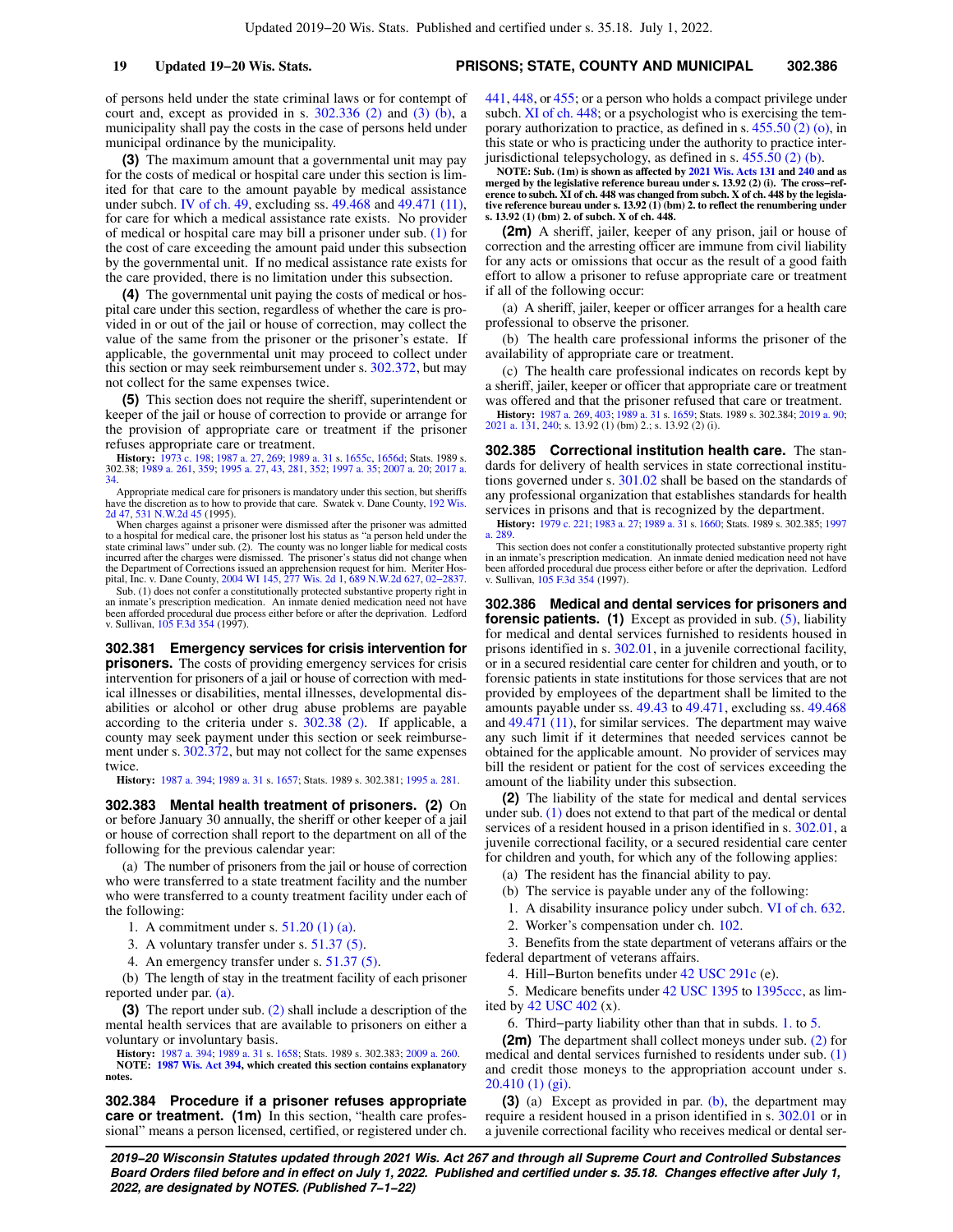## **302.386 PRISONS; STATE, COUNTY AND MUNICIPAL Updated 19−20 Wis. Stats. 20**

vices to pay a deductible, coinsurance, copayment, or similar charge upon the medical or dental service that he or she receives. The department shall collect the allowable deductible, coinsurance, copayment, or similar charge.

(b) If the resident under par. [\(a\)](https://docs.legis.wisconsin.gov/document/statutes/302.386(3)(a)) requests the medical services or dental services, the department shall require the resident to pay the deductible, coinsurance, copayment or similar charge. The department may not charge the person less than \$2.50 for each request. The requirements under this paragraph are subject to the exception and waiver provisions under par. [\(c\).](https://docs.legis.wisconsin.gov/document/statutes/302.386(3)(c))

(c) No provider of services may deny care or services because the resident is unable to pay the applicable deductible, coinsurance, copayment or similar charge, but an inability to pay these charges does not relieve the resident of liability for the charges unless the department excepts or waives the liability under criteria that the department shall establish by rule.

(d) The department shall credit all moneys that it collects under this subsection to the appropriation account under s.  $20.410(1)$ [\(gi\).](https://docs.legis.wisconsin.gov/document/statutes/20.410(1)(gi))

**(4)** The department shall promulgate rules to establish all of the following:

(a) The specific medical or dental services on which a deductible, coinsurance, copayment or similar charge may be imposed under sub.  $(3)$  (a) or must be imposed under sub.  $(3)$  (b).

(b) The amounts of deductibles, coinsurances, copayments or similar charges for the medical or dental services under par. [\(a\).](https://docs.legis.wisconsin.gov/document/statutes/302.386(4)(a))

**(5)** The state is not required to provide medical or dental services to any of the following:

(a) Any prisoner who is confined in the institution authorized in s. [301.046 \(1\)](https://docs.legis.wisconsin.gov/document/statutes/301.046(1)).

(b) Any participant in the intensive sanctions program under s. [301.048](https://docs.legis.wisconsin.gov/document/statutes/301.048) unless he or she is imprisoned in a Type 1 prison other than the institution authorized in s. [301.046 \(1\).](https://docs.legis.wisconsin.gov/document/statutes/301.046(1))

(c) Any person who is subject to community supervision under s. [938.533](https://docs.legis.wisconsin.gov/document/statutes/938.533) unless the person is placed in a Type 1 juvenile correctional facility, as defined in s. [938.02 \(19\)](https://docs.legis.wisconsin.gov/document/statutes/938.02(19)).

(d) Any participant in the serious juvenile offender program under s. [938.538](https://docs.legis.wisconsin.gov/document/statutes/938.538) unless the participant is placed in a Type 1 juvenile correctional facility, as defined in s. [938.02 \(19\)](https://docs.legis.wisconsin.gov/document/statutes/938.02(19)).

**(5m)** (a) In this subsection:

1. "Hormonal therapy" means the use of hormones to stimulate the development or alteration of a person's sexual characteristics in order to alter the person's physical appearance so that the person appears more like the opposite gender.

2. "Sexual reassignment surgery" means surgical procedures to alter a person's physical appearance so that the person appears more like the opposite gender.

(b) The department may not authorize the payment of any funds or the use of any resources of this state or the payment of any federal funds passing through the state treasury to provide or to facilitate the provision of hormonal therapy or sexual reassignment surgery for a resident or patient specified in sub. [\(1\).](https://docs.legis.wisconsin.gov/document/statutes/302.386(1))

**NOTE: In** *Fields v. Smith***, [712 F. Supp. 2d 830](https://docs.legis.wisconsin.gov/document/courts/712%20F.%20Supp.%202d%20830) (2010) the U.S. District Court for the Eastern District of Wisconsin granted a permanent injunction restraining the enforcement or attempted enforcement of sub. (5m) because any applica-**tion of the statute would violate the 8th Amendment and Equal Protection clause<br>of the U.S. Constitution. The U.S. Seventh Circuit Court of Appeals affirmed the<br>district court at [653 F.3d 550](https://docs.legis.wisconsin.gov/document/courts/653%20F.3d%20550) (2012).

**(6)** The department may collect a deductible, coinsurance, copayment or similar charge under this section or the department or the attorney general may collect under s. [301.325](https://docs.legis.wisconsin.gov/document/statutes/301.325), but the state may not collect for the same expense twice.

**History:** [1985 a. 29](https://docs.legis.wisconsin.gov/document/acts/1985/29); [1989 a. 31](https://docs.legis.wisconsin.gov/document/acts/1989/31) ss. [1661,](https://docs.legis.wisconsin.gov/document/acts/1989/31,%20s.%201661) [1662](https://docs.legis.wisconsin.gov/document/acts/1989/31,%20s.%201662); Stats. 1989 s. 302.386; [1991 a.](https://docs.legis.wisconsin.gov/document/acts/1991/39) [39;](https://docs.legis.wisconsin.gov/document/acts/1991/39) [1995 a. 27,](https://docs.legis.wisconsin.gov/document/acts/1995/27) [77](https://docs.legis.wisconsin.gov/document/acts/1995/77); [2001 a. 16;](https://docs.legis.wisconsin.gov/document/acts/2001/16) [2005 a. 105](https://docs.legis.wisconsin.gov/document/acts/2005/105), [344](https://docs.legis.wisconsin.gov/document/acts/2005/344); [2007 a. 20;](https://docs.legis.wisconsin.gov/document/acts/2007/20) [2015 a. 55.](https://docs.legis.wisconsin.gov/document/acts/2015/55) **Cross−reference:** See also s. [DOC 316.01](https://docs.legis.wisconsin.gov/document/administrativecode/DOC%20316.01), Wis. adm. code.

**302.388 Prisoner medical records. (1) DEFINITIONS. In** this section:

(a) "Health care provider" has the meaning given in s. [146.81](https://docs.legis.wisconsin.gov/document/statutes/146.81(1)(a)) [\(1\) \(a\)](https://docs.legis.wisconsin.gov/document/statutes/146.81(1)(a)) to [\(p\).](https://docs.legis.wisconsin.gov/document/statutes/146.81(1)(p))

(b) "Jail" means a jail or house of correction.

(c) "Jailer" means the sheriff, superintendent or other keeper of a jail.

(d) "Medical staff" means health care providers employed by the department or a jail.

(e) "Patient health care records" has the meaning given in s. [146.81 \(4\).](https://docs.legis.wisconsin.gov/document/statutes/146.81(4))

(f) "Prisoner" means any person who is either arrested, incarcerated, imprisoned or otherwise detained in a jail or prison but does not include any of the following:

1. Any person who is serving a sentence of detention under s. [973.03 \(4\)](https://docs.legis.wisconsin.gov/document/statutes/973.03(4)) unless the person is in the county jail under s. [973.03](https://docs.legis.wisconsin.gov/document/statutes/973.03(4)(c)) [\(4\) \(c\).](https://docs.legis.wisconsin.gov/document/statutes/973.03(4)(c))

2. Any child held in custody under ss. [48.19](https://docs.legis.wisconsin.gov/document/statutes/48.19) to [48.21](https://docs.legis.wisconsin.gov/document/statutes/48.21).

3. Any child participating in the mother−young child care program under s. [301.049](https://docs.legis.wisconsin.gov/document/statutes/301.049).

4. A juvenile held in a jail under s. [938.209.](https://docs.legis.wisconsin.gov/document/statutes/938.209)

(g) "Receiving institution intake staff" means the warden or superintendent or his or her designee, if a prisoner is transferred to a prison, or the jailer or his or her designee, if a prisoner is transferred to a jail.

**(2)** HEALTH SUMMARY FORM. (a) The department shall provide each jailer a standardized form for recording the medical conditions and history of prisoners being transferred to the department or another county's jail. Except as provided in pars.  $(b)$  and  $(bm)$ , jail medical staff shall complete the form and provide it to the receiving institution intake staff at the time of each such transfer.

(b) If the jail does not have medical staff on duty at the time of a transfer, the jailer or his or her designee shall complete as much of the form as possible and provide it to the receiving institution intake staff at the time of the transfer. The jailer shall ensure that all of the following occur within 24 hours after the transfer:

1. The jail medical staff, the prisoner's health care provider or, if the prisoner does not have a health care provider, a health care provider under contract with the jail reviews the form provided to the receiving institution at the time of the transfer.

2. The medical staff or health care provider reviewing the form corrects any errors in the form and includes in it any additional available information.

3. The medical staff or health care provider reviewing the form transmits the updated form or the information included on the form by the quickest available means to the receiving institution intake staff.

(bm) Jail medical staff need not complete the form if the jailer or his or her designee provides a copy of the prisoner's complete medical file to the receiving institution intake staff at the time of the transfer.

(c) Except as provided in pars. [\(d\)](https://docs.legis.wisconsin.gov/document/statutes/302.388(2)(d)) and [\(e\),](https://docs.legis.wisconsin.gov/document/statutes/302.388(2)(e)) the department shall complete the form described in par. [\(a\)](https://docs.legis.wisconsin.gov/document/statutes/302.388(2)(a)) for each prisoner whom the department transfers to a jail and shall provide it to the receiving institution intake staff at the time of the transfer.

(d) If the prison does not have medical staff on duty at the time of a transfer, the warden or superintendent or his or her designee shall complete as much of the form as possible and provide it to the receiving institution intake staff at the time of the transfer. The department shall ensure that all of the following occur within 24 hours after the transfer, unless the prisoner returns to the prison within that time:

1. The prison medical staff, the prisoner's health care provider or, if the prisoner does not have a health care provider, a health care provider under contract with the department reviews the form provided to the receiving institution at the time of the transfer.

2. The medical staff or health care provider reviewing the form corrects any errors in the form and includes in it any additional available information.

3. The medical staff or health care provider reviewing the form transmits the updated form or the information included on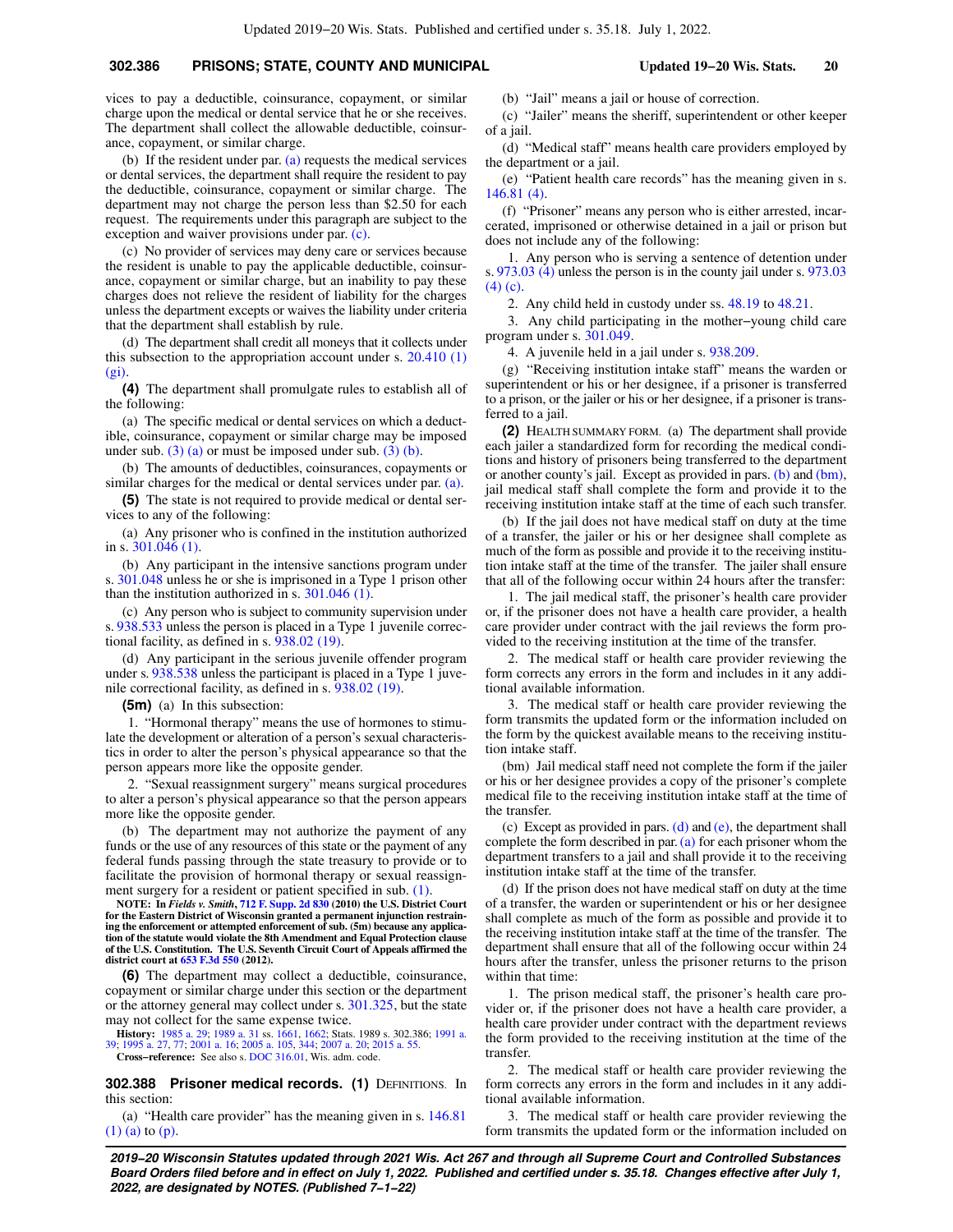the form by the quickest available means to the receiving institution intake staff.

(e) Paragraph [\(c\)](https://docs.legis.wisconsin.gov/document/statutes/302.388(2)(c)) does not apply if the department provides a copy of the prisoner's complete medical file to the receiving institution intake staff at the time of the transfer.

(f) Receiving institution intake staff may make a health summary form available to any of the following:

- 1. The prison's or jail's medical staff.
- 2. A prisoner's health care provider.

3. In the case of a prison or jail that does not have medical staff on duty at the time of the transfer, a health care provider designated by the department or the jailer to review health summary forms.

4. In the case of a jail that does not have medical staff, a person designated by the jailer to maintain prisoner medical records.

(g) If a prisoner's health summary form or complete medical file indicates that the prisoner has a communicable disease and if disclosure of that information is necessary for the health and safety of the prisoner or of other prisoners, of a correctional officer who has custody of or is responsible for the supervision of the prisoner, of a person designated by a jailer to have custodial authority over the prisoner, of any other employee of the prison or jail, or of a law enforcement officer or other person who is responsible for transferring the prisoner to or from a prison or jail, receiving institution intake staff shall disclose that information to the persons specified in par. [\(f\) 1.](https://docs.legis.wisconsin.gov/document/statutes/302.388(2)(f)1.) to [4.](https://docs.legis.wisconsin.gov/document/statutes/302.388(2)(f)4.) and to that correctional officer, person with custodial authority, law enforcement officer, or other person.

**(3)** TREATMENT SUMMARIES. (a) Each health care provider, other than medical staff, who provides health care services to a prisoner shall provide the department or the jail in which the prisoner is confined a written summary of the services provided and a description of follow−up care and treatment that the prisoner requires. The treatment summary may be made available to medical staff at the prison or jail at which the prisoner is confined or the prisoner's health care provider or, in the case of a jail that does not have medical staff, to a person designated by the jailer to maintain prisoner medical records.

(b) If a prisoner's treatment summary indicates that the prisoner has a communicable disease and if disclosure of that information is necessary for the health and safety of the prisoner or of other prisoners, of a correctional officer who has custody of or is responsible for the supervision of the prisoner, of a person designated by a jailer to have custodial authority over the prisoner, of any employee of the prison or jail, or of a law enforcement officer or other person who is responsible for transferring the prisoner to or from a prison or jail, the department or jailer shall disclose that information to the persons to whom a treatment summary may be made available under par. [\(a\)](https://docs.legis.wisconsin.gov/document/statutes/302.388(3)(a)) and to that correctional officer, person with custodial authority, law enforcement officer, or other person.

**(4)** REQUESTS FOR PRISONER MEDICAL RECORDS. Health care providers providing health care services to a prisoner or medical staff at the prison or jail in which a prisoner is confined may obtain patient health care records for the prisoner from other health care providers who have provided health care services to the prisoner while he or she has been confined in a prison or jail and from other prisons or jails in which the prisoner has been confined.

**History:** [1999 a. 151](https://docs.legis.wisconsin.gov/document/acts/1999/151); [2009 a. 28;](https://docs.legis.wisconsin.gov/document/acts/2009/28) [2011 a. 32](https://docs.legis.wisconsin.gov/document/acts/2011/32).

**302.39 Freedom of worship; religious ministration.** Insofar as practicable, s. [301.33](https://docs.legis.wisconsin.gov/document/statutes/301.33) shall apply to county jails.

**History:** [1989 a. 31](https://docs.legis.wisconsin.gov/document/acts/1989/31) s. [1663;](https://docs.legis.wisconsin.gov/document/acts/1989/31,%20s.%201663) Stats. 1989 s. 302.39.

**302.40 Discipline; solitary confinement.** For violating the rules of the jail, an inmate may be kept in solitary confinement, under the care and advice of a physician, but not over 10 days. **History:** [1989 a. 31](https://docs.legis.wisconsin.gov/document/acts/1989/31) s. [1664;](https://docs.legis.wisconsin.gov/document/acts/1989/31,%20s.%201664) Stats. 1989 s. 302.40.

Pretrial detainees in jail are entitled to a due process hearing prior to more than a slight deprivation of privileges, including a loss of any privilege for more than one day. Representation by counsel is not essential. Inmates of Milwaukee County Jail v. Petersen, [353 F. Supp. 1157](https://docs.legis.wisconsin.gov/document/courts/353%20F.%20Supp.%201157) (1973). **302.41 Care of prisoners.** Whenever there is a prisoner in any jail there shall be at least one person of the same sex on duty who is wholly responsible to the sheriff or keeper for the custody, cleanliness, food and care of such prisoner.

**History:** [1975 c. 94](https://docs.legis.wisconsin.gov/document/acts/1975/94); [1989 a. 31](https://docs.legis.wisconsin.gov/document/acts/1989/31) s. [1665](https://docs.legis.wisconsin.gov/document/acts/1989/31,%20s.%201665); Stats. 1989 s. 302.41.

This section does not conflict with the Wisconsin Fair Employment Act. A "bona fide occupational qualification" under Title VII of the federal 1964 Civil Rights Act is discussed. Counties must comply with this section when they can do so without conflict with Title VII. 70 Atty. Gen. 202.

**302.42 Jailer constantly at jail.** There shall be a keeper or custodian or attendant present at every jail while there is a prisoner therein.

**History:** [1989 a. 31](https://docs.legis.wisconsin.gov/document/acts/1989/31) s. [1666](https://docs.legis.wisconsin.gov/document/acts/1989/31,%20s.%201666); Stats. 1989 s. 302.42.

**302.425 Home detention programs. (1) DEFINITION. In** this section:

(a) "County department" has the meaning given in s. [48.02](https://docs.legis.wisconsin.gov/document/statutes/48.02(2g)) [\(2g\)](https://docs.legis.wisconsin.gov/document/statutes/48.02(2g)).

(b) "Jail" includes a house of correction, a work camp under s. [303.10](https://docs.legis.wisconsin.gov/document/statutes/303.10) and a Huber facility under s. [303.09.](https://docs.legis.wisconsin.gov/document/statutes/303.09)

**(2)** SHERIFF'S OR SUPERINTENDENT'S GENERAL AUTHORITY. Subject to the limitations under sub.  $(3)$ , a county sheriff or a superintendent of a house of correction may place in the home detention program any person confined in jail. The sheriff or superintendent may transfer any prisoner in the home detention program to the jail.

**(2g)** COUNTY DEPARTMENTS AND DEPARTMENT; GENERAL AUTHORITY. Subject to the limitations under sub.  $(3m)$ , a county department or the department may place in the home detention program any juvenile who is in its custody or under its supervision.

**(2m)** INTENSIVE SANCTIONS PROGRAM PARTICIPANTS. Notwithstanding the agreement requirements under sub.  $(3)$ , the department may place any intensive sanctions program participant in a home detention program.

**(3)** PLACEMENT OF A PRISONER IN THE PROGRAM. The sheriff or superintendent may, if he or she determines that the home detention program is appropriate for a prisoner, place the prisoner in the home detention program and provide that the prisoner be detained at the prisoner's place of residence or other place designated by the sheriff or superintendent and be monitored by an active electronic monitoring system. The sheriff or superintendent shall establish reasonable terms of detention and ensure that the prisoner is provided a written statement of those terms, including a description of the detention monitoring procedures and requirements and of any applicable liability issues. The terms may include a requirement that the prisoner pay the county a daily fee to cover the county costs associated with monitoring him or her. The county may obtain payment under this subsection or s. [302.372](https://docs.legis.wisconsin.gov/document/statutes/302.372), but may not collect for the same expenses twice.

**(3m)** PLACEMENT OF A JUVENILE IN THE PROGRAM. The department or, upon the agreement of the department, the county department may place the juvenile in the home detention program and provide that the juvenile be detained at the juvenile's place of residence or other place designated by the department or the county department and be monitored by an active electronic monitoring system. The department or the county department shall provide reasonable terms of detention and ensure that the juvenile receives a written statement of those terms, including a description of the detention monitoring procedures and requirements and of any applicable liability issues. The terms may include a requirement that the juvenile or his or her parent or guardian pay the county or state a daily fee to cover the costs associated with monitoring him or her.

**(4)** DEPARTMENTAL DUTIES. The department shall ensure that electronic monitoring equipment units are available, pursuant to contractual agreements with county sheriffs and county departments, throughout the state on an equitable basis. If a prisoner is chosen under sub.  $(3)$  or a juvenile is chosen under sub.  $(3m)$  to participate in the home detention program, the department shall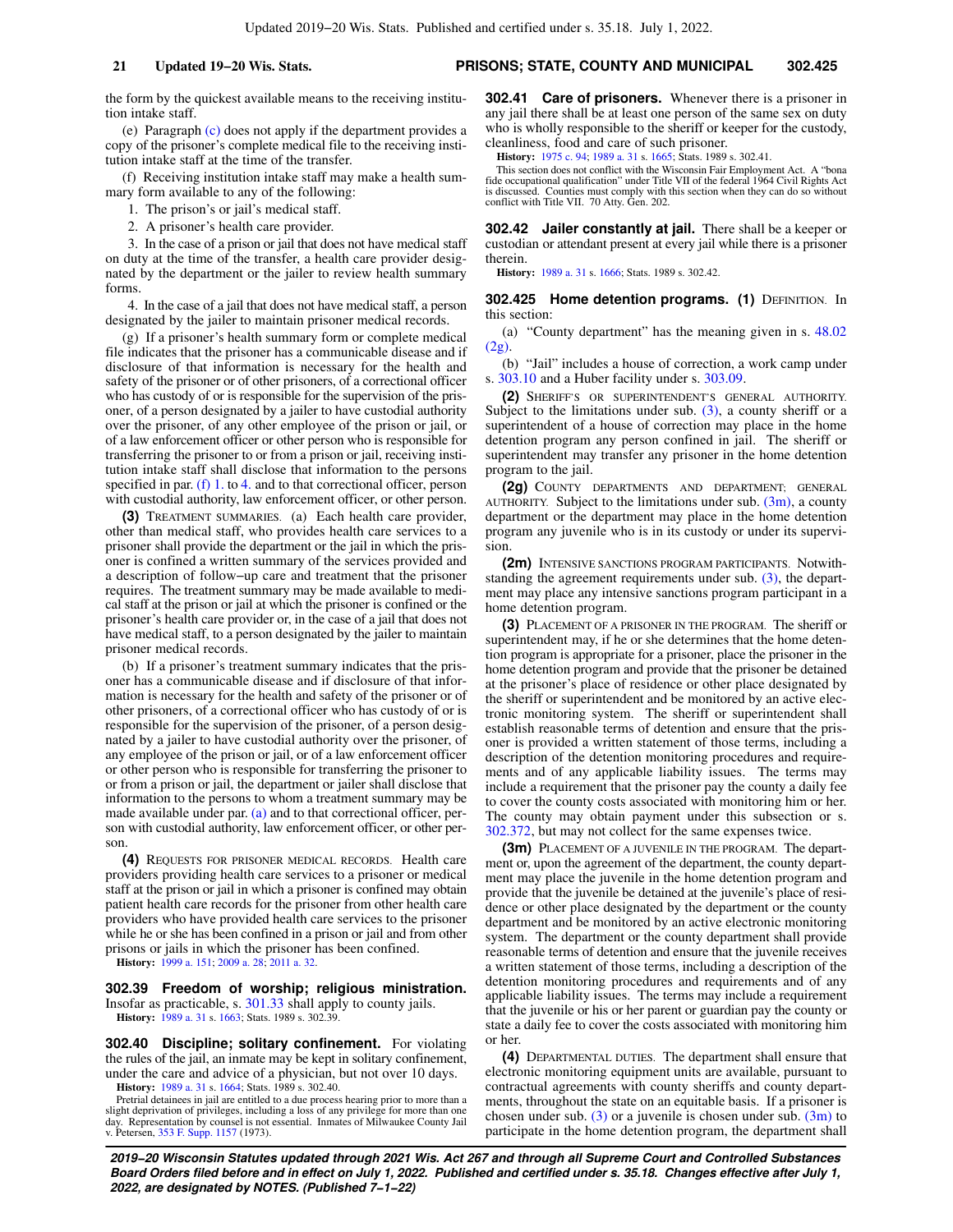### **302.425 PRISONS; STATE, COUNTY AND MUNICIPAL Updated 19−20 Wis. Stats. 22**

install and monitor electronic monitoring equipment. The department shall charge the county a daily per prisoner fee or per juvenile fee, whichever is applicable, to cover the department's costs for these services.

**(5)** STATUS. (a) Except as provided in par. [\(b\)](https://docs.legis.wisconsin.gov/document/statutes/302.425(5)(b)), a prisoner in the home detention program is considered to be a jail prisoner but the place of detention is not subject to requirements for jails under this chapter.

(b) Sections [302.36](https://docs.legis.wisconsin.gov/document/statutes/302.36), [302.37](https://docs.legis.wisconsin.gov/document/statutes/302.37) and [302.375](https://docs.legis.wisconsin.gov/document/statutes/302.375) do not apply to prisoners in the home detention program.

**(6)** ESCAPE. Any intentional failure of a prisoner to remain within the limits of his or her detention or to return to his or her place of detention, as specified in the terms of detention under sub.  $(3)$ , is considered an escape under s. 946.42 $(3)$  (a).

**(7)** EXCEPTIONS. This section does not apply to:

(a) A person sentenced under s. [973.04](https://docs.legis.wisconsin.gov/document/statutes/973.04).

(b) A person in jail pending the disposition of his or her parole, extended supervision, or probation revocation proceedings.

**History:** [1989 a. 122](https://docs.legis.wisconsin.gov/document/acts/1989/122); [1991 a. 39](https://docs.legis.wisconsin.gov/document/acts/1991/39); [1995 a. 26](https://docs.legis.wisconsin.gov/document/acts/1995/26); [1995 a. 27](https://docs.legis.wisconsin.gov/document/acts/1995/27) ss. [6374](https://docs.legis.wisconsin.gov/document/acts/1995/27,%20s.%206374) to [6381,](https://docs.legis.wisconsin.gov/document/acts/1995/27,%20s.%206381) [9126](https://docs.legis.wisconsin.gov/document/acts/1995/27,%20s.%209126) [\(19\)](https://docs.legis.wisconsin.gov/document/acts/1995/27,%20s.%209126); [1995 a. 77,](https://docs.legis.wisconsin.gov/document/acts/1995/77) [225,](https://docs.legis.wisconsin.gov/document/acts/1995/225) [281;](https://docs.legis.wisconsin.gov/document/acts/1995/281) [1997 a. 35;](https://docs.legis.wisconsin.gov/document/acts/1997/35) [1999 a. 32](https://docs.legis.wisconsin.gov/document/acts/1999/32); [2009 a. 28](https://docs.legis.wisconsin.gov/document/acts/2009/28).

A person subject to home detention under this section is not "in custody" and there-fore is not entitled to sentence credit for time served under s. 973.155. State v. Swadley, [190 Wis. 2d 139](https://docs.legis.wisconsin.gov/document/courts/190%20Wis.%202d%20139), [526 N.W.2d 778](https://docs.legis.wisconsin.gov/document/courts/526%20N.W.2d%20778) (Ct. App. 1994).<br>This section allows the sheriff to place persons on home monitoring when they are

sheriff from ordering home monitoring for a probationer ordered to serve jail time as<br>a probation condition. By precluding the sheriff from releasing the probationer on<br>home monitoring, the trial court substantially inter violation of the separation of powers doctrine. State v. Schell, [2003 WI App 78](https://docs.legis.wisconsin.gov/document/courts/2003%20WI%20App%2078), [261](https://docs.legis.wisconsin.gov/document/courts/261%20Wis.%202d%20841) [Wis. 2d 841,](https://docs.legis.wisconsin.gov/document/courts/261%20Wis.%202d%20841) [661 N.W.2d 503](https://docs.legis.wisconsin.gov/document/courts/661%20N.W.2d%20503), [02−1394](https://docs.legis.wisconsin.gov/document/wicourtofappeals/02-1394).

A court cannot avoid the holding in *Schell* by modifying the conditions of probation to order the probationer to refuse home monitoring. State v. Galecke, [2005 WI](https://docs.legis.wisconsin.gov/document/courts/2005%20WI%20App%20172) [App 172](https://docs.legis.wisconsin.gov/document/courts/2005%20WI%20App%20172), [285 Wis. 2d 691,](https://docs.legis.wisconsin.gov/document/courts/285%20Wis.%202d%20691) [702 N.W.2d 392](https://docs.legis.wisconsin.gov/document/courts/702%20N.W.2d%20392), [04−0779.](https://docs.legis.wisconsin.gov/document/wicourtofappeals/04-0779)

This section provides no authority for issuing orders to county sheriffs to transfer prisoners from one county jail to another. State v. Galecke, [2005 WI App 172](https://docs.legis.wisconsin.gov/document/courts/2005%20WI%20App%20172), [285](https://docs.legis.wisconsin.gov/document/courts/285%20Wis.%202d%20691) [Wis. 2d 691,](https://docs.legis.wisconsin.gov/document/courts/285%20Wis.%202d%20691) [702 N.W.2d 392](https://docs.legis.wisconsin.gov/document/courts/702%20N.W.2d%20392), 04–0779.

Under this section, a prisoner participating in the home detention program remains at all times "confined," that is to say imprisoned, in a jail. The fact that the prisoner is "detained" during the prisoner's participation in the program at a location other than a jail facility does not negate the fact that the prisoner remains confined in a jail for purposes of this section and, therefore, "confined in a correctional institution" for purposes of s. 940.225 (2) (h). State v. Hilgers, [2017 WI App 12,](https://docs.legis.wisconsin.gov/document/courts/2017%20WI%20App%2012) [373 Wis. 2d 756](https://docs.legis.wisconsin.gov/document/courts/373%20Wis.%202d%20756), [893 N.W.2d 261,](https://docs.legis.wisconsin.gov/document/courts/893%20N.W.2d%20261) [15−2256](https://docs.legis.wisconsin.gov/document/wicourtofappeals/15-2256).

**302.43 Good time.** Every inmate of a county jail is eligible to earn good time in the amount of one−fourth of his or her term for good behavior if sentenced to at least 4 days, but fractions of a day shall be ignored. An inmate shall be given credit for time served prior to sentencing under s. [973.155](https://docs.legis.wisconsin.gov/document/statutes/973.155), including good time under s. [973.155 \(4\)](https://docs.legis.wisconsin.gov/document/statutes/973.155(4)). An inmate who violates any law or any regulation of the jail, or neglects or refuses to perform any duty lawfully required of him or her, may be deprived by the sheriff of good time under this section, except that the sheriff shall not deprive the inmate of more than 2 days good time for any one offense without the approval of the court. An inmate who files an action or special proceeding, including a petition for a common law writ of certiorari, to which s. [807.15](https://docs.legis.wisconsin.gov/document/statutes/807.15) applies shall be deprived of the number of days of good time specified in the court order prepared under s. [807.15 \(3\).](https://docs.legis.wisconsin.gov/document/statutes/807.15(3)) This section does not apply to a person who is confined in the county jail in connection with his or her participation in a substance abuse treatment program that meets the requirements of s. [165.95 \(3\)](https://docs.legis.wisconsin.gov/document/statutes/165.95(3)), as determined by the department of justice under s. [165.95 \(9\)](https://docs.legis.wisconsin.gov/document/statutes/165.95(9)) and [\(10\)](https://docs.legis.wisconsin.gov/document/statutes/165.95(10)).

**History:** [1977 c. 353;](https://docs.legis.wisconsin.gov/document/acts/1977/353) [1989 a. 31](https://docs.legis.wisconsin.gov/document/acts/1989/31) s. [1667](https://docs.legis.wisconsin.gov/document/acts/1989/31,%20s.%201667); Stats. 1989 s. 302.43; [1997 a. 133;](https://docs.legis.wisconsin.gov/document/acts/1997/133) [2005](https://docs.legis.wisconsin.gov/document/acts/2005/25) [a. 25](https://docs.legis.wisconsin.gov/document/acts/2005/25); [2013 a. 20.](https://docs.legis.wisconsin.gov/document/acts/2013/20)

**Cross−reference:** See also ss. [DOC 302.30](https://docs.legis.wisconsin.gov/document/administrativecode/DOC%20302.30), [302.31,](https://docs.legis.wisconsin.gov/document/administrativecode/DOC%20302.31) [326.10,](https://docs.legis.wisconsin.gov/document/administrativecode/DOC%20326.10) and [331.13](https://docs.legis.wisconsin.gov/document/administrativecode/DOC%20331.13), Wis. adm. code.

A person confined in jail as a condition of probation is not entitled to earn good time. State v. Fearing, [2000 WI App 229](https://docs.legis.wisconsin.gov/document/courts/2000%20WI%20App%20229), [239 Wis. 2d 105,](https://docs.legis.wisconsin.gov/document/courts/239%20Wis.%202d%20105) [619 N.W.2d 115,](https://docs.legis.wisconsin.gov/document/courts/619%20N.W.2d%20115) [99−2849](https://docs.legis.wisconsin.gov/document/wicourtofappeals/99-2849). When the defendant was sentenced to ten months in the house of correction for battery and seven years in state prison for intimidation, he was not entitled to "good time" credit for his house of correction sentence, which should be applied to his prison sentence. The trial court was required to construe the defendant's sentences as a single<br>sentence, which put the sentences under the purview of s. 973.01. Because the<br>defendant was, under the terms of the statutes, an inmate than the county jail, this section, the county jail "good time" statute, does not apply<br>to his sentence. State v. Harris, [2011 WI App 130,](https://docs.legis.wisconsin.gov/document/courts/2011%20WI%20App%20130) [337 Wis. 2d 222](https://docs.legis.wisconsin.gov/document/courts/337%20Wis.%202d%20222), [805 N.W.2d 386](https://docs.legis.wisconsin.gov/document/courts/805%20N.W.2d%20386),<br>[10−1955](https://docs.legis.wisconsin.gov/document/wicourtofappeals/10-1955).

One confined for civil (remedial) contempt is not eligible to earn good time, but one confined for criminal (punitive) contempt is eligible. [74 Atty. Gen. 96](https://docs.legis.wisconsin.gov/document/oag/vol74-96).

**302.44 Cooperation between counties regarding prisoners.** (1) Two or more counties within the state may agree under s. [66.0301](https://docs.legis.wisconsin.gov/document/statutes/66.0301) for the cooperative establishment and use of the jails and rehabilitation facilities of any of them for the detention or imprisonment of prisoners before, during and after trial and for sharing the expense without reference to s. [302.34](https://docs.legis.wisconsin.gov/document/statutes/302.34). The sheriffs of the counties shall lodge prisoners in any jail or rehabilitation facility authorized by the agreement and shall endorse the commitment, if any, under s. [302.35](https://docs.legis.wisconsin.gov/document/statutes/302.35) in case detention or imprisonment is in the jail or rehabilitation facility of another county. Only jails and rehabilitation facilities approved by the department for the detention of prisoners may be used under the agreement. The sheriff of the county of arrest shall transport the prisoner to and from court and to any other institution whenever necessary.

**(2)** A county in this state may enter into a contract with a receiving county outside of the state to pay the receiving county to detain or imprison prisoners who are not in the custody of the department before, during, and after trial if the receiving county borders the county in which the prisoner would otherwise be detained or imprisoned, and the monthly expenses charged to the county in this state by the receiving county to detain or imprison the prisoner are at least 25 percent less than the monthly expenses charged by the county in this state. Any such contract shall provide for all of the following:

(a) A termination date.

(b) A requirement that an equivalent agency or department to the department of corrections in the receiving state approve the jail or facility in the receiving county to receive prisoners from the county in this state.

(c) Provisions concerning the costs of prisoner maintenance, extraordinary medical and dental expenses, and any participation in or receipt by prisoners of rehabilitative or correctional services, facilities, programs, or treatment, including those costs not reasonably included as part of normal maintenance.

(d) Provisions concerning any participation in programs of prisoner employment, if any, the disposition or crediting of any payments received by prisoners on account of employment, and the crediting of proceeds from or disposal of any products resulting from employment.

(e) Delivery and retaking of prisoners.

(f) Waiver of extradition by Wisconsin and the state to which the prisoners are transferred.

(g) Retention of jurisdiction of the prisoners transferred by Wisconsin.

(h) Regular reporting procedures concerning Wisconsin prisoners by officials of the receiving county.

(i) Provisions concerning procedures for probation, parole, extended supervision, and discharge.

(j) The same standards of reasonable and humane care as the prisoners would receive in an appropriate Wisconsin institution.

(k) Any other matters as are necessary and appropriate to fix the obligations, responsibilities and rights of the state of Wisconsin, the county within the state, and the receiving state and county.

**History:** [1975 c. 94](https://docs.legis.wisconsin.gov/document/acts/1975/94); [1983 a. 110;](https://docs.legis.wisconsin.gov/document/acts/1983/110) [1989 a. 31](https://docs.legis.wisconsin.gov/document/acts/1989/31) s. [1668;](https://docs.legis.wisconsin.gov/document/acts/1989/31,%20s.%201668) Stats. 1989 s. 302.44; [1999](https://docs.legis.wisconsin.gov/document/acts/1999/150) [a. 150](https://docs.legis.wisconsin.gov/document/acts/1999/150) s. [672;](https://docs.legis.wisconsin.gov/document/acts/1999/150,%20s.%20672) [2013 a. 376](https://docs.legis.wisconsin.gov/document/acts/2013/376).

**302.445 Confinement of county jail prisoners in tribal jails.** The county board and the sheriff of any county may enter into an agreement with the elected governing body of a federally recognized American Indian tribe or band in this state for the confinement in a tribal jail of county jail prisoners. The sheriff retains responsibility for the prisoners for providing custody, care, treatment, services, leave privileges and food and determining good time as if they remained county jail prisoners, except that the sheriff may delegate, under the agreement, any of the responsibility to the tribal chief of police. The tribal jail is subject to s.  $301.37(4)$ but is not subject to the requirements for county jails unless otherwise provided under the agreement. **History:** [1993 a. 48](https://docs.legis.wisconsin.gov/document/acts/1993/48).